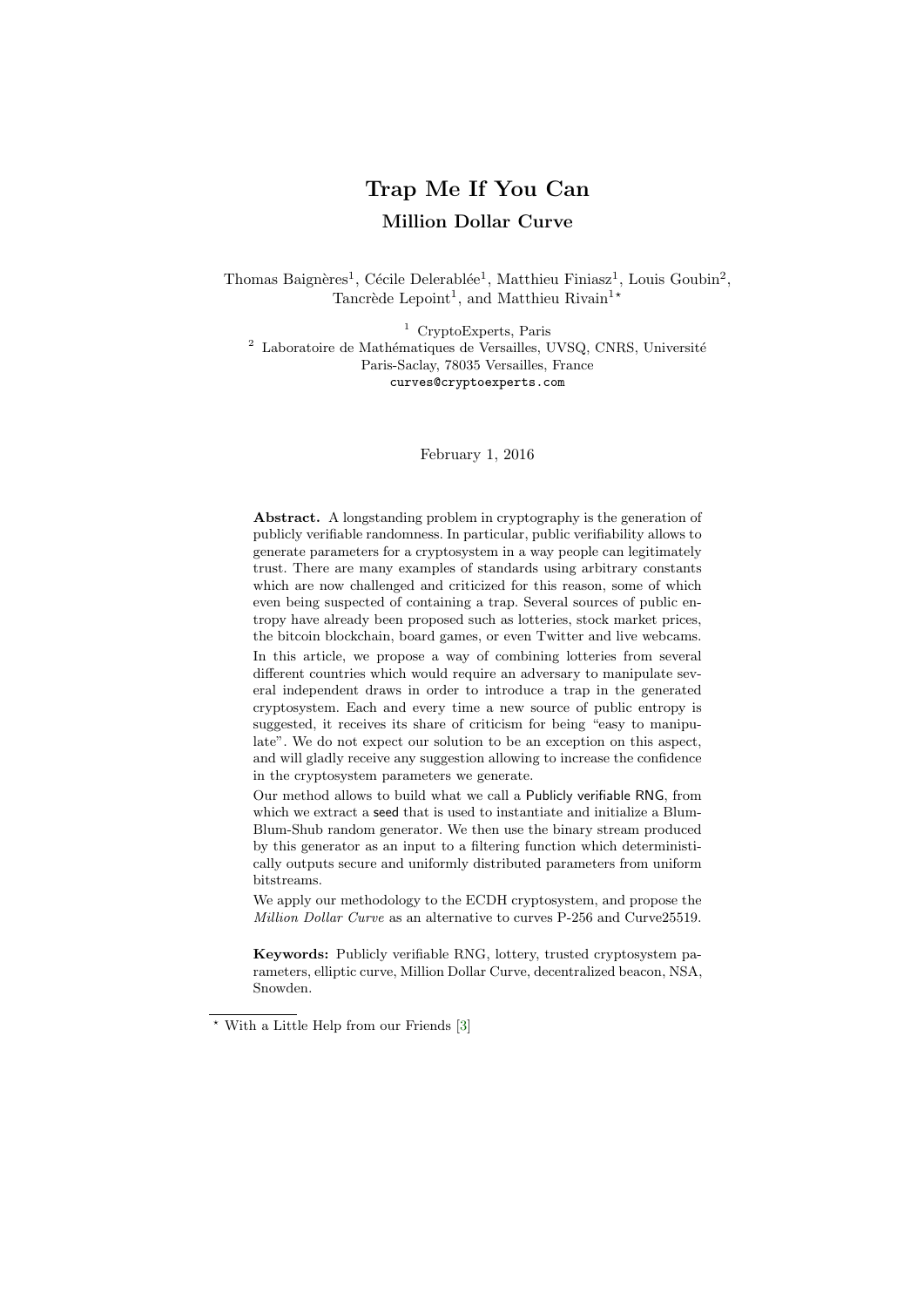# <span id="page-1-0"></span>1 On the Need for Convincing Randomness Generation in Cryptography

Designing a secure cryptographic algorithm is a complex process. An even more complex process is to design a secure cryptographic algorithm that people legitimately trust as such. One reason stems from the fact that, when designing a cryptosystem, a cryptographer repeatedly has to make choices. Most of the time, a majority of these choices can be ruled out immediately for security reasons. But, in the end, one is often left with several "acceptable" options. In that situation, the cryptographer can essentially

- arbitrarily choose one of the options (e.g., the "best looking" one), or
- pick an option at random using a process that can be verified a posteriori.

Is arbitrariness acceptable? There is a long history of cryptographic algorithms and standards using arbitrary constants, sometimes referred to as "nothing up my sleeve numbers" [\[42\]](#page-34-0) (NUMS). For example, all the hash functions belonging to the SHA family use, at some point, round constants. To the best of our knowledge, those constants never raised any serious concern among the cryptographic community, probably because introducing a non-obvious weakness (i.e., a trap) in a symmetric cryptography primitive by manipulating only a few constants appears to be extremely hard, if not unfeasible, as long as the primitive builds upon simple and sound security arguments.

Many asymmetric primitives also fall short when it comes to finding a justification for the choice of some of their inner constants. Unlike symmetric primitives, this fact has regularly been proven to be a serious threat for the security of the concerned primitive. Recent and infamous examples include Dual-EC-DRBG, one of the pseudo-random number generators defined in SP 800-90 [\[29\]](#page-33-0).

The case of Dual-EC-DRBG. Like most PRNGs, Dual-EC-DRBG maintains an internal state s. This 256-bit state is updated by computing  $s = x(sP)$ , where  $P$  is a fixed point on the elliptic curve P-256 [\[43,](#page-34-1) Appendix J.5.3] specified in [\[29,](#page-33-0) Appendix A.1.1], and where  $x(\cdot)$  maps a point to its first coordinate. From each state, one can derive up to 30 bytes of randomness, by computing  $r = x(sQ)$  (discarding the 16 most significant bits of r), where Q is another fixed point on the curve, also specified in [\[29,](#page-33-0) Appendix A.1.1]. Apart from its poor performance and statistical properties [\[22](#page-33-1)[,37\]](#page-34-2), Shumow and Ferguson showed in [\[38\]](#page-34-3) how simple it is for the designer to introduce a trap in Dual-EC-DRBG: since the order of P-256 is prime,  $Q$  is a generator, and there must exist some  $\ell$  such that  $P = \ell Q$ . Computing  $\ell$  from the sole knowledge of P and Q is hard, but the designer could have first generated  $Q$  and  $\ell$ , and then computed  $P = \ell Q$ . Assume this is the case and consider the situation where Alice runs Dual-EC-DRBG and generates a public  $r$ . From  $r$ , anyone can recompute the y coordinate of  $sQ$ . From the knowledge of  $\ell$ , the designer can also compute  $\ell sQ = s\ell Q = sP$ , from which he can deduce the next internal state of Alice's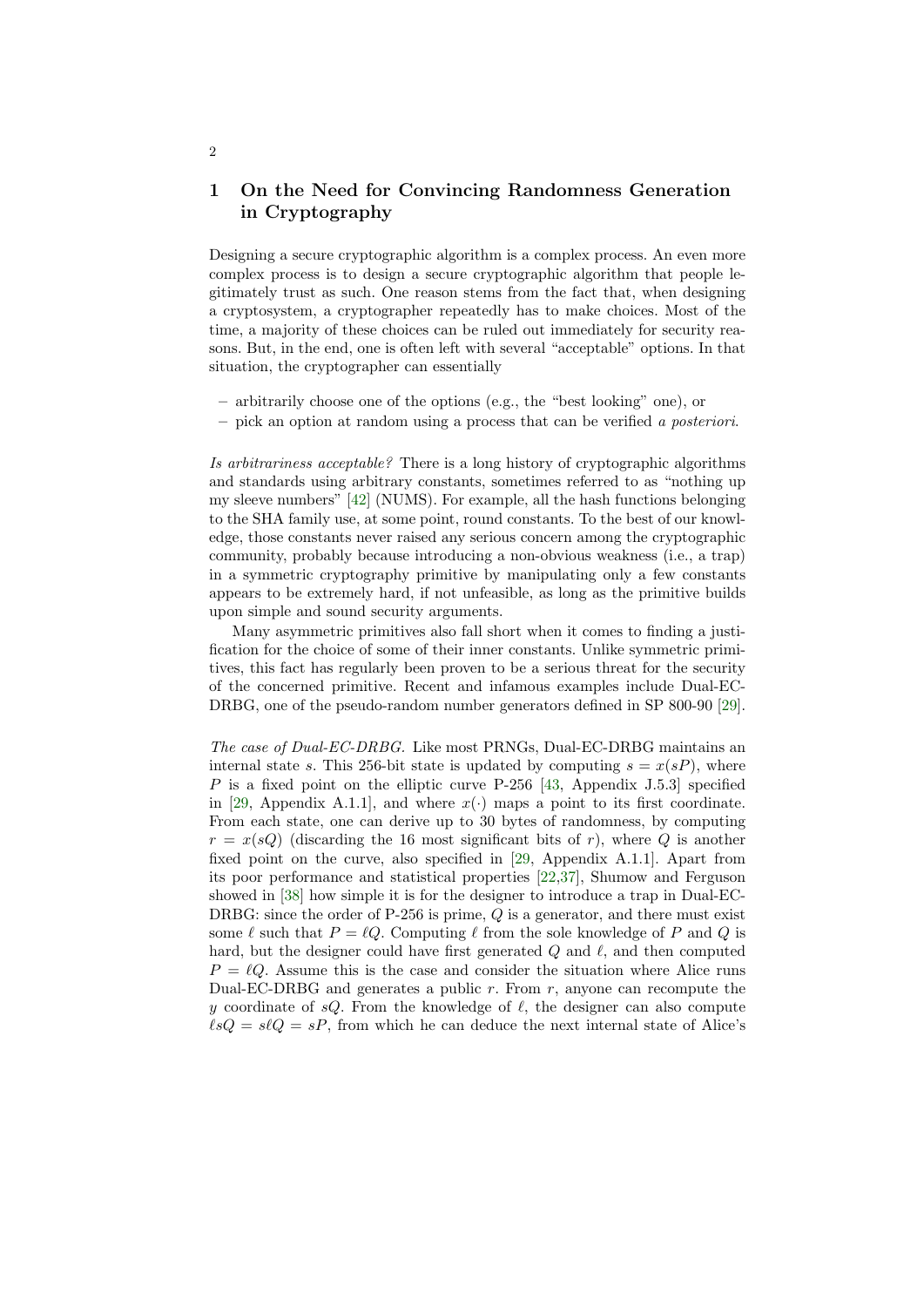Dual-EC-DRBG instance, and thus predict all future outputs.[3](#page-2-0) One can note that the  $\ell$  mentioned above *always* exists, the real question being whether the designer did, or did not draw the parameters in such a way that this value is actually known to him, both situations being indistinguishable for an outsider. As shown by Shumow and Ferguson [\[38\]](#page-34-3) an obvious fix would be to generate a random point Q for each instance of the PRNG.

Unfortunately, the Dual-EC-DRBG case is not as specific as it might look. For example, Bernstein et al. show in [\[7\]](#page-32-1) how easy it is for a malicious designer to manipulate his asymmetric design, by simply choosing a few constants without justification.

Rule of thumb. Of course, one should not conclude that cryptographic algorithms using similar constants are systematically insecure (certainly, some designers are honest) and we will not dispute the right to trust those algorithms. Yet, in the perspective of eventually obtaining a legitimately trusted cryptographic algorithm, we believe that one should rule out any cryptographic design involving arbitrary choices.

Randomness to the rescue. Many cryptographic standards have chosen to avoid unjustified choices. For example,  $X9.62$ -1998 [\[43,](#page-34-1) p.31] argues that "In order to verify that a given elliptic curve was indeed generated at random, the defining parameters of the elliptic curve are defined to be outputs of the hash function  $SHA-1$  [...]. The input (SEED) to SHA-1 then serves as proof (under the assumption that SHA-1 cannot be inverted) that the parameters were indeed generated at random". The proof for the P-256 curve is given later in the document [\[43,](#page-34-1) p.117]:

#### SEED = C49D3608 86E70493 6A6678E1 139D26B7 819F7E90

Yet, the X9.62 standard does not explain how this particular seed was chosen. Concerning this issue, Schneier writes: "I no longer trust the constants. I believe the NSA has manipulated them through their relationships with industry." [\[36\]](#page-34-4) Bernstein et al. show in [\[7\]](#page-32-1) that allowing unjustified seeds makes it possible for the designer to manipulate the standard almost as easily as in the previous case.<sup>[4](#page-2-1)</sup>

Hopefully, not all standards follow the X9.62 example. For example, the Brainpool standard [\[1\]](#page-32-2) complains that, although many standard proposals exist for elliptic curve cryptography, "The choice of the seeds from which the curve parameters have been derived is not motivated leaving an essential part of the security analysis open", further adding that "The curves shall be generated in a pseudo-random manner using seeds that are generated in a systematic and comprehensive way". Thereafter, the standard lists seven seeds, based on the decimals of the Euler number e. Those seeds are used to feed an algorithm, similar to the one specified in X9.62, which generates seven curves of various security

<span id="page-2-0"></span><sup>&</sup>lt;sup>3</sup> Note that, for the sake of concision, we skipped a few technical details (see [\[10\]](#page-32-3) for the full story of Dual-EC-DRBG).

<span id="page-2-1"></span><sup>&</sup>lt;sup>4</sup> Also, we would like to emphasize that "undermining of cryptographic solutions and standards" is repudiated by the IACR (cf. the [IACR Copenhagen Resolution\)](https://www.iacr.org/misc/statement-May2014.html).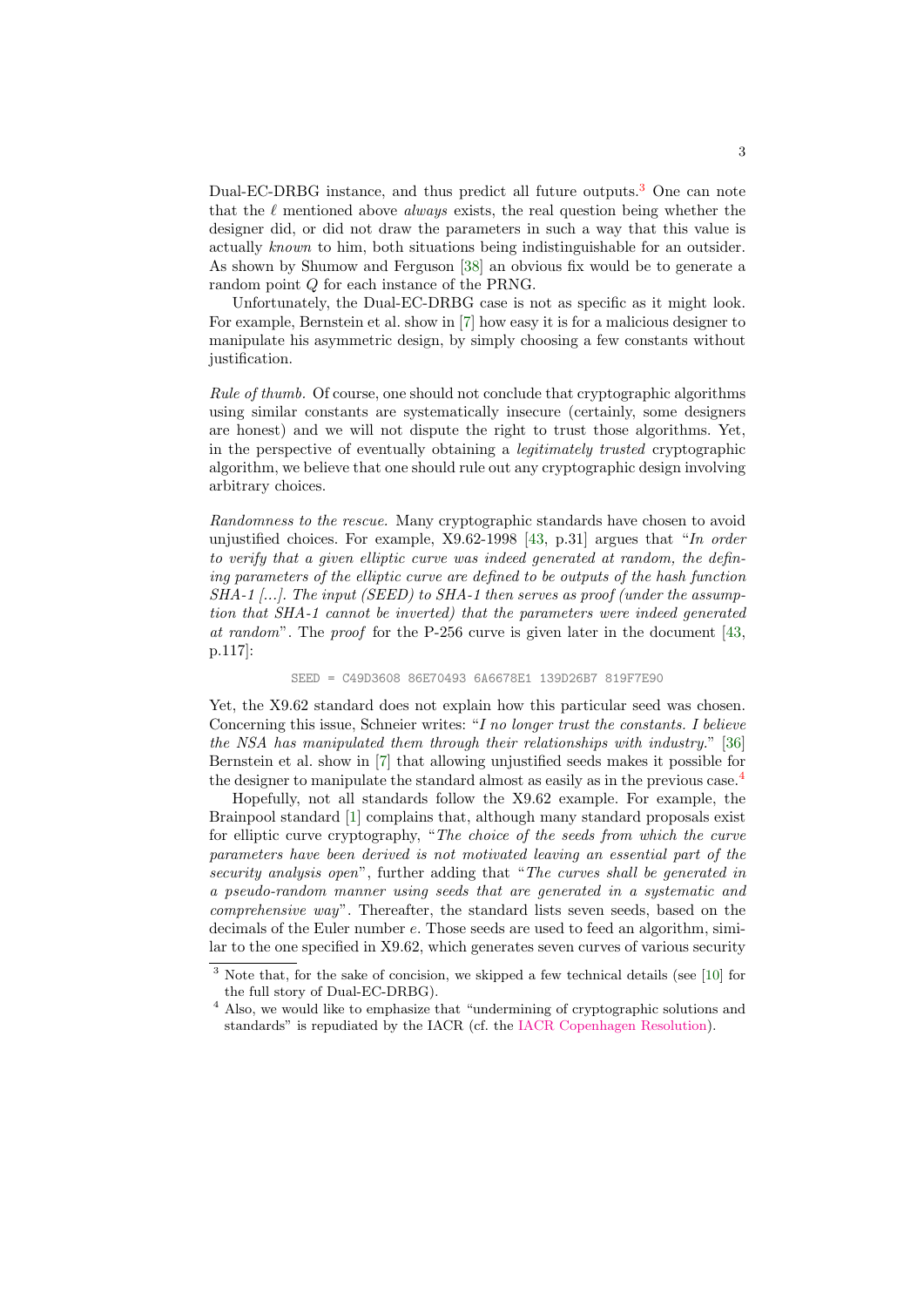levels. Yet, [\[7\]](#page-32-1) criticizes this approach as well, arguing that the designer can still nevels. Yet, [*i*] criticizes this approach as well, arguing that the designer can still<br>manipulate the choice of the seed (why e, and not  $\pi$ , sin(1),  $\sqrt{2}$  or  $(1 + \sqrt{5})/2$ ?), the choice of the hash function in the algorithm turning the seed into concrete parameters (why SHA-1, and not SHA-xxx?), the way one extracts bits from the seed, etc. Similarly, Aumasson illustrated in [\[2\]](#page-32-4) that the degrees of freedom in the process of going from NUMS choices to actual parameters (namely the encoding, the number itself, the hash functions, the decoding, etc.) gives a lot of leeway in how to select weak parameters.

Another pitfall suffered by the Brainpool standard has been recently discovered by the BADA55 Research Team. In their own words, "none of the standard Brainpool curves below 512 bits were generated by the standard Brainpool curvegeneration procedure" [\[40\]](#page-34-5). It appears that, until this finding, no-one actively verified all of the Brainpool curve generation on the basis of the generation procedure specified in [\[1,](#page-32-2) Section 5]. This example shows how important it is for the honest designer to provide third-parties with simple means of checking the parameters generation. Although this can take many forms, the Brainpool example argues in favor of executable and readable code instead of an algorithmic description on paper.

One should not conclude that elliptic curve parameters should not be chosen at random, but rather that doing so is more complex than one might first think.

A way to generate a curve in a fully transparent way, so that it can be legitimely trusted, has recently been proposed [\[20\]](#page-33-2), but no explicit proposal for an elliptic curve is made. This paper also provides a nice and complete list of security criteria for choosing elliptic curve parameters. The format of a certificate is then proposed to ease the computations of verifying elliptic curves parameters.

#### 1.1 Our Contributions

In this work, we propose a hopefully convincing (and amusing) solution to the problem of generating publicly verifiable randomness in an unimpeachable fashion.

Our first contribution is to introduce the notion of Publicly verifiable RNG, that is a source of entropy that is not only unpredictable, unbiased, publicly observable but also archived (and therefore easily verifiable in the future). We then show how to leverage these strong security properties to (almost) fully automate the process of instantiating a trusted cryptosystem. In particular, we revisit the different steps of a cryptosystem instantiation by splitting it into: (1) a timestamped design that includes the full specification of the system, regardless of the seed it will use, (2) a timestamped standard that commits on the design, on a seed extractor that uses a well-specified Publicly verifiable RNG, and a time period in the future to instantiate the seed extractor, (3) the cryptosystem concrete instantiation using the aforementioned design and standardized procedure, and finally (4) the key generation in the cryptosystem by the final user. Distinguishing these steps allows to easily associate to each step the required competence; e.g. the design specification (1) is the only one requiring the intervention of a cryptographer, while anyone can instantiate the cryptosystem at Step (3).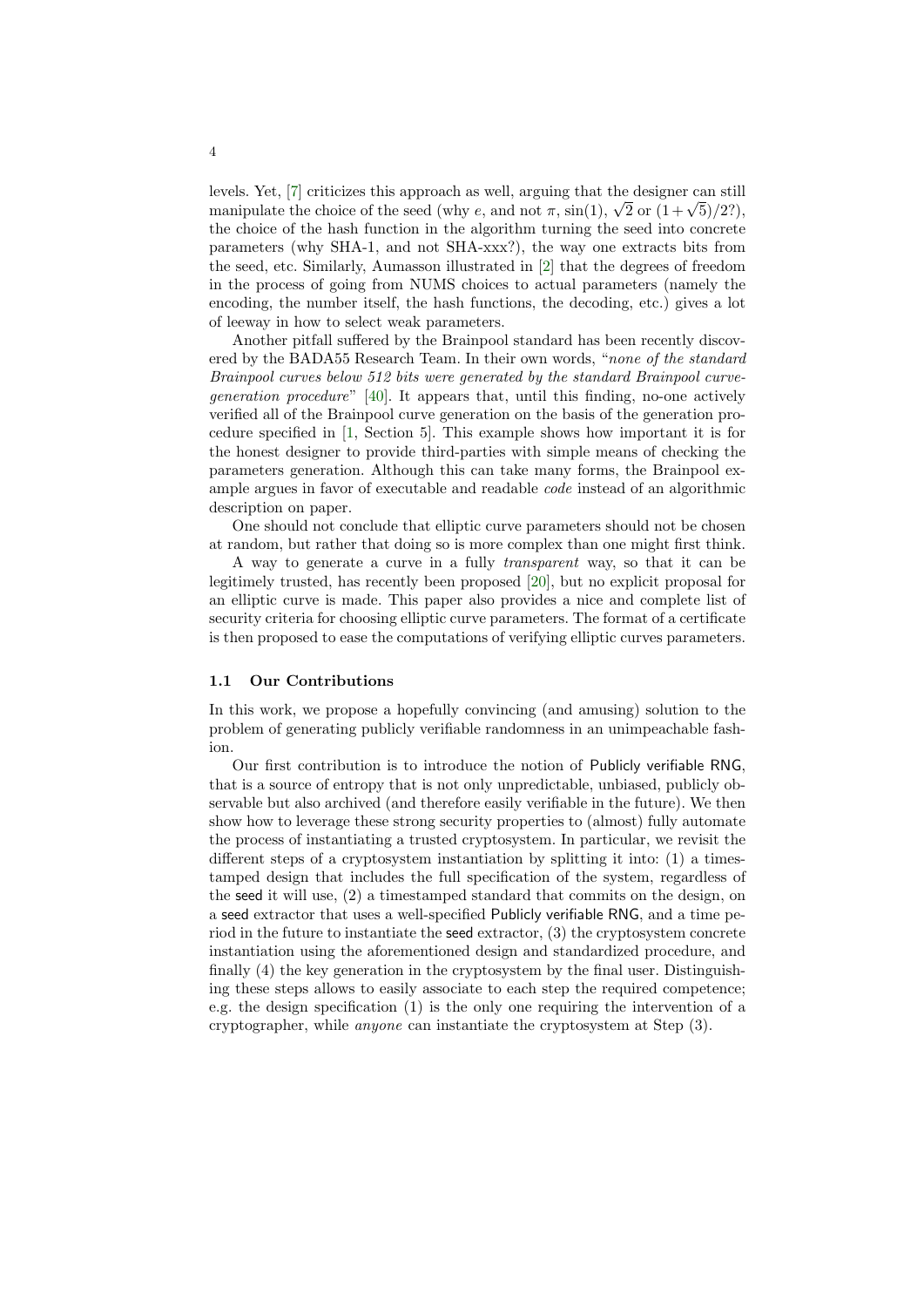Next, we describe how to build a Publicly verifiable RNG based on *several* national lottery results. National lotteries are randomness sources for which it is possible to measure the exact amount of entropy contained in each observation, and great care is usually taken on the randomness quality, which make them ideal entropy sources for a Publicly verifiable RNG. Then, we explain how to construct a seed extractor based thereon.

Last but not least, we provide a full-fledged example by instantiating in the future, using future national lottery results, an elliptic-curve suited for ECDH key exchanges named the Million dollar curve [\[18\]](#page-33-3).

#### 1.2 Related Work

A notion similar to our Publicly verifiable RNG was recently proposed by Bonneau, Clark and Goldfeder in [\[14\]](#page-32-5), as a "decentralized beacon with no trusted parties". The notion of beacon in cryptography was first introduced by Rabin [\[32\]](#page-33-4) in the context of contract signing: a trusted third party regularly emits randomly chosen integers. As of today, several proprietary randomness beacons are available on the Internet, such as the [NIST Randomness Beacon](http://www.nist.gov/itl/csd/ct/nist_beacon.cfm) or [Random.org,](https://www.random.org/) but these beacons cannot be used as cryptographic sources of randomness.<sup>[5](#page-4-0)</sup> To avoid trusted third parties, Bonneau et al. proposed a decentralized beacon based on bitcoin's blockchain [\[14\]](#page-32-5), and provide precise security guarantees (namely that the beacon is manipulation-resistant against an attacker with a stake of less than  $\ddot{B}50$  in the output). Our notion of Publicly verifiable RNG can be seen as a decentralized beacon with no trusted parties, which emits every time period an array of random values (possibly empty), and based on an archived source of random-ness.<sup>[6](#page-4-1)</sup> In this work we propose a construction of Publicly verifiable RNG based on national lotteries, and [\[14\]](#page-32-5) could be trivially adapted to become a blockchainbased Publicly verifiable RNG, which is an interesting second possible Publicly verifiable RNG. Other attempts to produce randomness from publicly observable events have also been proposed in the literature, e.g. a beacon based on the stock market [\[15\]](#page-32-6), or locally-verifiable randomness generation from cards, coins, dices, Boggle boards, sun stains or drawings [\[35,](#page-33-5)[16,](#page-32-7)[23,](#page-33-6)[20\]](#page-33-2). However, it remained unclear (until [\[14\]](#page-32-5)) how to construct a fully decentralized publicly verifiable beacon with no trusted third party.

Another interesting document is the RFC 2777 of the IETF [\[24\]](#page-33-7). To select as randomly as possible the nominations committee so that "no reasonable charges of bias or favoritism can be brought", this document proposes a method that commits on a design, and on 3 lottery draws that will happen in the future.<sup>[7](#page-4-2)</sup>

<span id="page-4-0"></span><sup>&</sup>lt;sup>5</sup> In particular, the NIST strongly emphasizes "WARNING: DO NOT USE BEACON GENERATED VALUES AS SECRET CRYPTOGRAPHIC KEYS." on the beacon website, and Random.org states that "The numbers generated by RANDOM.ORG are buffered".

<span id="page-4-1"></span> $6$  In other words, one could say that a Publicly verifiable RNG produces an *unpredictable* common random string [\[13\]](#page-32-8).

<span id="page-4-2"></span><sup>7</sup> The number of lottery draws is small on purpose to avoid unanticipated situations in case of cancellation, etc.; in our case we will rather take a large enough margin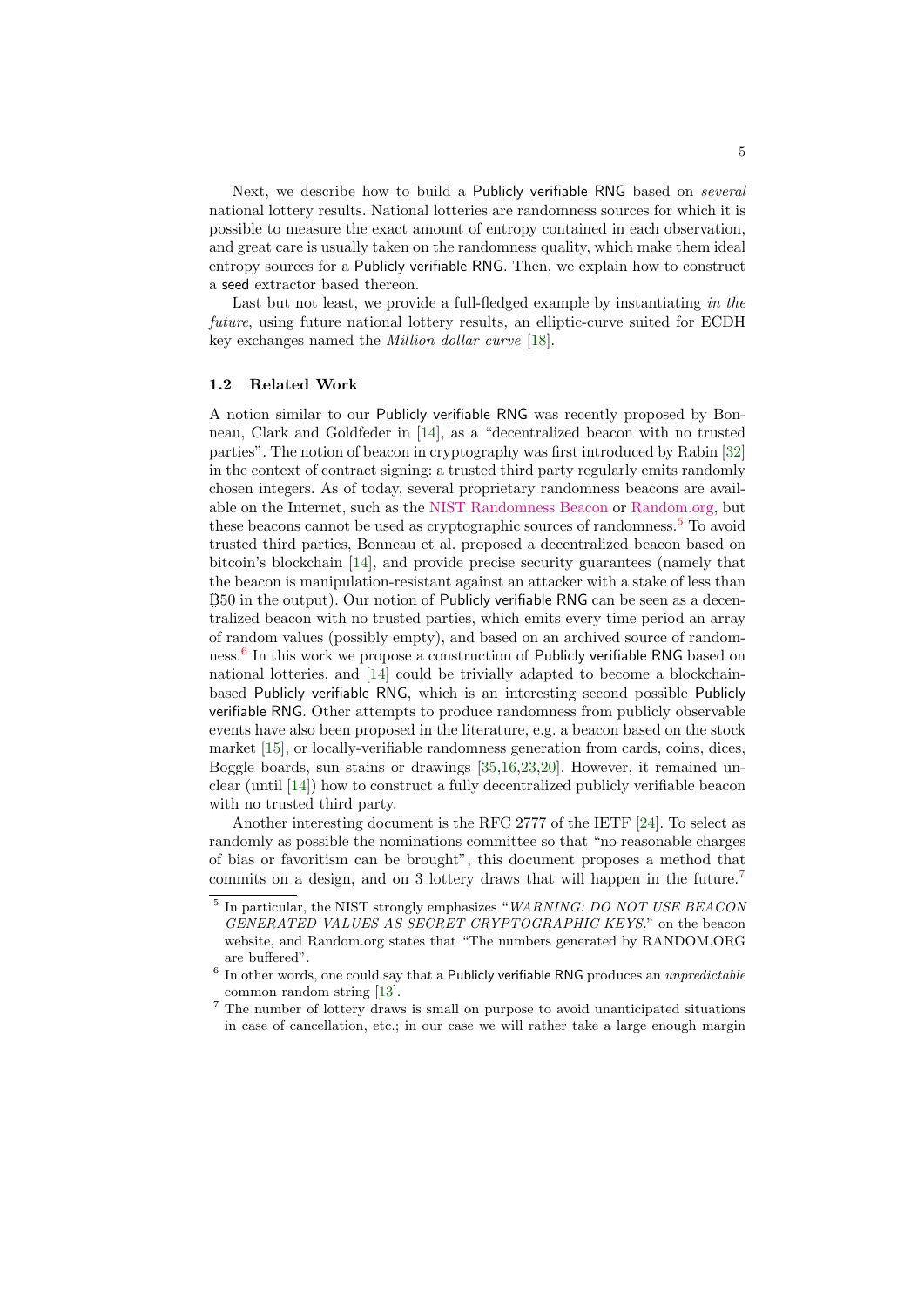From these draws, a hash will be derived (MD5 is suggested—which was already audacious in 2000), to obtain 128 bits of entropy which can then subsequently be used to select the nomination committee.

Finally, generating cryptographic parameters using "incontestable generation of random numbers" has already been suggested in the literature [\[23,](#page-33-6)[28,](#page-33-8)[20\]](#page-33-2). In [\[23\]](#page-33-6), Mike Hamburg suggests to use games (such as Boggle boards or Bananagrams tiles) played during social events of cryptography conferences. Photographs and videos of the outputs together with handwritten hashes of the parameters generation algorithms allow to later verify the curves were randomly generated with these algorithms and random values. This interesting idea of using a source of randomness that can be influenced (manipulated?) by anyone participating in the initial stages of the seed generation is also at the core of Lenstra and Wesolowski's random number generator [\[28\]](#page-33-8) (with tweets, pictures of a public place and a webcam that films the camera). In the latter paper, to deal with powerful adversaries who could try to manipulate the seed, they also use a slow hash function. However, the aforementioned elliptic curve service generations are centralized, and are not easily reproducible by everyone. In particular, after the period of time during which tweets are collected, the methodology requires the central authority to take a picture and to immediately share the hash of the tweets and the picture. The picture increases the final quantity of entropy and helps protecting against malicious tweets, the tweets protect against a malicious central authority (which could otherwise choose/alter a picture leading to a potentially unsafe curve). While this solution looks like it could be solving the problem, in practice people hardly ever participate with a tweet<sup>[8](#page-5-0)</sup>, leading to most curves being 100% centrally generated. In our solution, or in a solution based on Bitcoin's blockchain (as in [\[14\]](#page-32-5)), the entropy source is fundamentally decentralized, leading to a solution that is easier to set up in a confidence-inspiring way.

#### 1.3 Outline

First, motivated by a trustworthy generation of cryptosystem, we introduce the notion of Publicly verifiable RNG and revisit the process of instantiating a cryptosystem in Section [2.](#page-6-0) Then, we describe a Publicly verifiable RNG based on several national lottery draws in Section [3,](#page-12-0) and explain how to produce a random seed containing enough entropy from such a Publicly verifiable RNG in Section [4.](#page-16-0) Finally, we describe how to produce parameters for the Blum-Blum-Shub random number generator to spread the seed entropy. Each section will include a

to avoid being affected by such events. Also, it is emphasized that the last source (chronologically) should be especially strong and unbiased source of a large amount of the randomness; as we will extensively discuss in Section [4.4](#page-17-0) and [4.5,](#page-20-0) we will completely departs from this paradigm in order to be secure against "real adversaries" with "enormous budget" and very strong adversarial motivation [\[34\]](#page-33-9).

<span id="page-5-0"></span><sup>8</sup> One can check that none of the 128-bit security curves of January 2016 were influenced by any tweet.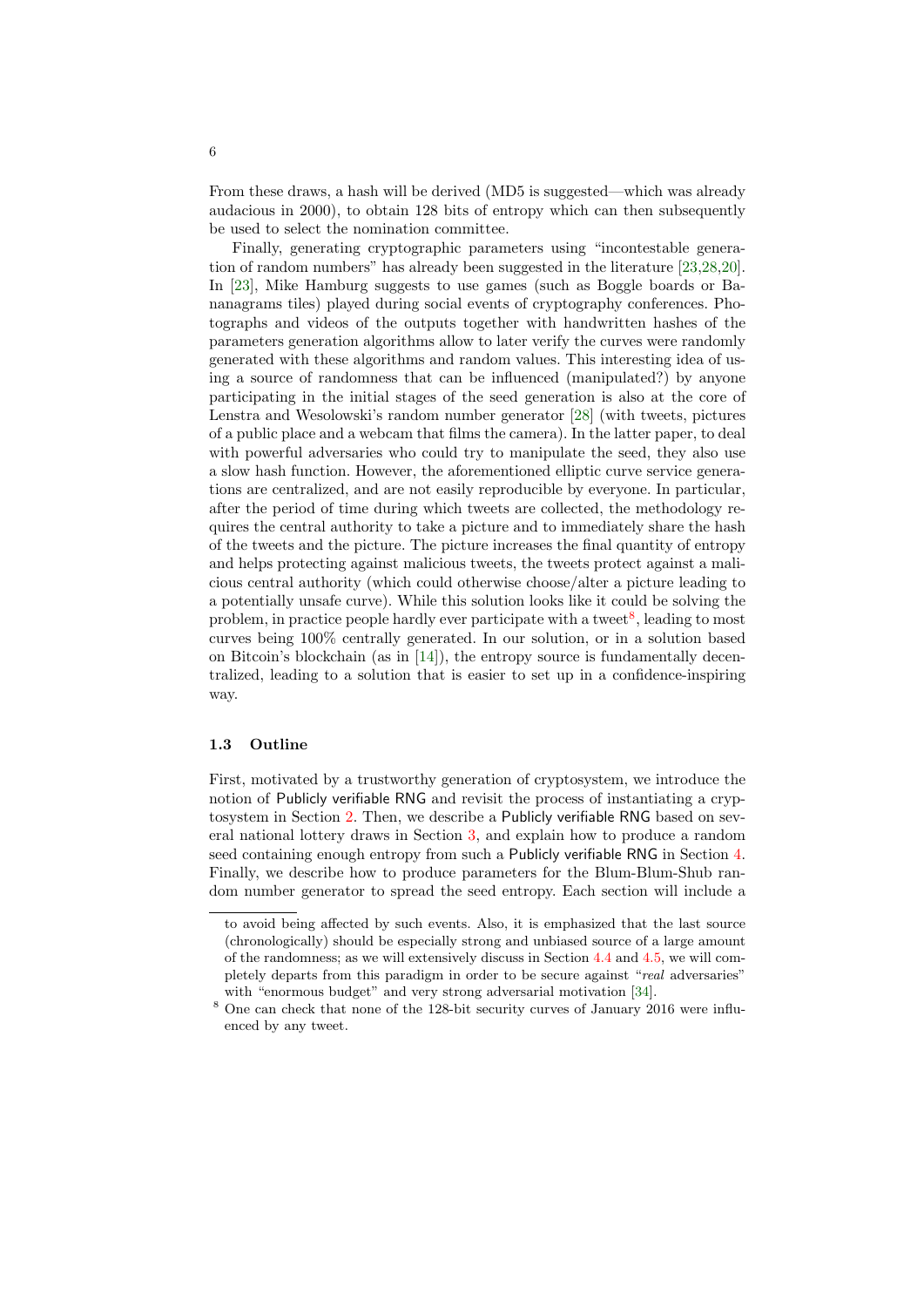concrete toy example, that will eventually produce to the Two Cents Curve in Section [6.2.](#page-28-0)

Last, but not least, we introduce the Million Dollar Curve, an Edwards curve to be generated in February 2016, using worldwide lottery draws, and we challenge any real adversary to trap it. Good luck!

# <span id="page-6-0"></span>2 Generating Legitimately Trusted Cryptosystems

### 2.1 State of the Art

Usually, everything starts with the publication of an article proposing a new cryptographic construction. Sometimes, the designers also propose some "secure" parameter sizes, based on their own analysis of the design. But then a lot of nice things turn bad out there [\[39\]](#page-34-6), specific instances of this cryptosystem using these parameters generally get attacked, and parameter requirements are updated. After some time, things settle down, and the cryptographic community agrees on a set of criteria that secure parameters should verify. Eventually, a specific secure set of parameters gets standardized (or becomes a de facto standard) and people start using the resulting cryptosystem, each user generating his or her own key.

Generally, there are many parameter choices that will meet all the security criteria, so a choice will eventually have to be made. Keeping in mind that arbitrary (non verifiable) choices should systematically be avoided, there are only two options left:

- Define additional criteria so as to reduce the set of acceptable parameters to (essentially) one candidate. However, these criteria should not be arbitrary, and should follow sound and justifiable arguments, typically implementation aspects (see the example below).
- Draw one candidate at random, in a convincing way, avoiding the pitfalls of Section [1](#page-1-0) to begin with.

Example. For the elliptic curve version of the Diffie-Hellman key exchange protocol, choosing parameters consists in specifying a curve and a group generator. Although there are many security criteria (underlying field size, group order, etc.[9](#page-6-1) ), the set of acceptable curves is huge. It is commonly agreed that Edwards curves [\[19\]](#page-33-10) are well suited for cryptographic applications [\[9\]](#page-32-9), so it appears natural to add this criterion. The equation of an Edwards curve over a prime field  $\mathbb{F}_p$  of odd characteristic p is

$$
x^2 + y^2 = 1 + dx^2 y^2
$$

where  $d \in \mathbb{F}_p \setminus \{0,1\}$ . Remain to be chosen, the prime p and the scalar d. Curve25519 [\[4,](#page-32-10)[5\]](#page-32-11) is one example of *justified* parameter choices where  $p = 2^{255} - 19$ 

<span id="page-6-1"></span> $9$  See [\[8](#page-32-12)[,20\]](#page-33-2) for a complete list of security criteria.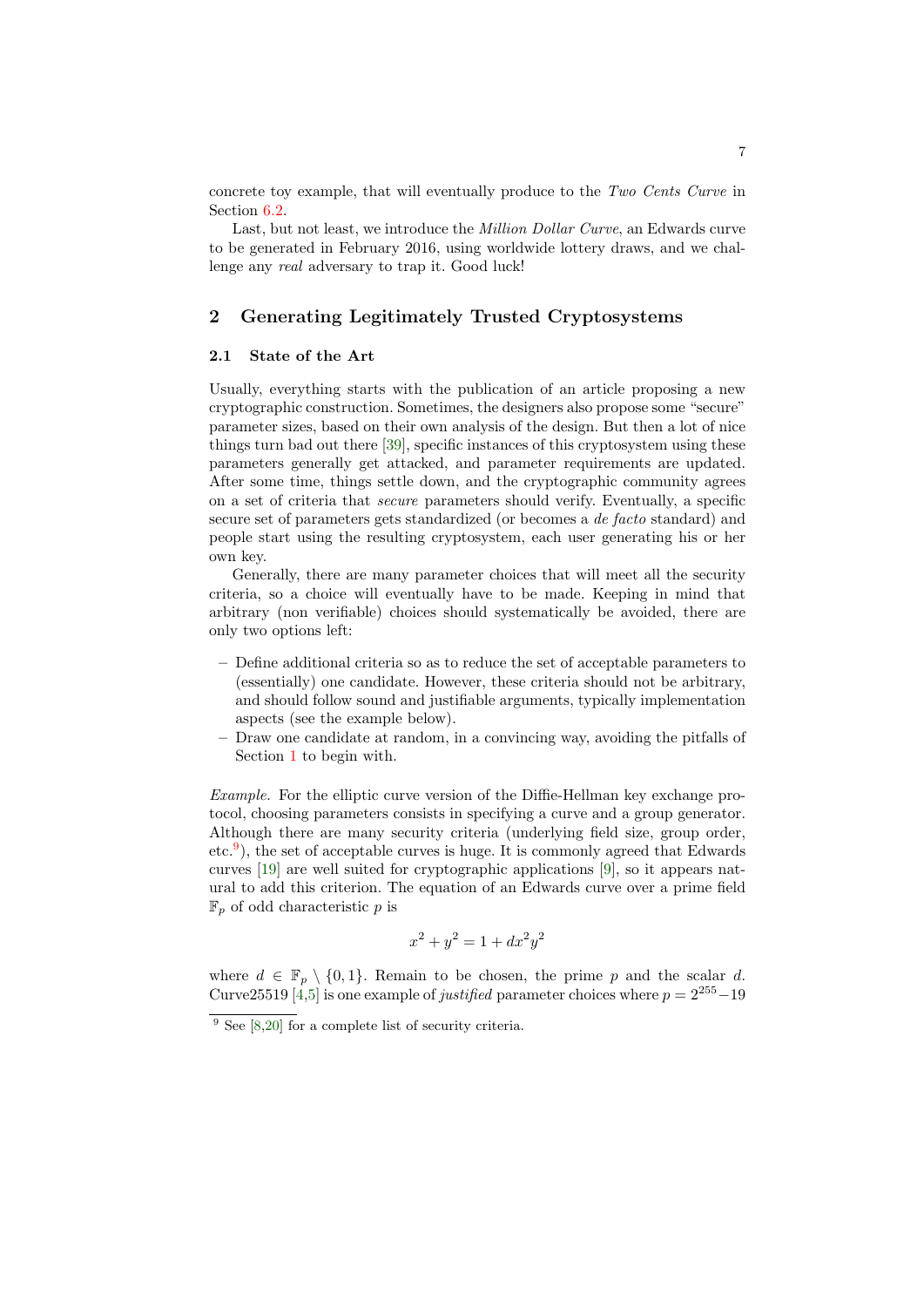and  $d = 121665/121666$  [\[9\]](#page-32-9).<sup>[10](#page-7-0)</sup> This curve verifies all the security criteria, and was specifically selected to offer extremely high performance on a prime field.

It is a well accepted principle that putting all your eggs in one basket is a bad idea, and cryptography is no exception. We therefore need convincing alternatives to Curve25519. Obviously, trying to verify the same criteria than Curve25519 will require to beat Curve25519 at its own game, which will certainly imply a considerable amount of work. Instead of focusing on raw performance on a prime field<sup>[11](#page-7-1)</sup>, another selection criteria could be used (such as code size, memory footprint, hyperelliptic curves, etc.), but this will allow to select, at best, a few alternatives. For all those situations where extreme performance or tiny code size are not mandatory, we believe there are easier ways to convince people. For this, we propose to automate the instantiation of the cryptosystem. As we will see in Section [2.3,](#page-8-0) we will require a particular way of generating randomness, through what we call a Publicly verifiable RNG.

#### 2.2 The Need for a Publicly Verifiable RNG

A typical way of generating randomness in cryptography is to combine a hardware true random number generator (TRNG) with a cryptographically secure pseudo-random number generator (PRNG). When properly implemented, this design allows to output sequences of unbiased and independent bits at a very high output rate. However, the entropy of a TRNG generally comes from a small hardware module (oscillators, resistors, etc.) which make it impossible to prove that a specific seed was indeed generated by this TRNG. Even if the seed came with such a proof, it would be impossible to guarantee that this specific output was not cautiously selected among a huge set of outputs from this TRNG. As a consequence, using such a TRNG to generate the parameters of a cryptosystem would most probably lead to criticism similar to that raised in [\[7\]](#page-32-1) about the Brainpool seeds.

The previous discussion leads us to the conclusion that we require a Publicly verifiable RNG, that is, a source of entropy which is

- very hard to manipulate/predict,
- publicly observable, i.e., such that all outcomes are public, and
- archived, so that anyone can pick a past date and get the corresponding outcome.

There are many such sources, such as stock market data<sup>[12](#page-7-2)</sup>, sports scores<sup>[13](#page-7-3)</sup>, weather data around the world, or national lottery results. All those examples

<span id="page-7-0"></span><sup>10</sup> Although Curve25519 was initially given in Montgomery form, it can be shown to be birationally equivalent over  $\mathbb{F}_p$  to the Edwards form given here, see [\[9\]](#page-32-9).

<span id="page-7-1"></span><sup>&</sup>lt;sup>11</sup> For example, by departing from a prime field setting, curves such as the FourQ curve [\[17\]](#page-33-11) or some genus-2 hyperelliptic curves [\[6\]](#page-32-13) have shown to offer extremely high-performances.

<span id="page-7-2"></span><sup>&</sup>lt;sup>12</sup> Under the "Perfect market" assumption.

<span id="page-7-3"></span> $^{13}$  Excluding soccer results for safety.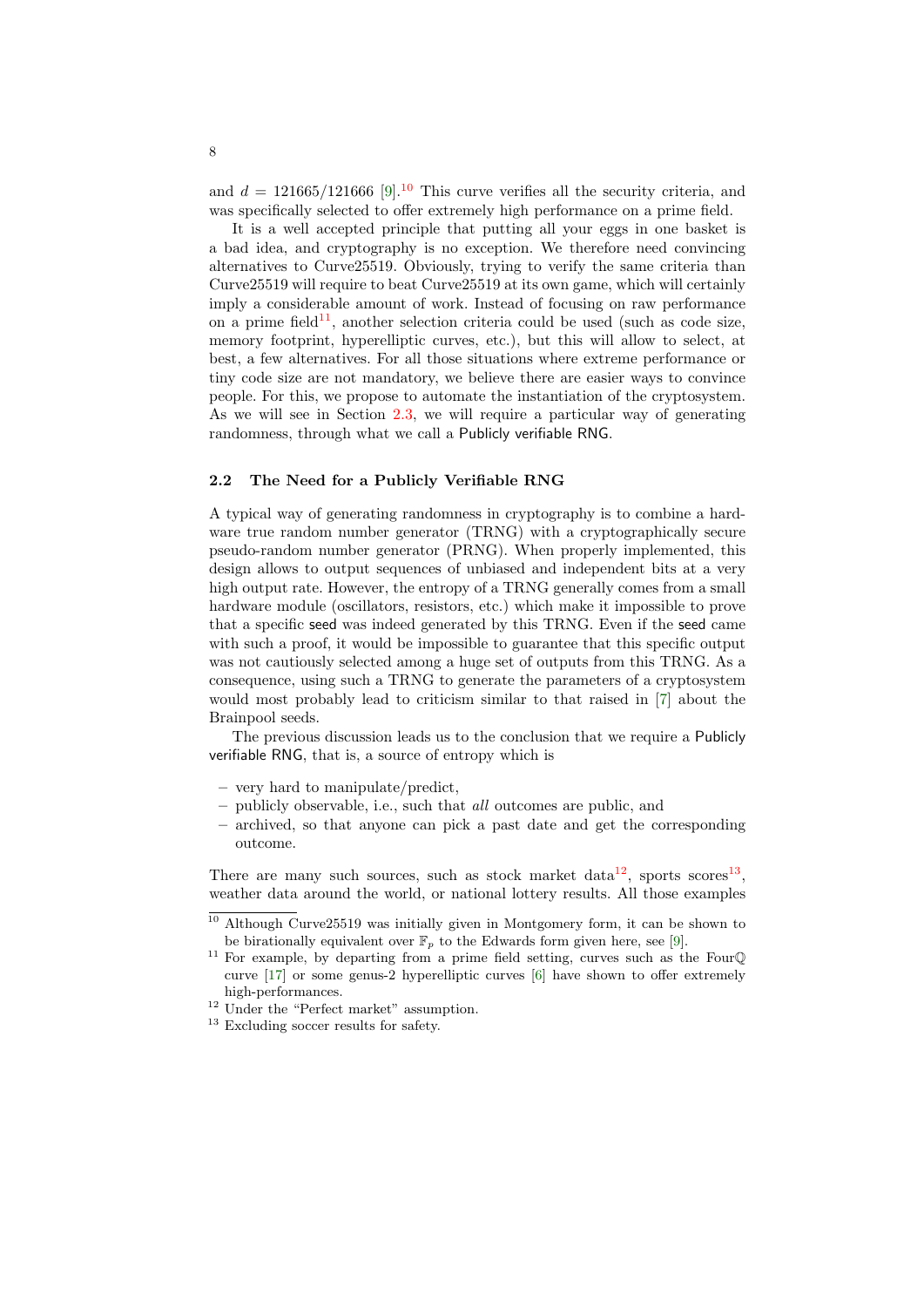produce randomness at predictable moments in time. Yet, among those examples, national lotteries are the only sources for which it is possible to measure the exact amount of entropy contained in each observation. For this reason (and some others), we will use them in Section [3](#page-12-0) to implement a concrete Publicly verifiable RNG.

#### <span id="page-8-0"></span>2.3 Automating the Instantiation of a Cryptosystem

Following the discussion of the two previous sections, we investigate how to (almost) fully automate the process of instantiating a cryptosystem by leveraging on the good properties offered by a Publicly verifiable RNG. Fig. [1](#page-9-0) presents our vision of how the different steps of the instantiation of a cryptosystem should be organized, from its early design to its concrete instantiation/personalization for a user.

- The Designer is responsible for producing (at some time  $t_0$ ) the complete Design, composed of
	- the full specification of the cryptographic algorithms composing the Cryptosystem, where there might still exist parameters left to be defined;
	- a list of Security criteria such that any instantiation (i.e., parameter choice) of the Cryptosystem meeting these criteria is secure with respect to the current state of cryptographic research;
	- the Parameter space, which is nothing more than the set of all parameters matching all the Security criteria;
	- a deterministic filtering function  $f$ , mapping any seed of appropriate length onto specific values of the Parameter space. This function should not introduce any distinguishable bias, i.e., a uniformly distributed random seed should produce parameters that are indistinguishable from uniformly distributed parameters in the Parameter space. In practice, this function has to be easy to compute for anyone, typically by publishing clear (and correct) source code for this function.
- The Design is then timestamped at time  $t_0$ . The resulting timestamp should allow Anybody, at any time  $t \geq t_0$ , to make sure that the Design did not suffer any modification since time  $t_0$ .
- The Standardizer chooses (at time  $t_1 \geq t_0$ ) and commits (at time  $t_2 \geq t_1$ ) on
	- a specific timestamped Design,
	- a specific Publicly verifiable RNG, and
	- a Seed Extractor, that is, a clear description of the way the entropy shall be extracted from the Publicly verifiable RNG and two times  $t_3$  and  $t'_3$ . The time  $t_3$  is the precise time at which the Seed Extractor starts to extract entropy and must be such that  $t_3 > t_2$ . The time  $t'_3$  is a time after which enough entropy will have been collected by the Seed Extractor to generate a seed of appropriate length. Depending on the nature of the Publicly verifiable RNG, one might or might not be able to exactly predict the amount of entropy produced over a precise period of time, so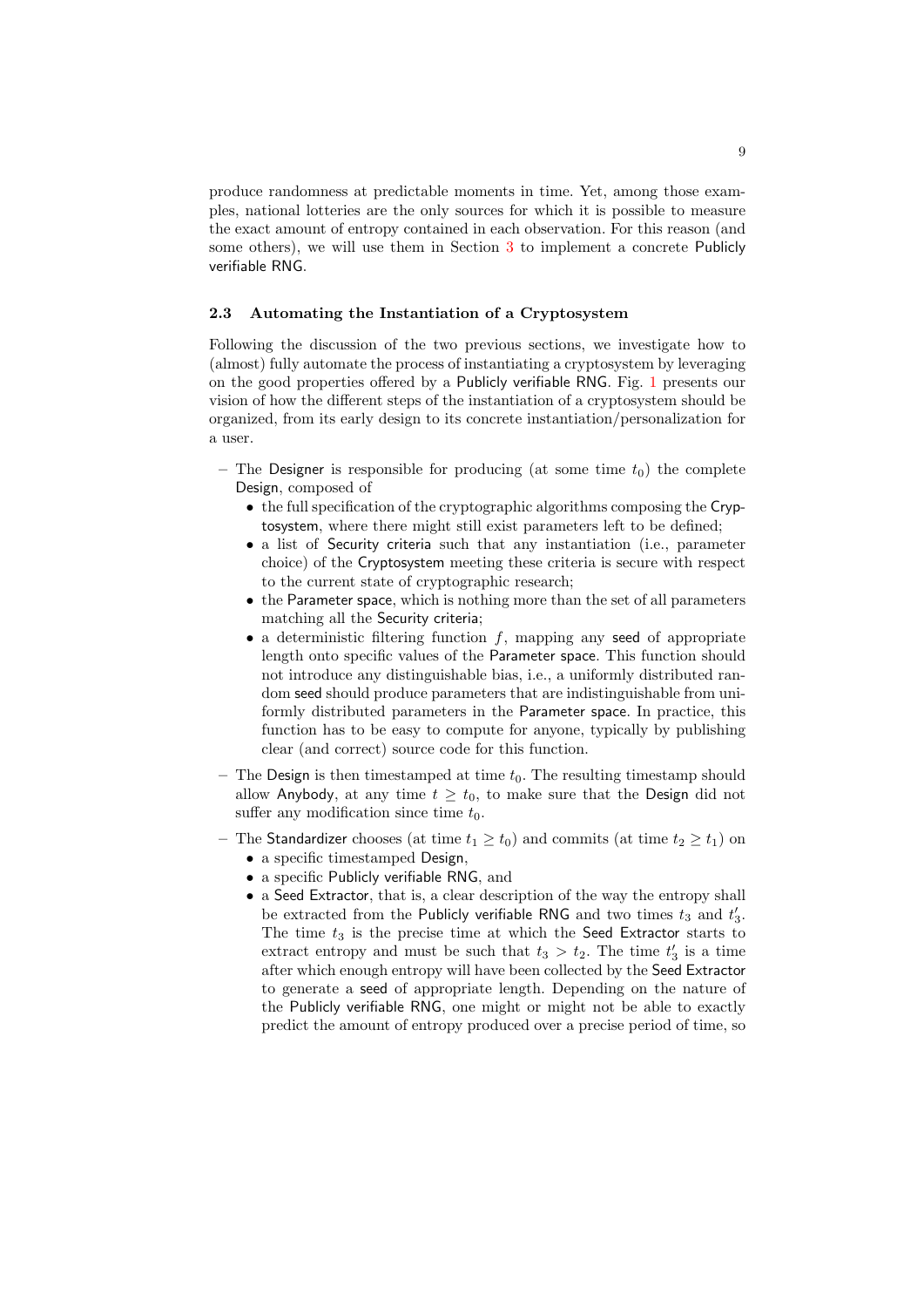

<span id="page-9-0"></span>Fig. 1. How to properly randomly draw the parameters of a cryptosystem. How to properly randomly draw the parameters of a cryptosystem.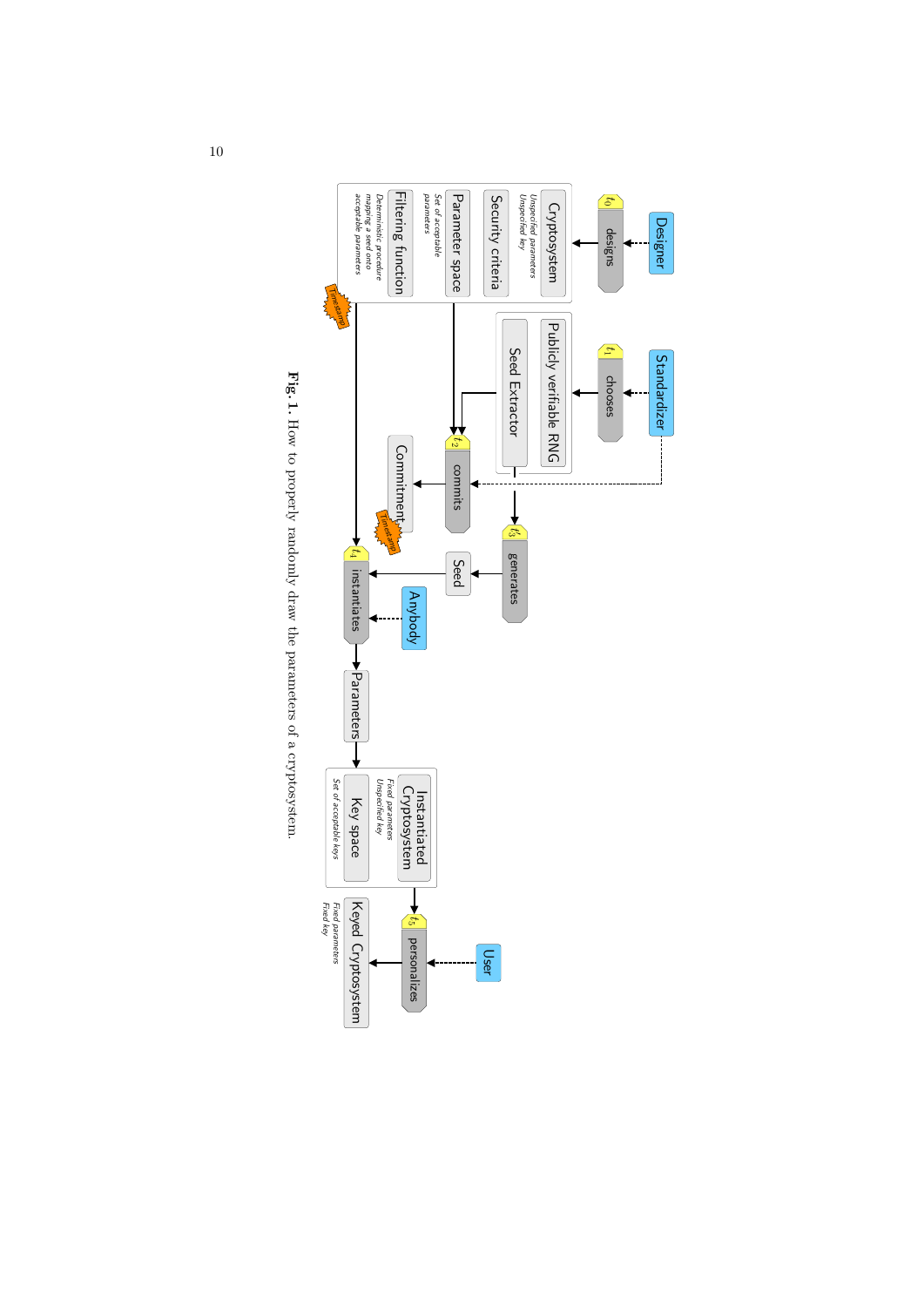$t_{3}^{\prime}$  should be picked with a safety margin, so that the probability of not gathering enough entropy between  $t_3$  and  $t'_3$  is negligible.

This Commitment is timestamped in such a way that Anybody, at any time  $t \ge t_2$ , can check that the Commitment was indeed produced at time  $t_2 < t_3$ .

- At any time  $t_4 \geq t'_3$ , Anybody can instantiate the timestamped Design into a unique Instantiated Cryptosystem and a Key space. Essentially, this step specifies the Parameters by computing  $f$ (seed), where  $f(\cdot)$  is the Filtering function specified in the Design and seed is the entropy extracted from the Publicly verifiable RNG between times  $t_3$  and  $t_3'$  with the Seed Extractor.
- At any time  $t_5 \geq t_4$ , any User can make use of the well defined Instantiated Cryptosystem (with fixed parameters, common to all users) and Key space. A User would typically uniformly draw a key in the Key space in order to generate his own Keyed Cryptosystem. This Personalization process is out of the scope of this article as we cannot control the way the User chooses his own key.

Leave (all) the hard work to the experts. Among the various steps we just suggested, producing the complete Design is the only one requiring expert knowledge (i.e., the intervention of a cryptographer). This is also why the Security criteria and the Filtering function are part of the Design: choosing them requires expert knowledge, and it is important that they can be reviewed by the cryptographic community, like the Cryptosystem itself. Of course, a strong expertise is also required to properly implement the final cryptosystem, but this step is outside the scope of this paper.

An automatable design. Selecting parameters should not require any hard work from the Standardizer. This is indeed the case in our process, since this selection only consists in choosing a Publicly verifiable RNG and a Seed Extractor with two times  $t_3$  and  $t'_3$ . As we will see in Section [3,](#page-12-0) there are plenty of Publicly verifiable RNGs to choose from.

Designer vs. Standardizer. As we have seen in Section [1,](#page-1-0) it is generally a bad idea to let the Designer choose the parameters of his own Design. This situation occurred many times in the past, mainly because selecting secure parameters is a complex task. In our design, we dissociate the selection criteria from the selection itself. The Security criteria are complex and are thus left to the Designer, while the actual selection is simple and can be done by the Standardizer.

Using a real entropy source. Many of the concerns mentioned in Section [1](#page-1-0) rise from the fact that both the seed and the Filtering function used for the parameters generation are chosen simultaneously. Because of this, there is no way to prove that the design of the Filtering function was not influenced by the outcome of the seed generation. The only "clean" way of choosing a Filtering function is to define it with no a priori knowledge of the seed. This also implies that the seed must contain enough entropy for the Standardizer to have no advantage at guessing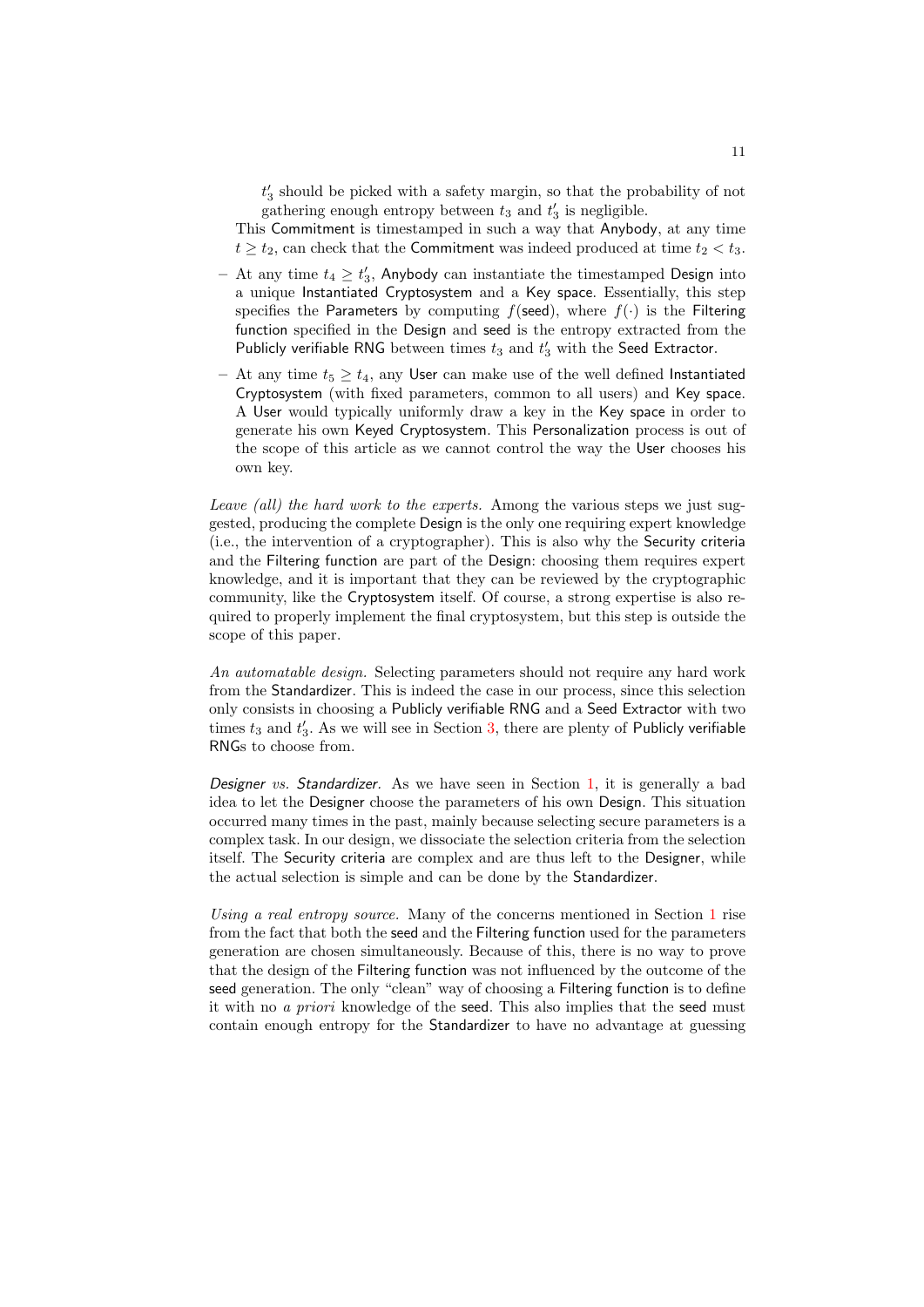the outcome of the Filtering function (the actual parameters). In that situation, there is no way to introduce a trap in the parameters, even if the Standardizer colludes with the Designer. As a consequence, the Standardizer and the Designer can be the same person.

Protection against "0-day" attacks. Obviously, the Security criteria can only take public attacks into account. Yet, unpublished "0-day" attacks can exist (i.e., attacks that nobody else knows about), but chances are that these attacks only affect a small fraction of the Parameter space (see also [\[7\]](#page-32-1)). In order to take a walk on the safe side [\[33\]](#page-33-12), Anybody should make sure at instantiation that the Standardizer did not make too many commitments (ideally, a single one). We will discuss "0-day" attacks further in Section [4.4.](#page-17-0)

Nature of the timestamps. The Timestamp on the Design allows to freeze a Design in time, whereas the Timestamp on the Commitment allows to prove that this Design, the Publicly verifiable RNG, and the Seed Extractor and times  $t_3$  and  $t_3^\prime$ were chosen before  $t_3$ . Because we assume that Publicly verifiable RNGs naturally generate, alongside the seed, a proof that this seed was generated at a specific moment in time, there is no need to add another *Timestamp*. The most natural way to timestamp the Design and the Commitment is, for example, to publish a hash of them in the day's newspapers.<sup>[14](#page-11-0)</sup> This way, anyone may subsequently consult this "proof" at the public library archive and check that the Timestamps are indeed older than  $t_3$ . In addition, this method makes it difficult/expensive for a malicious Standardizer to commit inconspicuously on many different Publicly verifiable RNGs, rendering "0-day" attacks less likely.

#### 2.4 Parameters Validation Checklists

There are many things to validate before using parameters generated through our process. Some of these validations require expert knowledge and should be left to the cryptographic community, while some can be checked by just about anyone (and we encourage anyone to check them).

Members of the cryptographic community are in charge of validating any aspect of the Design, including:

- cryptanalysis of the Cryptosystem;
- ensuring that the Security criteria are exhaustive, i.e., sufficient to be safe against all known attacks against the Cryptosystem;
- verifying that the Parameter space matches the Security criteria;
- verifying that the Filtering function matches the Security criteria.

This validation should be an ongoing process, such that any advance on the cryptanalysis side results in an appropriate update of the Security criteria, Parameter space, and Filtering function. Note that any such update requires to

<span id="page-11-0"></span><sup>&</sup>lt;sup>14</sup> In practice, online publishing on the IACR Cryptology ePrint Archive might be convincing enough.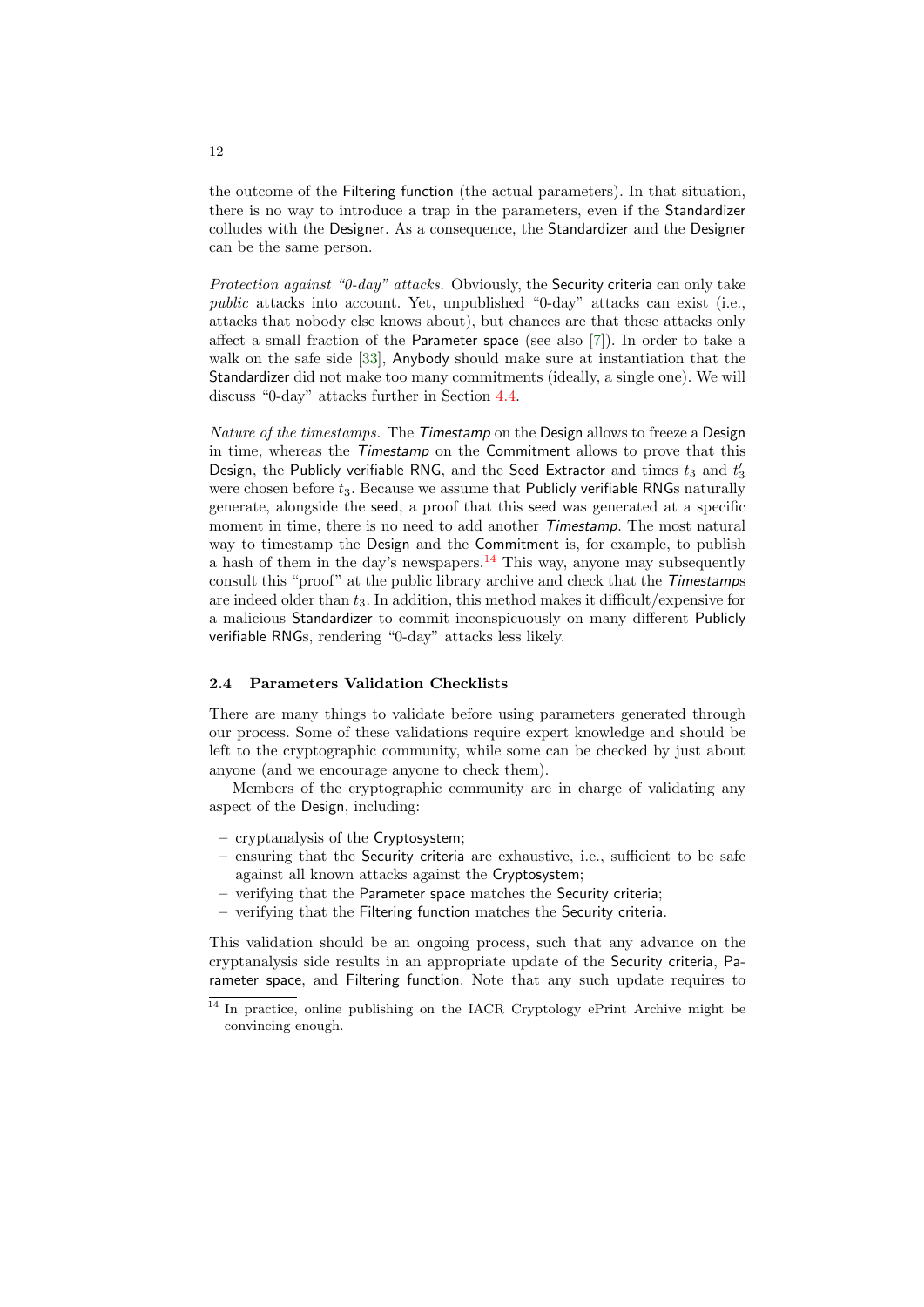timestamp the design again, but does not necessarily invalidate previously generated parameters if they are not subject to the new attack.

And now for something completely different [\[30\]](#page-33-13), here is the complete parameters validation checklist for Anybody:

- $\square$  Check the *Timestamp* on the Design and let  $t_0$  be the *Timestamp*'s time.
- $\square$  Check that the Standardizer did not commit on too many designs, Publicly verifiable RNGs, and times  $t_3$  and  $t_3'$  (only one such commitment per security level is required).
- $\square$  Check the Commitment on the Design, the Publicly verifiable RNG, and times  $t_3$  and  $t'_3$ .
- $\square$  Check the *Timestamp* on the Commitment and let  $t_2$  be the *Timestamp*'s time.
- $\Box$  Check that  $t_0 < t_3$  and  $t_2 < t_3$ .
- $\square$  Decide whether or not he wants to trust the selected Publicly verifiable RNG.
- $\Box$  Lookup the outcome of the Publicly verifiable RNG between times  $t_3$  and  $t'_3$ (available from its archive) and extracts the seed using the Seed Extractor.
- $\Box$  Apply the Filtering function to the seed, and check that the obtained Parameters match what was expected.

# <span id="page-12-0"></span>3 Lottery Winning Numbers: a Publicly Verifiable Entropy Source

There exist many publicly verifiable entropy sources (stock market data, sports scores, weather data around the world...), but most of them are very hard to analyze and contain strong correlations, making it difficult to estimate the exact amount of entropy effectively produced by these sources.

One noticeable exception are national lotteries, which already "solved" the problem of generating randomness in a trustworthy manner. Many of these lotteries even use mechanical drawing machines to perform the drawings in the presence of observers, sometimes with a live broadcast on national TV. Lotteries are also a very good source of entropy for the following reasons:

- the output is an unbiased selection of  $m$  numbers among  $n$ ,
- the output rate is slow, but reliable (in many countries, there are 1 or 2 draws each week, since many years and for many years to come),
- the output is publicly verifiable at any time since most national lotteries maintain a public archive of past draws,
- the output is very hard to manipulate (otherwise we would have better things to do with our millions than writing this article).

One drawback of this entropy source is that it does not output bits, taking us cryptographers out of our comfort zone. The following sections will suggest a way to extract randomness from a single lottery draw, to define a Publicly verifiable RNG from a single-draw lottery (i.e., a lottery that performs at most one draw per day), and how to increase the entropy throughput by considering several lotteries at once.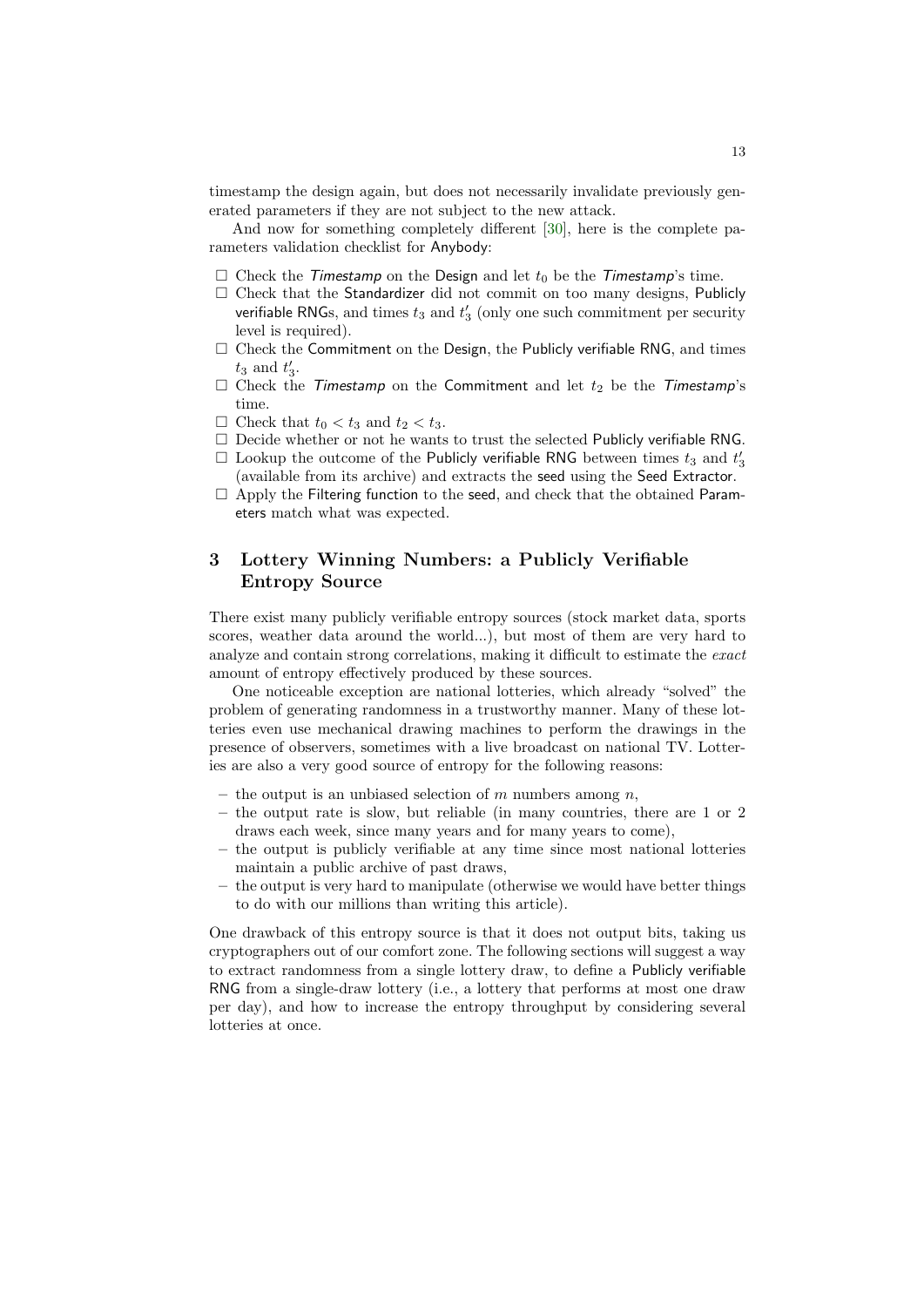### 3.1 Extracting Entropy from the Winning Numbers of a Lottery Draw

Consider a lottery draw that consists of  $m$  numbers in a set of  $n$  possible numbers. There are  $\binom{n}{m}$  possible outcomes, which is  $\log_2\binom{n}{m}$  bits of entropy. But extracting exactly  $t = \lfloor \log_2 {n \choose m} \rfloor$  independent unbiased bits from each draw is impossible. The best that can be done to generate  $t$  bits is the following:

- convert the draw to an integer x between 0 and  $\binom{n}{m} 1$ ,
- if  $x < 2^t$ , output the t bits of x, otherwise discard this draw.

This last step is required as it is the only way to have a uniformly distributed sequence of  $t$  bits, but it makes it impossible to predict the exact number of draws that will be necessary to obtain a given number of random bits.

However, as we will see in Section [4,](#page-16-0) it is somewhat useless to first filter the output (and lose some entropy) to obtain bits, and then filter these bits again to get parameters. Instead, we could keep the entropy in the form of integers and directly use these integers to generate parameters. This way, filtering only happens once in the end, when trying to match the Security criteria.

In practice, converting a set of winning numbers into an integer will be done with formula [\(1\)](#page-13-0). Assume we draw m numbers  $c_1 < c_2 < \ldots < c_m$ , each between 1 and n, then a uniformly distributed index x between 0 and  $\binom{n}{m} - 1$  can be computed as [\[27,](#page-33-14) Theorem L, p.360]:

<span id="page-13-0"></span>
$$
x = \binom{c_1 - 1}{1} + \binom{c_2 - 1}{2} + \dots + \binom{c_m - 1}{m}.
$$
 (1)

Note. The order in which the numbers are drawn could be taken into account to increase the amount of entropy extracted from each draw  $(\log_2(m!)$  bits can be gained), but many lotteries only keep an archive of sorted draws. For this reason we only look at the unordered set of winning numbers. Also, the order in which the numbers are drawn is never used to determine the winners. For public verifiability it seems more natural to tie our entropy strictly to the "winning condition" and thus to ignore the drawing order.

#### 3.2 Defining a Publicly Verifiable RNG from a Single-Draw Lottery

Given the above discussion, it is easy to define a proper but inefficient Publicly verifiable RNG, based on one single-draw lottery picking  $m$  numbers in a set of  $n$  possible numbers. This Publicly verifiable RNG produces daily entropy:

- If a draw was performed on the considered day, the entropy is extracted as described in the previous section, producing a random integer x in  $[0, \binom{n}{m} - 1]$ ;
- $-$  Otherwise, the Publicly verifiable RNG outputs NaN (which means that it produced no entropy on that day).[15](#page-13-1)

<span id="page-13-1"></span> $15$  If the game rules change at some point, e.g. if m or n change, we simply consider the new set of rules as a different game. As a consequence, as soon as the new game rules are live, the Publicly verifiable RNG starts to output NaN forever.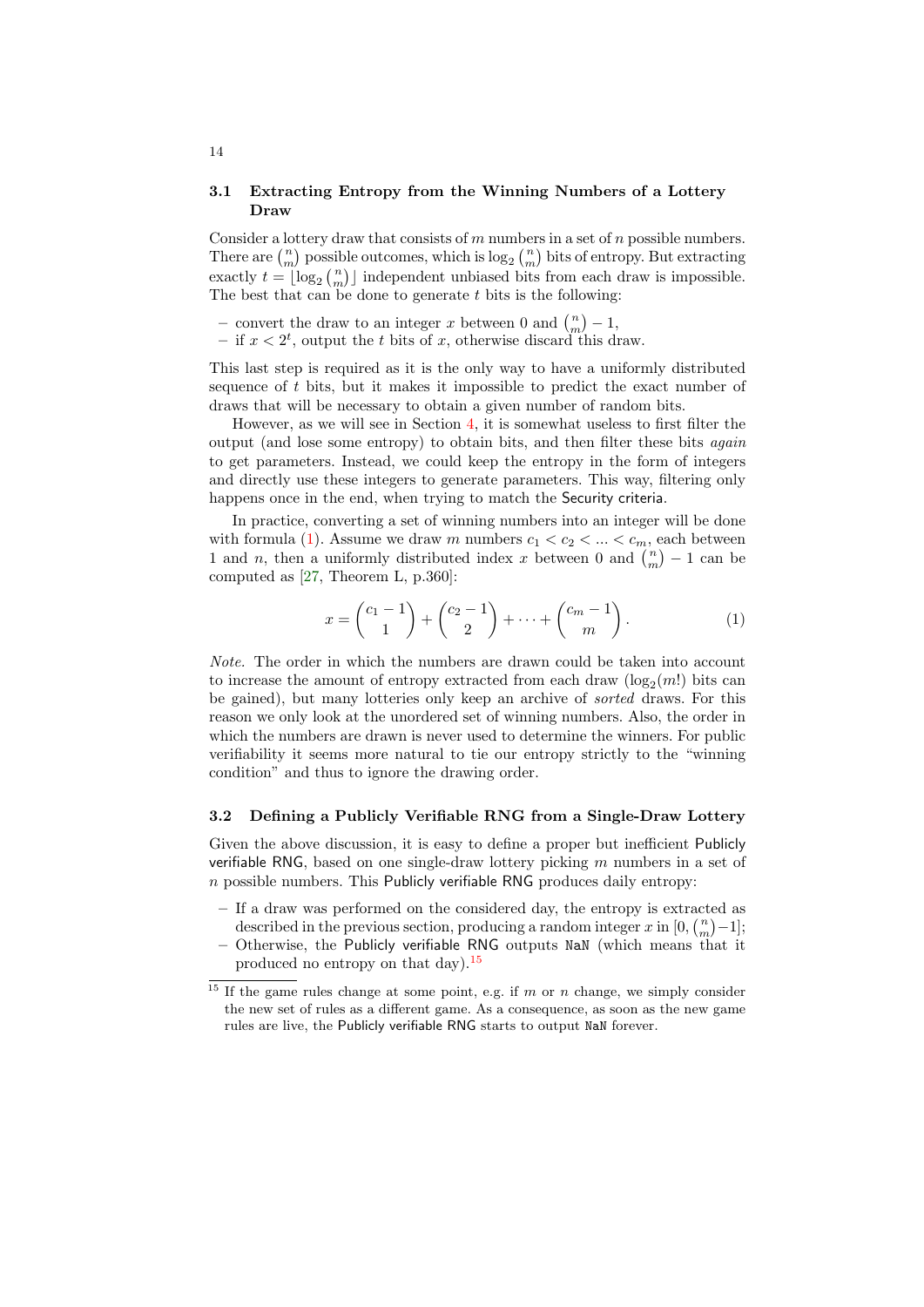National lotteries are certainly a very good verifiable source of entropy, but they also suffer from a very slow output rate. In France for example there are three Loto draws per week, each offering 20.86 bits of entropy, that is, 62.58 bits per week. Table [1](#page-15-0) sums up the amount of entropy that can be easily collected each week from various lotteries around the world.

# 3.3 Combining Several Single-Draw Lotteries to Increase the Entropy Throughput

In order to increase the daily entropy produced by the aforementioned Publicly verifiable RNG, it seems natural to consider the draws from several (single-draw) lotteries. In that case, many draws may occur on the same day. In order to properly define the Publicly verifiable RNG, we must specify an order in which the lotteries should be considered. We suggest to associate a unique identifier lottery id to each lottery. Once the lotteries are identified as above, one can easily specify the order (e.g., the alphabetical order).

Thus, a Publicly verifiable RNG based on  $\ell$  well identified single-draw lotteries produces, on a given day, an array of  $\ell$  values, where the *i*-th value corresponds to the output of a Publicly verifiable RNG based on the  $i$ -th lottery on the list, implemented as described in the previous section.

#### 3.4 Including Multiple-Draw Lotteries

In practice, some lotteries perform several draws on the same day. However, these draws are always sequential and clearly identifiable. Thus, one can simply consider them as draws coming from distinct and uniquely identified single-draw lotteries. For example, if the lottery lottery id performs two distinct draws on the same day, one can simply consider these draws as respectively coming from lotteries lottery id 1 and lottery id 2. This approach enables to include multiple-draw lotteries in the Publicly verifiable RNG of the previous section.

#### <span id="page-14-0"></span>3.5 Concrete Example

As an example, we consider the following list of lotteries, ordered alphabetically:

- 1. fr keno 1 [\(French Keno,](https://www.fdj.fr/jeux/jeux-de-tirage/keno/statistiques) noon draw)
- 2. fr keno 2 [\(French Keno,](https://www.fdj.fr/jeux/jeux-de-tirage/keno/statistiques) evening draw)
- 3. us powerball [\(US Powerball\)](http://www.powerball.com/powerball/pb_nbr_history.asp)

On the Friday 4th of December 2015, the noon draw of the French Keno was

2-4-7-9-12-13-16-21-23-30-31-32-36-39-42-49-52-57-64-68

The index of this draw given by [\(1\)](#page-13-0) is

$$
x = \binom{2-1}{1} + \binom{4-1}{2} + \binom{7-1}{3} + \dots + \binom{68-1}{20} = 64324389717285723
$$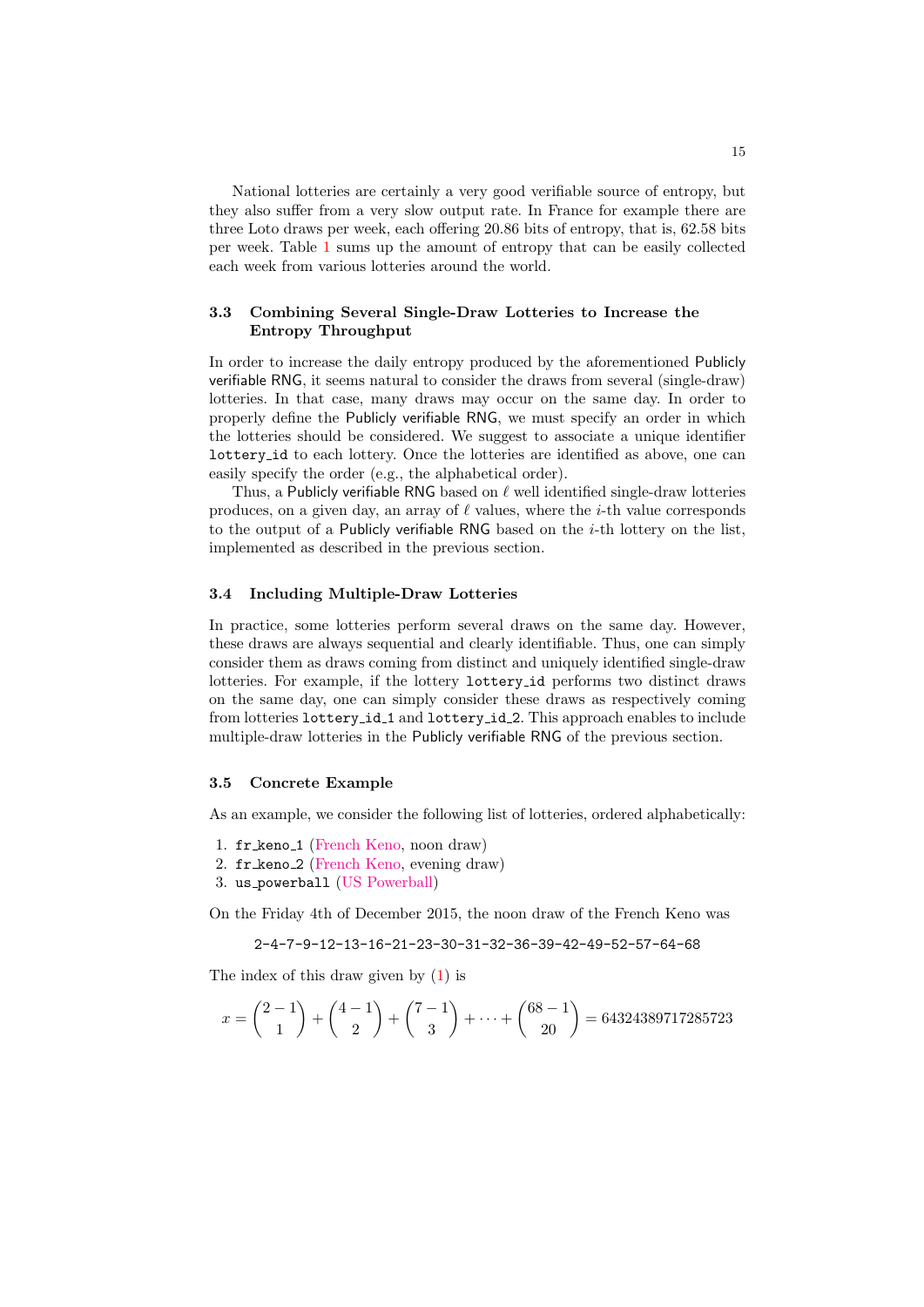<span id="page-15-0"></span>Table 1. List of lotteries around the world, with their corresponding weekly entropy.

| Lottery name                              | m               | $\boldsymbol{n}$ | Entropy   | Draws<br>per week | Entropy<br>per week |
|-------------------------------------------|-----------------|------------------|-----------|-------------------|---------------------|
| Australian Monday Lotto                   | 6               | 45               | 22.95     | 1                 | 22.95               |
| Australian OZ Lotto                       | 7               | 45               | 25.43     | 1                 | $25.43\,$           |
| <b>Australian Powerball</b>               | 6               | 40               | 21.87     | 1                 | 21.87               |
| Australian Saturday Lotto                 | 6               | 45               | 22.95     | 1                 | 22.95               |
| Australian Wednesday Lotto                | 6               | 45               | 22.95     | 1                 | 22.95               |
| Belgian Lotto                             | 6               | 45               | 22.95     | $\overline{2}$    | 45.90               |
| Brasilian Dupla-Sena                      | $\,$ 6 $\,$     | 50               | 23.92     | $\sqrt{2}$        | 47.84               |
| Brasilian Lotofácil                       | 15              | 25               | $21.64\,$ | $\sqrt{3}$        | 64.92               |
| Brasilian Mega-Sena                       | 6               | 60               | 25.57     | $\overline{2}$    | 51.14               |
| Brasilian Quina                           | 5               | 80               | 24.51     | 6                 | 147.06              |
| Canadian Daily Keno (Midday Draw)         | 20              | 70               | 57.16     | $\overline{7}$    | 400.12              |
| Canadian Daily Keno (Evening Draw)        | 20              | 70               | 57.16     | 7                 | 400.12              |
| Canadian Loto 649 (Main Draw)             | 6               | 49               | 23.73     | $\overline{2}$    | 47.46               |
| Canadian Loto Max (Main Draw)             | 7               | 49               | 26.35     | 1                 | $26.35\,$           |
| Canadian Lottario                         | 6               | 45               | 22.95     | 1                 | 22.95               |
| Swiss Loto                                | 6               | 42               | 22.32     | $\overline{2}$    | 44.64               |
| German Euro Jackpot                       | 5               | 50               | 21.01     | $\mathbf{1}$      | $21.01\,$           |
| German Keno                               | 20              | 70               | 57.16     | 7                 | 400.12              |
| German Loto                               | 6               | 49               | 23.73     | 2                 | 47.46               |
| Spanish Bonoloto                          | $\,6$           | 49               | 23.73     | 6                 | 142.38              |
| Spanish El Gordo                          | 5               | 54               | 21.59     | 1                 | 21.59               |
| Spanish La Primitiva                      | 6               | 49               | 23.73     | $\overline{2}$    | 47.46               |
| European Euro Millions                    | $\overline{5}$  | 50               | 21.01     | $\overline{2}$    | 42.02               |
| French Keno (Noon)                        | 20              | 70               | 57.16     | 7                 | 400.12              |
| French Keno (Evening)                     | 20              | 70               | 57.16     | 7                 | 400.12              |
| French Loto                               | 5               | 49               | 20.86     | 3                 | 62.58               |
| Italian SuperEnalotto                     | 6               | 90               | 29.21     | 3                 | 87.63               |
| Mauritius Loto                            | 6               | 40               | 21.87     | $\mathbf{1}$      | 21.87               |
| Dutch Lotto (Standard 1st trecking draws) | $6\phantom{.}6$ | 45               | 22.95     | $\mathbf{1}$      | 22.95               |
| New Zealand Keno (1st daily draw - 10AM)  | $20\,$          | 80               | 61.61     | $\overline{7}$    | 431.27              |
| New Zealand Keno (2nd daily draw - 1PM)   | 20              | 80               | 61.61     | 7                 | 431.27              |
| New Zealand Keno (3rd daily draw - 3PM)   | 20              | 80               | 61.61     | 7                 | 431.27              |
| New Zealand Keno (4th daily draw - 6PM)   | $20\,$          | $80\,$           | 61.61     | 7                 | 431.27              |
| New Zealand Lotto                         | 6               | 40               | 21.87     | 2                 | 43.74               |
| UK Health Lottery (Saturday £1 draw)      | $\overline{5}$  | $50\,$           | 21.01     | 1                 | 21.01               |
| US Hot Lotto                              | $\overline{5}$  | 47               | 20.54     | $\,2$             | 41.08               |
| <b>US</b> Mega Millions                   | $\overline{5}$  | 75               | 24.04     | $\boldsymbol{2}$  | 48.08               |
| US NY Cash 4 Life                         | 5               | 60               | 22.38     | $\boldsymbol{2}$  | 44.76               |
| US NY Lotto                               | 6               | 59               | 25.42     | $\boldsymbol{2}$  | 50.84               |
| <b>US</b> Powerball                       | $\overline{5}$  | 69               | 23.42     | $\overline{2}$    | 46.84               |
| US Wild Card                              | $\overline{5}$  | 33               | 17.85     | $\boldsymbol{2}$  | 35.70               |
| Total                                     |                 |                  |           |                   | $\approx 5189$      |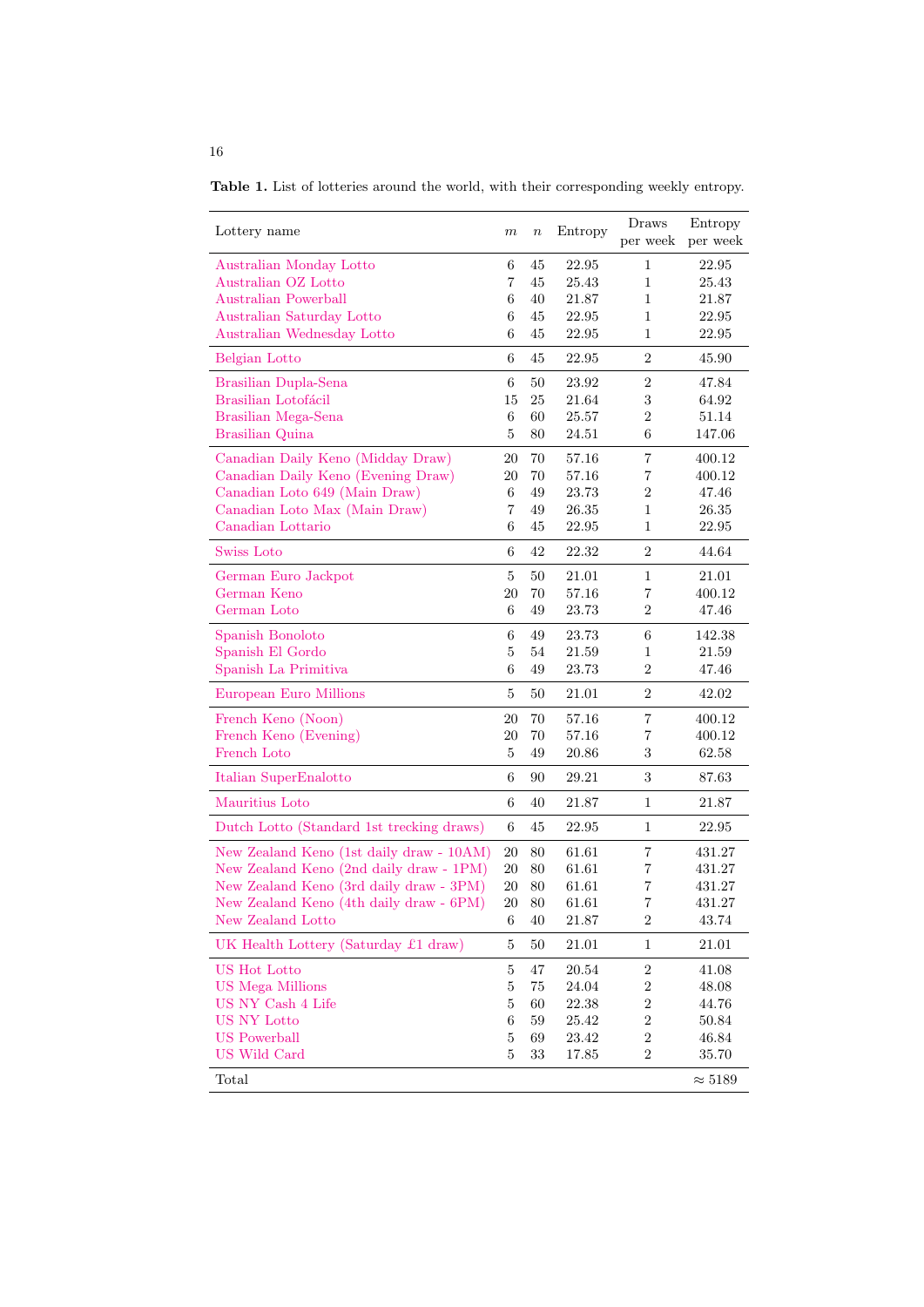Similarly, one can check that the evening draw<sup>[16](#page-16-1)</sup> (i.e. from lottery  $\text{fr\_keno\_2}$ ) leads to the index 55537728386360944 and that the US Powerball did not perform any draw on that day. Those results, together with those of the two following days, made the Publicly verifiable RNG produce the following outputs between the 4th and the 7th of December 2015:

> [ 64324389717285723, 55537728386360944, NaN [ 103119038557241541, 1139614140761531, 9826130 ]  $[140625738347277372, 155799364658105184,$  NaN  $]$  $[94173221000906309, 83857548427108173, NaN ]$

# <span id="page-16-0"></span>4 Generating a Seed from a Publicly Verifiable RNG Based on Several Multiple-Draw Lotteries

In this section, we describe how to generate a random seed, containing at least  $k$  bits of entropy, using the Publicly verifiable RNG based on  $\ell$  uniquely identified lotteries introduced in Section [3.](#page-12-0) Note that it suffices to draw the seed uniformly at random in  $[0, L-1]$ , where  $L \geq 2^k$  (this exactly produces  $\log_2(L) \geq k$  bits of entropy). Since  $k$  can be arbitrarily large, we need a method that uses several Publicly verifiable RNG outputs, i.e., a method combining several lottery draws.

### 4.1 Combining Several Lottery Draws

Each lottery has its own set of rules: the California lottery Powerball picks 5 numbers from 1 to 69, the French Loto picks 5 from 1 to 49, the Belgian Lotto picks 6 from 1 to 45, etc. Let us consider a ordered array of  $r$  lottery draws, where the *i*th draw is an unbiased selection of  $m_i$  numbers among  $n_i$ . We apply [\(1\)](#page-13-0) on each draw in order to obtain an array of indices  $[x_1, \ldots, x_r]$ , where  $x_i$  is uniformly distributed in [0,  $L_i - 1$ ] for  $L_i = \binom{n_i}{m_i}$ . Considering the  $L_i$ 's as a mixed radix numeral system [\[41\]](#page-34-7), a unique representative of  $[x_1, \ldots, x_r]$  in  $[0, \prod_{i=1}^r L_i - 1]$ can be obtained by the following one to one mapping:

<span id="page-16-2"></span>
$$
[0, L_1 - 1] \times \cdots \times [0, L_r - 1] \longrightarrow [0, \prod_{i=1}^r L_i - 1]
$$
  

$$
(x_1, \ldots, x_r) \longmapsto x_r + x_{r-1} \cdot L_r + x_{r-2} \cdot L_r L_{r-1} + \cdots + x_1 \cdot \prod_{i=2}^r L_i.
$$
  
(2)

As this is a one to one mapping, if the  $r$  inputs are indeed uniformly distributed over their domain, the output will also be uniformly distributed over its domain. Combining several lottery draws makes it possible to obtain uniformly distributed numbers of arbitrarily long size.

<span id="page-16-1"></span> $16$  2-5-11-12-15-17-20-24-32-45-48-52-53-54-57-61-62-63-66-67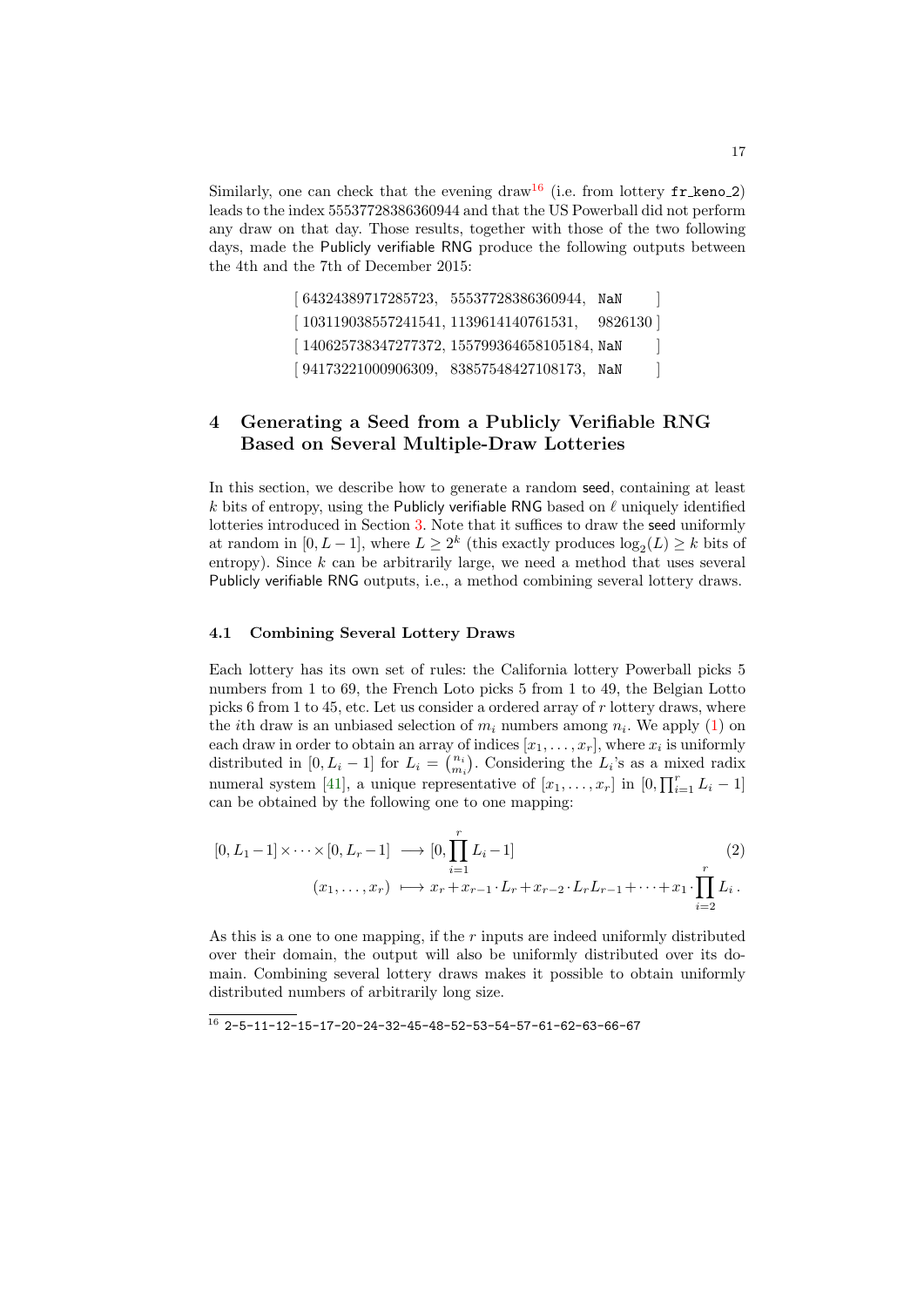Table 2. An ordered list of draws based on the Publicly verifiable RNG of Section [3.5.](#page-14-0)

<span id="page-17-1"></span>

| Draw Id                   | m  | $\boldsymbol{n}$ | $\Box$           | Index              |
|---------------------------|----|------------------|------------------|--------------------|
| 2015-12-04 fr keno 1      | 20 | 70               | $\binom{70}{20}$ | 64324389717285723  |
| 2015-12-04 fr keno 2      | 20 | 70               | $\binom{70}{20}$ | 55537728386360944  |
| 2015-12-05_fr_keno_1      | 20 | 70               | $\binom{70}{20}$ | 103119038557241541 |
| 2015-12-05_fr_keno_2      | 20 | 70               | $\binom{70}{20}$ | 1139614140761531   |
| 5 2015-12-05_us_powerball | 5  | 69               | 769)             | 9826130            |

# 4.2 Generating a Seed of at Least k Bits of Entropy using the Publicly Verifiable RNG

Since the Publicly verifiable RNG we consider is based on  $\ell$  well specified lotteries, it is easy to evaluate the exact amount of entropy available during any time period. Given a starting date  $t_3$  and the minimum amount k of entropy required, one can thus determine an exact list of  $r$  draws to extract from the Publicly verifiable RNG in order to achieve at least this amount of entropy. In order to use [\(2\)](#page-16-2) to combine those draws, their order must be fully specified. Doing so will produce a uniformly distributed random integer in  $[0, L-1]$ , where  $L = \prod_{i=1}^{r} L_i$ , and  $log_2(L) \geq k$ .

# <span id="page-17-3"></span>4.3 Concrete Example

We consider the (ordered) list of draws of Table [2](#page-17-1) that one can extract from the Publicly verifiable RNG of the example given in Section [3.5.](#page-14-0) Those draws allow to collect more than  $k = 252$  bits of entropy since  $L = \binom{70}{20}^4 \binom{69}{5} \approx 2^{252.09}$ . The random seed obtained by means of [\(2\)](#page-16-2) in this case is

3066910947619697771843263013622803508998381833690546602370747350759772500737.

#### <span id="page-17-0"></span>4.4 The Last Draw Attack

The output of our algorithm is a set of cryptosystem parameters that might end up being used to secure millions of exchanges, it is thus necessary to assume that an adversary trying to manipulate this parameter selection process could have a lot of power<sup>[17](#page-17-2)</sup>:

<span id="page-17-2"></span><sup>17</sup> Quoting Philip Rogaway [\[34\]](#page-33-9): "At this point, I think we would do well to put ourselves in the mindset of a real adversary, not a notional one: the well-funded intelligence agency, the profit-obsessed multinational, the drug cartel. You have an enormous budget. You control lots of infrastructure. You have teams of attorneys more than willing to interpret the law creatively. You have a huge portfolio of zerodays. You have a mountain of self-righteous conviction. Your aim is to Collect it All, Exploit it All, Know it All."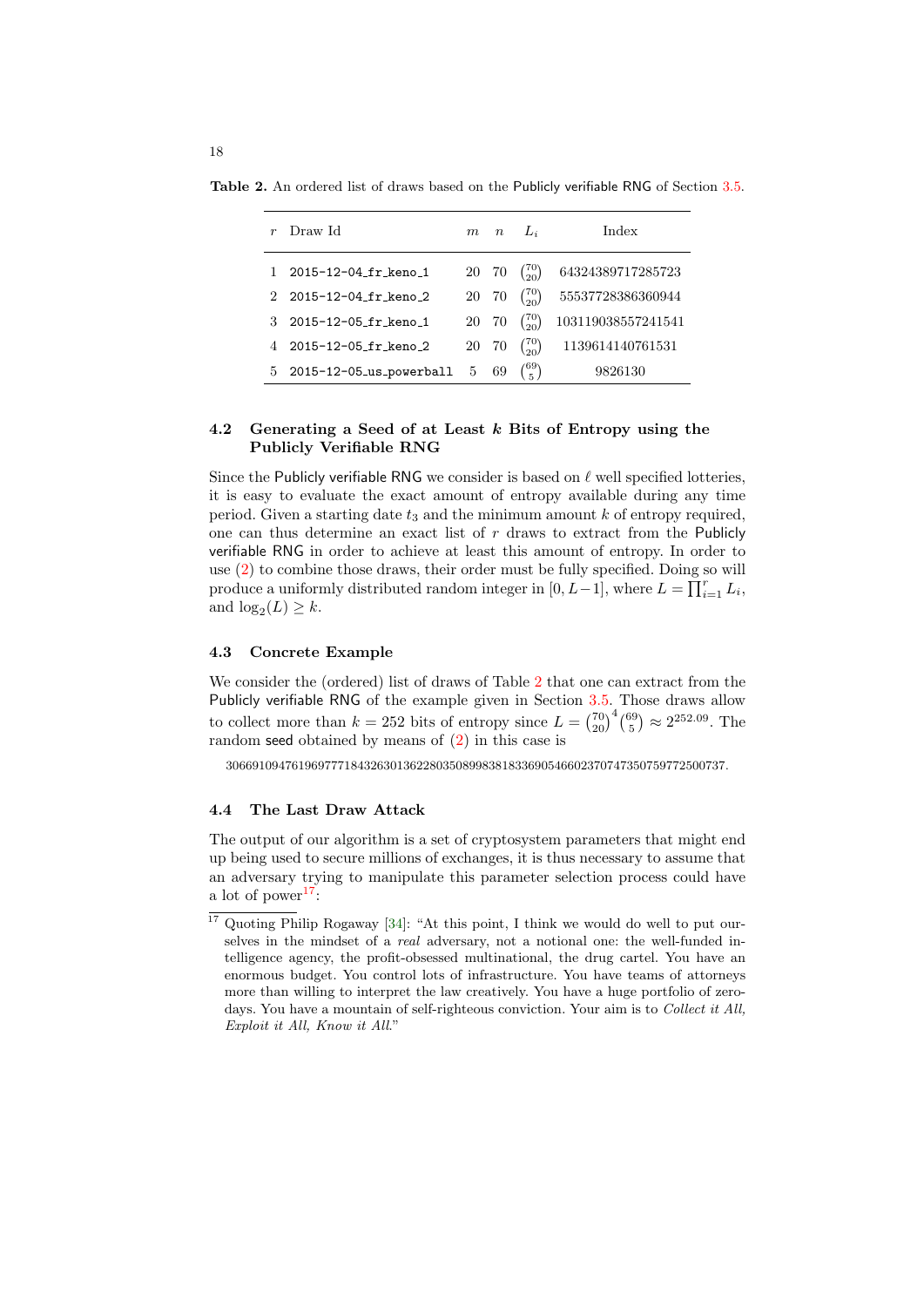- computational power to perform expensive computations in a short time,
- a way to influence certain lottery draws,
- some advanced cryptographic knowledge, giving him "0-day" attacks on certain classes of parameters satisfying all Security criteria.

Of course, even the most powerful organizations on the planet have some limitations, so we make the assumption that:

- it is impossible for the adversary to manipulate all lottery draws simultaneously,
- 0-day attacks only allow to break a fraction of the Parameter space, typically one set of parameters in a thousand, or in a million.[18](#page-18-0)

Still, even with these assumptions, it could be possible for a powerful adversary to force the selection of weak parameters using what we call the *last draw attack*.

The seed extracted from the lottery draws is the only source of entropy in the parameter generation. The instantiation of the PRNG and the filtering functions are deterministic, so a given seed will always give the same parameters. Because of this, the last draw used to generate this seed plays a special role: after it, no more entropy will enter the system, so anyone able to manipulate this last draw can knowingly influence the parameter selection output. Just after the next to last draw is made public, an adversary can start computing the parameters that would be output by each possible value of the last draw. With a 0-day attack applying to a non-negligible fraction of sets of parameters, there is a high probability that some draw values yield a set of weak parameters. The adversary can then force the output of the last lottery draw and force the whole process to output parameters he can attack.

There are several solutions to overcome this attack, the best one will depend on the usage scenario:

- $-$  Simultaneous lottery draws. The simplest solution to avoid last draw attacks is to have multiple last draws happening exactly at the same time. This way, an adversary needs to manipulate all draws simultaneously to "choose" the output parameters. If we assume manipulating several lottery draws from different countries to be impossible for the adversary, this solution could work. Unfortunately all lottery draws from Table [1](#page-15-0) seem to happen at distinct times, making it impossible to rely on this solution.
- Using a slow function. This idea was first presented in [\[28\]](#page-33-8) but can be adapted to our lottery setting. If the filtering function or the seed extractor relies on a slow function that is guaranteed to take more than 10 minutes to compute (even on the most advanced hardware), then if the last two lottery draws occur less than 10 minutes apart, last draw attacks are impossible. However, if the last lottery draws occur several hours apart, or if resistance

<span id="page-18-0"></span><sup>18</sup> A similar adversary, named Jerry, was considered by Bernstein et al. in [\[7\]](#page-32-1) and is assumed to have 0-day attack on a fraction of, say,  $\approx 2^{-15}$  of the Parameter space.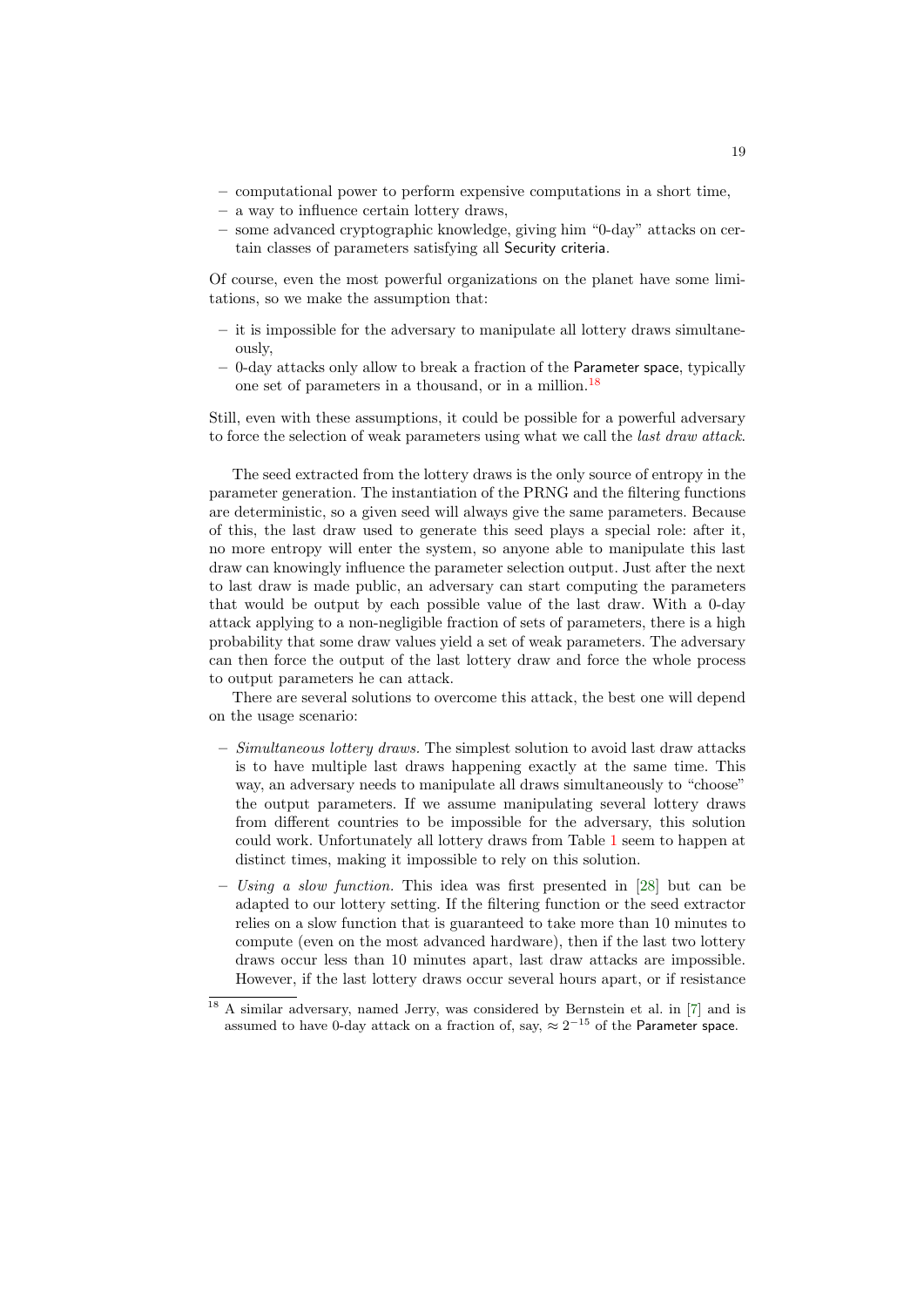to the collusion of the last few lotteries is needed, it might be necessary to use a function that takes several hours or several days to compute, which is not very practical. Also, depending on the effective drawing dates chosen by the Standardizer, one would have to modify the Filtering function choice accordingly, which is something we want to avoid!

Also, it is important that this slow function does not discard any entropy from the Publicly verifiable RNG, or does so in a "provably secure way". Otherwise, an attack on the slow function itself might allow to decrease the influence of the entropy from the last draws, possibly allowing the manipulation of the very first draws to be sufficient for an adversary.

- $-$  Using a commitment. When committing on the set of lottery draws that will constitute the seed, the standardizer could also commit on the hash of a random value (to be made part of the seed), keeping this random value hidden until after the last draw. As long as the standardizer and the organization operating the last lottery do not collude, the last draw attack is impossible. Of course, for the output parameter set to be convincing, it should be clear that the standardizer did not collude with the lottery organizations, and this approach is only valid when the standardizer is trusted. This is typically the case when a person wants to generate parameters for his personal use, or when a company generates parameters for internal use. This solution also suits situations where a client outsources the generation of a Cryptosystem parameters to a company: the client can himself commit on a nonce, and reveal it to the company once the full entropy has been extracted from the Publicly verifiable RNG.
- $-$  Limiting the entropy of the last lottery draws. This last solution relies on the assumption that a 0-day attack may affect a non-negligible part of the possible parameters, but not a large proportion. If the last lottery draw introduces only 1 bit of entropy, then the last draw attack can only try 2 sets of parameters, thus requiring a 0-day attack affecting one half of the possible parameters. Such an attack seems improbable. However, we must make sure that next-to-last-draw attacks are not possible: if the adversary can manipulate the next to last draw so that both possible outputs of the last draw lead to weak parameters it is also a problem, so we need to add a little more than a single bit of entropy after the last draw. The solution is thus to add (after the last draw) a series of, say, 20 or 30 lottery draws from each of which a single bit of entropy is extracted. We call those extra bits of entropy lone bits. If the 0-day attack affects a fraction  $\frac{1}{N}$  of parameters, the adversary has to manipulate  $log N$  lone bits, and thus,  $log N$  lotteries (which we assumed was impossible).

In the following section, we present a way of properly integrating lone bits in the seed computation. This method is the one we will use in Section [6](#page-26-0) to generate the Million Dollar Curve.

20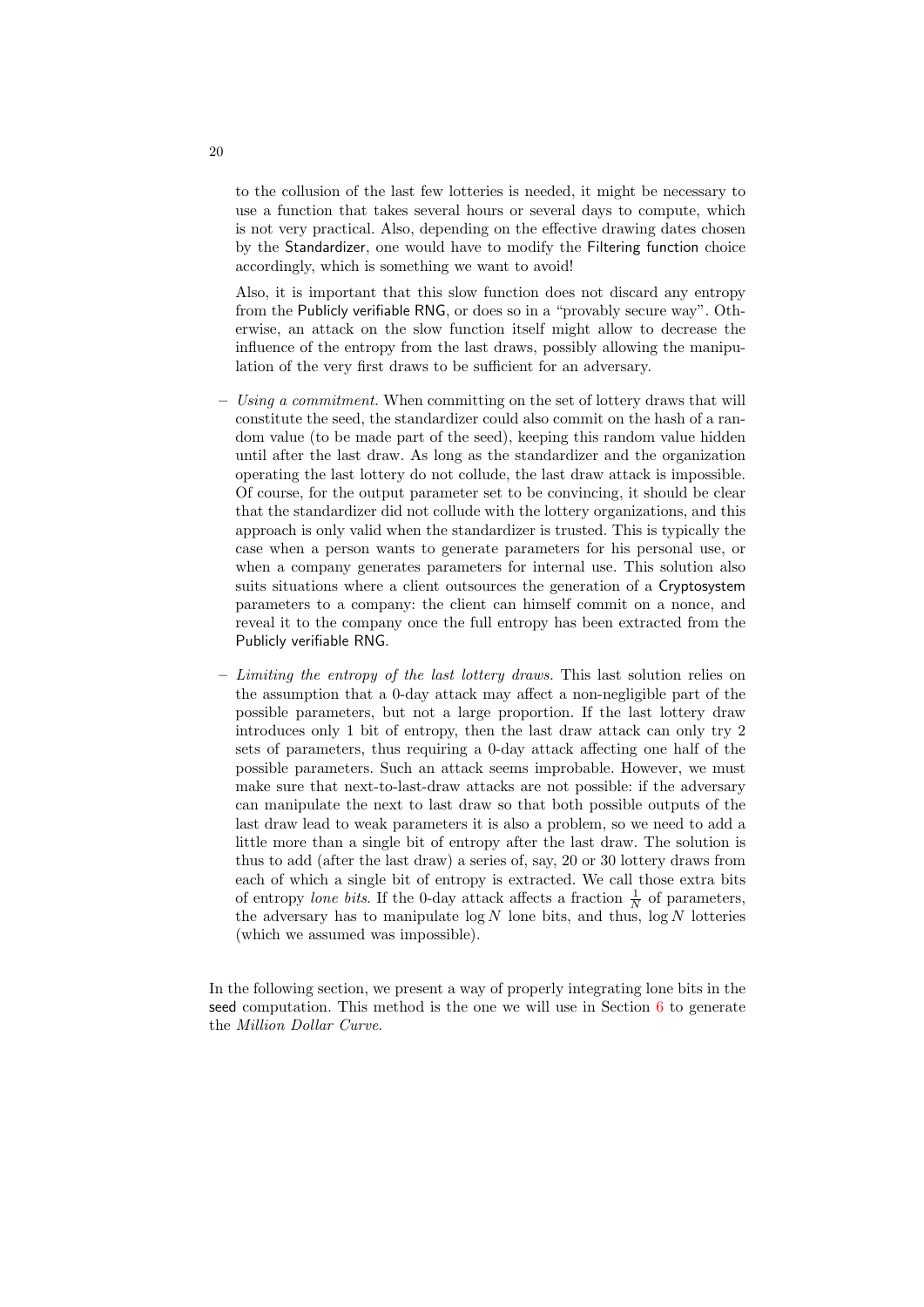<span id="page-20-1"></span>

| $r$ Draw Id                                                      | $m \quad n \quad L_i$ | Index              | Lone bit |
|------------------------------------------------------------------|-----------------------|--------------------|----------|
| 6 2015-12-06_fr_keno_1 20 70 $\binom{70}{20}$ 140625738347277372 |                       |                    |          |
| 7 2015-12-06_fr_keno_2 20 70 $\binom{70}{20}$                    |                       | 155799364658105184 |          |
| 8 2015-12-07_fr_keno_1 20 70                                     |                       | 94173221000906309  |          |

Table 3. An ordered list of 3 more draws based on the Publicly verifiable RNG of Section [3.5.](#page-14-0)

#### <span id="page-20-0"></span>4.5 Properly Integrating Lone Bits to the Seed

We first note that when using [\(2\)](#page-16-2) to combine several lottery draws, the last draw influences the least significant bits of the seed. As we will see in the next section, because of the way we consume the seed to generate Blum-Blum-Shub parameters, some entropy may be lost among those least significant bits. This is a good thing for the last draw, since this decreases the power of a potential last draw attack. This is however a undesirable thing for the lone bits, since we need to maintain all their entropy to prevent a next-to-last draw attack. As a consequence, we suggest to add the lone bits in the most significant bits of the seed.

We start from a seed  $s \in [0, L - 1]$  computed using [\(2\)](#page-16-2), to which we intend to integrate  $\ell'$  lone bits coming from  $\ell'$  additional sorted lottery draws. We first compute the  $\ell'$  indexes of the lottery draws using [\(1\)](#page-13-0) and let  $b_1, \ldots, b_{\ell'}$ denote their respective least significant bit (i.e., the modulo 2 reduction of their respective index). We then integrate them to the seed as follows:

<span id="page-20-2"></span>
$$
\text{seed} = \text{seed} + L \cdot \sum_{i=1}^{\ell'} b_i \cdot 2^{i-1}.\tag{3}
$$

If we add the two draws of December 6 and the first draw of December 7 from the Publicly verifiable RNG given in Section  $3.5$  to the list given in Table  $2$ , we can obtain three lone bits, as shown in Table [3.](#page-20-1) Integrating these lone bits to the seed of the example of Section [4.3](#page-17-3) using [\(3\)](#page-20-2), we obtain the following final seed value, containing more than  $252 + 3 = 255$  bits of entropy:

33940777946199987906401602067598599942417026078673887024082915151377807980289.

# 5 Entropy Spreading Using Blum Blum Shub

As we have seen in the previous sections, by combining easily accessible lottery draws from all over the world we reach an output rate of about 5,000 bits of entropy per week. This is enough entropy to generate almost any set of parameters as the Parameter space defined by the Security criteria will seldom contain more than  $2^{2000}$  elements. Yet, we should distinguish between two kinds of Security criteria: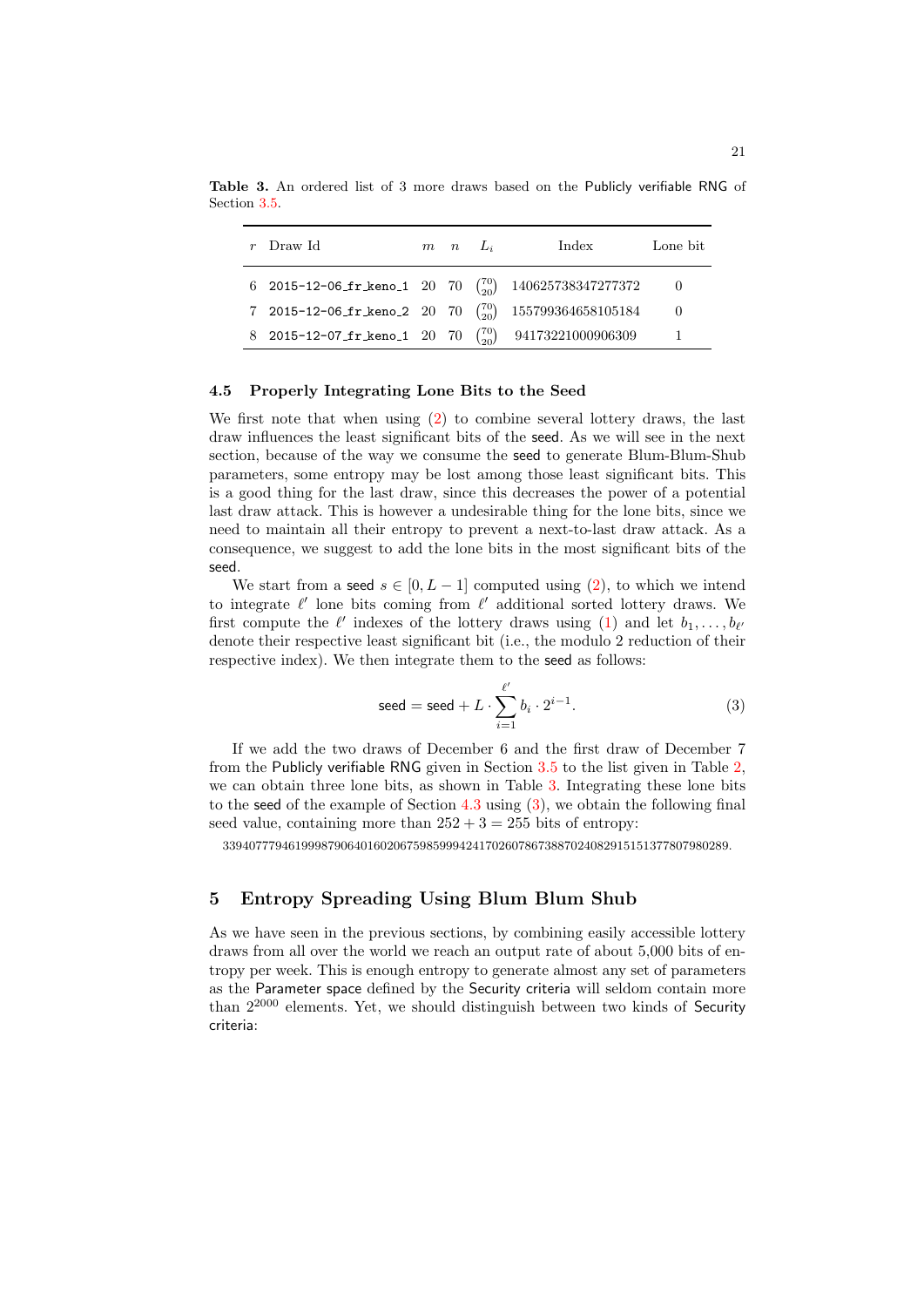- "simple" Security criteria, which define a Parameter space in which it is easy to directly sample elements uniformly at random;
- "complex" Security criteria, which make direct uniform sampling impossible, forcing to iteratively query the Publicly verifiable RNG for parameters, discarding those that do not meet all the Security criteria.

A scheme with only "simple" Security criteria can be instantiated using the output of the Publicly verifiable RNG directly. However, for most cryptographic schemes, there will be at least a few "complex" Security criteria requiring to discard a huge proportion of this entropy. In that situation, it could take many weeks to generate appropriate parameters.

Instead of waiting so long, we propose to use this publicly verifiable entropy to instantiate a Blum Blum Shub [\[11,](#page-32-14)[12\]](#page-32-15) PRNG (abbreviated BBS from now on), and then use it to deterministically generate very long sequences of bits. Wasting bits outputted by the PRNG is then no longer an issue, but our use of BBS must ensure that if enough entropy is given for the instantiation, then the output parameters are uniformly distributed in the Parameter space or, at least, that the output distribution of parameters is computationally indistinguishable from a uniform distribution.

#### 5.1 Uniformity of Parameters Output by the Blum Blum Shub PRNG

The BBS generator works as follow:

- 1. pick two strong strong primes<sup>[19](#page-21-0)</sup> p and q and compute  $N = pq$ ,
- 2. pick a random  $s \in \mathbb{Z}_n^* \setminus \{1\}$  and compute an initial value  $s_0 = s^2 \mod N$ ,
- 3. generate bits by iterating the function  $s_i = s_{i-1}^2 \mod N$  and then output the least significant bit of  $s_i$ , for  $i \geq 1$ .

It is proven that the output of this generator is indistinguishable from a ran-dom sequence of bits as long as the quadratic residuosity assumption<sup>[20](#page-21-1)</sup> holds. In our context, what matters is that parameters are *uniformly distributed* in the Parameter space. Now, suppose there is an algorithm  $A$  which, when given a sequence rand of uniformly distributed independent bits, outputs a set of parameters uniformly distributed in the Parameter space. Now run algorithm  $A$ with a sequence *BBS* of bits output by BBS. If one is able to distinguish parameters output by  $A(rand)$  from parameters output by  $A(BBS)$ , then this is also a distinguisher for the output of BBS, meaning it gives an advantage when deciding quadratic residuosity. As a consequence, for any  $p$  and  $q$  large enough

22

<span id="page-21-0"></span><sup>&</sup>lt;sup>19</sup> A prime p is a *strong strong prime* if all three of  $p,(p-1)/2$  and  $(p-3)/4 =$  $((p-1)/2-1)/2$  are primes. We select p and q as strong strong primes in order to maximize the cycle length. Indeed, recall that the BBS generator is cyclic of order  $\lambda(\lambda(N)) = \text{lcm}(\phi(p-1), \phi(q-1))$  where  $\lambda$  is Carmichael's function and  $\phi$  is Euler's totient function. In particular, when  $p = 4p' + 3$  and  $q = 4q' + 3$  are strong strong primes, the cycle is maximal and equal to  $2p'q'$ .

<span id="page-21-1"></span><sup>&</sup>lt;sup>20</sup> That is, deciding if for a given  $y < N$  there exists  $z < N$  such that  $y = z<sup>2</sup>$  mod N.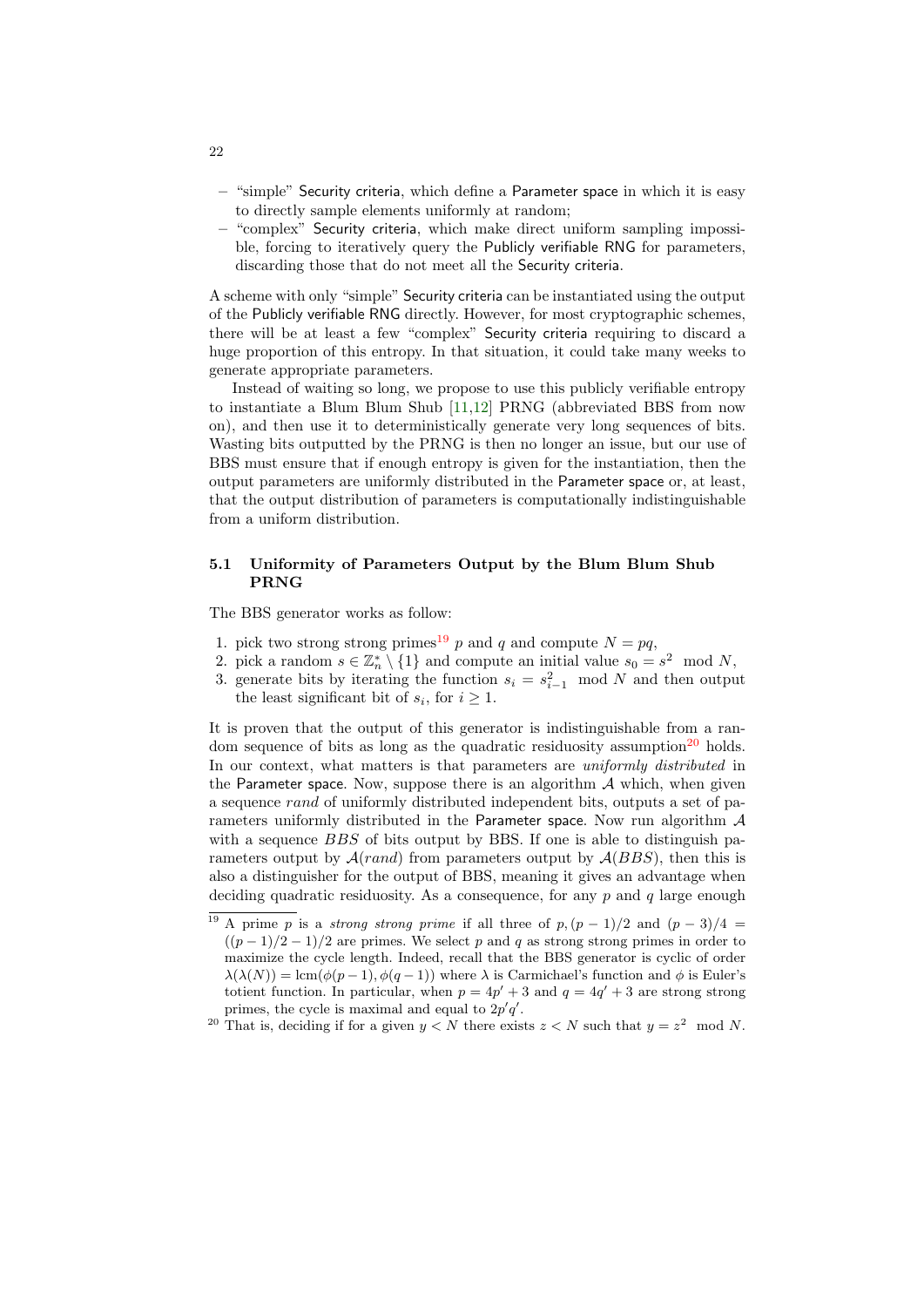for the quadratic residuosity problem to be computationally unfeasible, BBS can be used to generate uniformly distributed parameters when s contains enough entropy.

Now if the distribution is uniform when  $p$  and  $q$  are unknown, this distribution does not change when p and q are revealed.<sup>[21](#page-22-0)</sup> Therefore, the parameters are uniformly distributed, even if  $p$  and  $q$  are known.

Instantiating BBS using the publicly verifiable RNG. When using the Publicly verifiable RNG to directly instantiate a scheme, the amount of entropy to extract depends on the length of the parameters of that scheme. In the case the Publicly verifiable RNG is used to instantiate BBS, it is rather the hardness of the quadratic residuosity problem that drives the amount of required entropy. As we have seen, one can uniformly pick parameters from any fixed and large enough  $p$  and  $q$  and an initial value  $s_0$  with enough entropy. So we could pick  $p$ and  $q$  for you, compute  $N$  and publish it. But this might look a little suspicious! Instead, we propose to also pick  $p$  and  $q$  from the Publicly verifiable RNG. To be conservative, we suggest to always consider at least 2048-bit strong strong primes and an  $s_0$  of size  $log_2(N)$ .

#### 5.2 Inefficiently Choosing Random Parameters for BBS

In this section, we describe a deterministic but inefficient algorithm that takes as input a seed (e.g., generated as in Section [4\)](#page-16-0) and outputs two strong strong primes p and q, and an appropriate initial value  $s_0$  for BBS. When aiming at k-bit primes, seed should contain at least  $4k$  bits of entropy. The algorithm is the following:

- 1. Let  $p_{\text{start}} = \text{seed mod } 2^k$  and let p be the smallest strong strong prime p greater than  $2^{2048} + p_{start}$ . Shift seed by k bits to the right.
- 2. Let  $q_{\text{start}} = \text{seed mod } 2^k$  and let q be the smallest strong strong prime p greater than  $2^{2048} + q_{start}$ . Shift seed by k bits to the right.
- 3. Let  $s =$  seed mod N where  $N = pq$ . While  $s \notin \mathbb{Z}_N^* \setminus \{1\}$ , replace s by  $s+1 \mod N$ . Let  $s_0 = s^2 \mod N$ .

Obviously, choosing p and q as the next strong strong prime from a random starting point does not lead to uniformly distributed  $p$  and  $q$ . Indeed, strong strong primes are not equally spaced, so some values of  $p$  and  $q$  have a slightly higher probability of being picked. However, as any value of  $p$  and  $q$  will allow to pick parameters uniformly, we simply need the choice of  $p$  and  $q$  to retain as much entropy as possible, which is the case here.

<span id="page-22-0"></span><sup>&</sup>lt;sup>21</sup> Quadratic residuosity becomes easy to decide when p and q are known, so when using BBS as a *cryptographically secure* PRNG,  $p$  and  $q$  should be kept secret.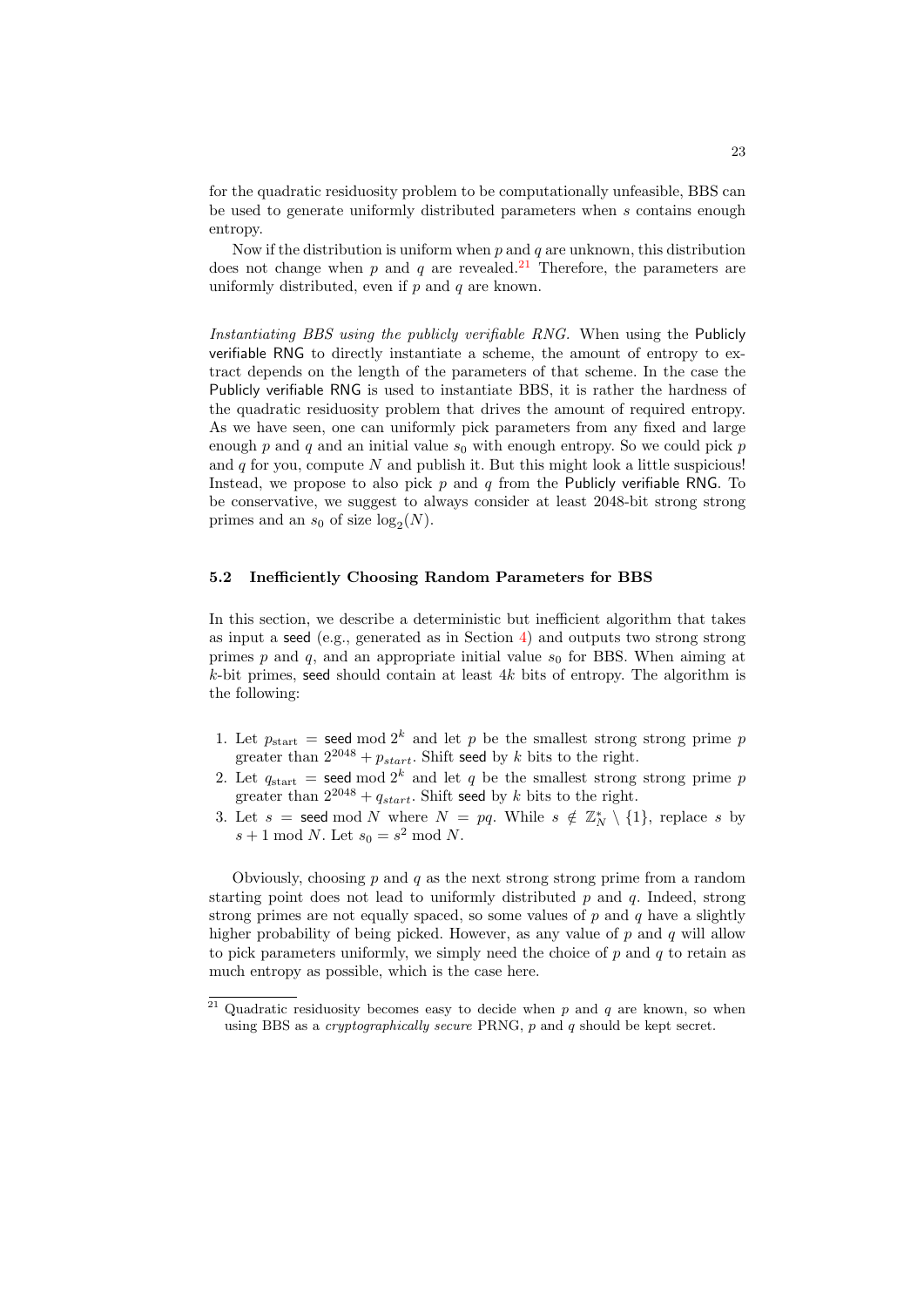#### <span id="page-23-1"></span>5.3 Efficiently Choosing Random Parameters for BBS

Although we do not really care about the efficiency of the algorithm generating  $p$ and  $q$  (since it will essentially be used once), there exist well known methods for generating primes much more efficiently. We suggest to use an approach similar to the one suggested in [\[26,](#page-33-15) Section 7.2]. Since our only source of entropy is the seed, we cannot directly use the algorithms of  $[26]$  since the amount of entropy they require to generate primes is not known in advance. Yet, it is easy to adapt those algorithms to make them entropy-friendly.

In what follows, we describe how to generate strong strong prime *generators*, i.e., primes p' such that  $p = 4p' + 3$  is a strong strong prime (and thus all three of  $p', 2p' + 1$  and  $2(2p' + 1) + 1 = 4p' + 3$  are prime).

We first denote by  $\mathcal{P} = [p_1, p_2, \dots, p_f]$  the list of the f first primes (starting with  $p_1 = 2$ , by  $\Pi$  be the product of those first primes, and let

$$
\begin{array}{ccc}\n\text{CRT}: \mathbb{Z}_{\Pi} \longrightarrow & \mathbb{Z}_{p_1} & \times \cdots \times & \mathbb{Z}_{p_f} \\
c \longmapsto (c \bmod p_1, \ldots, c \bmod p_f)\n\end{array}
$$

the CRT isomorphism. For  $c \in \mathbb{Z}_H$ , we note that  $c, 2c + 1$ , and  $2(2c + 1) + 1$  are invertible modulo  $\Pi$  (and thus, coprime with  $\Pi$ ) if and only if  $c_i = c \mod p_i$ ,  $2c_i+1$ , and  $2(2c_i+1)+1$  are invertible modulo  $p_i$ , for all  $i=1,\ldots,f$ . We denote by  $C_i$  the list of all  $c_i \in \mathbb{Z}_{p_i}$  such that  $c_i$ ,  $2c_i + 1$ , and  $2(2c_i + 1) + 1$  are invertible modulo  $p_i$ . For example,  $p_3 = 5$  and  $\mathcal{C}_3 = [1, 4]$ . Let C be the product of the cardinalities of the  $C_i$ 's. Eventually, C will correspond to the number of strong strong prime generator candidates to test for primality.

Starting with a seed containing at least  $2\log_2(C) + 2\log_2(I)$  bits of entropy, the following algorithm provides an efficient way to choose two strong strong primes p and q of size close to k bits, and an initial value  $s_0$  for BBS:

- 1. Determine f such that  $\prod/p_f \leq 2^{k-2} < \Pi$ . Precompute the  $\mathcal{C}_i$ 's and C.
- 2. For  $i = 1, ..., f$ , let  $\lambda_i$  = seed mod  $\#\mathcal{C}_i$  and seed = (seed  $\lambda_i$ )/ $\#\mathcal{C}_i$ .
- 3. Loop:
	- 3.1. Let  $c = \text{CRT}^{-1}(\mathcal{C}_1[\lambda_1], \dots, \mathcal{C}_f[\lambda_f]).$
	- 3.2. If c is a strong strong prime generator of at least  $k-2$  bits, set  $p = 4c+3$ and break out of the loop.
	- 3.3. Set  $i = 1$  and loop:
		- Replace  $\lambda_i$  by  $(\lambda_i + 1) \mod \#C_i$ . If  $\lambda_i \neq 0$ , break out of the loop, otherwise, replace i by  $(i + 1) \mod f$ .
- <span id="page-23-0"></span>4. Repeat steps 2 to 4 to pick a second (independent) strong strong prime q and compute  $N = pq$ , the BBS modulus.
- 5. Let  $s =$  seed mod N where  $N = pq$ . While  $s \notin \mathbb{Z}_N^* \setminus \{1\}$ , replace s by  $s+1 \mod N$ . Let  $s_0 = s^2 \mod N$ .

For the same reason as the inefficient algorithm of the previous section, this algorithm obviously produces slightly non-uniform BBS parameters. As we have seen, this is not an issue as this bias does not directly impact the uniformity of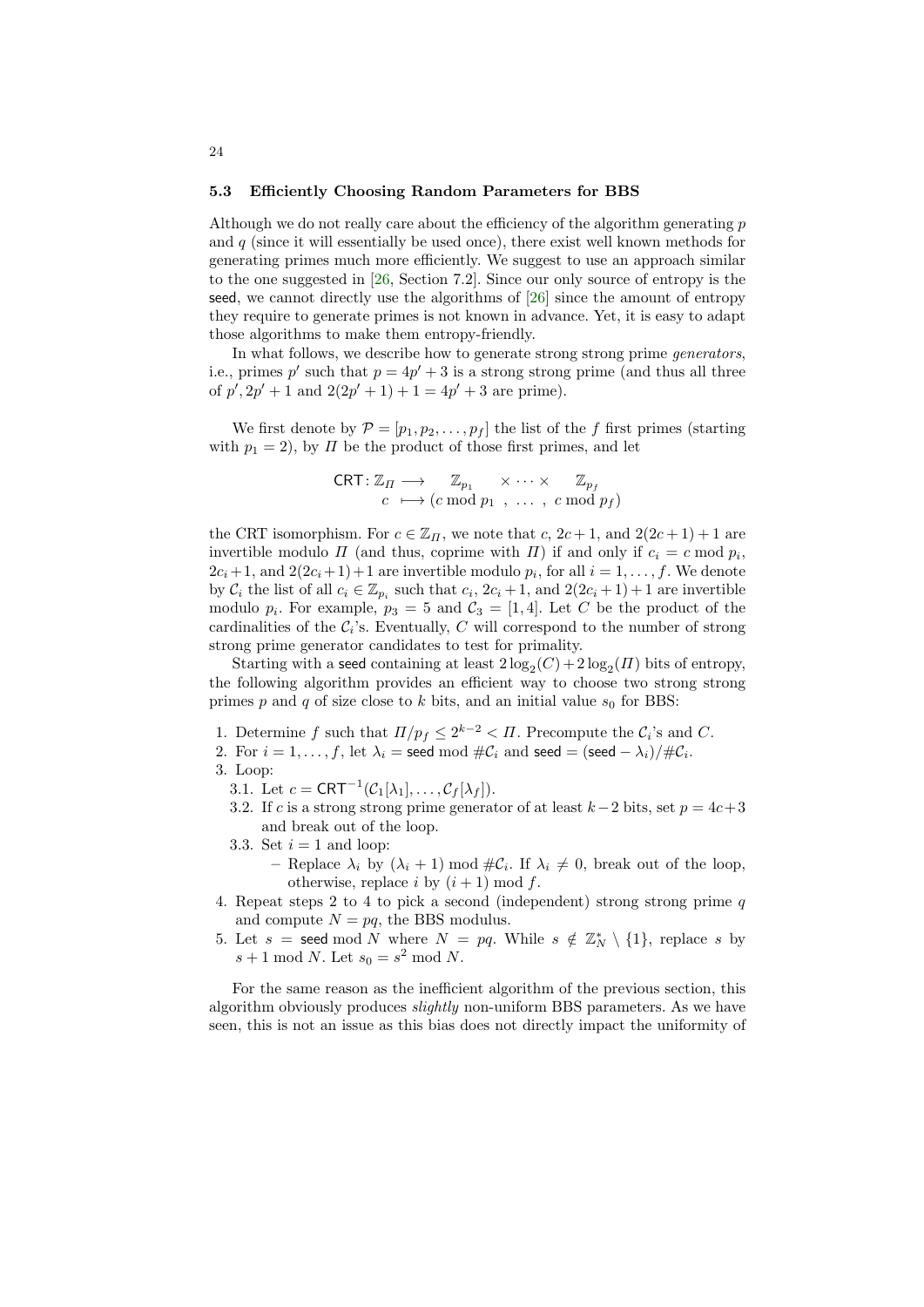the final parameter generation. However (again, like in the inefficient algorithm), this algorithm looses some of the seed entropy among its least significant bits. Indeed, flipping the least significant bit of the seed only influences the value of  $\lambda_3$ (since, for primes 2 and 3, we have  $\#\mathcal{C}_1 = \#\mathcal{C}_2 = 1$ , and for prime 5,  $\#\mathcal{C}_3 = 2$ ). Moreover, this  $\lambda_3$  is the first one to be incremented at step [3.3](#page-23-0) of the algorithm. As a consequence, in case the first candidate obtained from the seed is not a strong strong prime (which is highly likely), the final output is not influenced at all by the least significant bit of the seed.

The same applies, with lower probabilities, to the other least significant bits of the seed. This is the reason why we chose to integrate the last draw (of which we want to minimize the impact) to the least significant bits of the seed, and the lone bits to the most significant bits of the seed.

#### <span id="page-24-0"></span>5.4 Concrete Example

Assume we want to generate BBS parameters with strong strong primes of 64 bits at least. The smallest list of the first primes leading to  $\Pi > 2^{64-2}$  contains  $f = 16$  primes and is

$$
\mathcal{P} = [2, 3, 5, 7, 11, 13, 17, 19, 23, 29, 31, 37, 41, 43, 47, 53].
$$

In that case,  $\Pi = 32589158477190044730 \approx 2^{64.82}$  whereas the list of the first 15 primes would lead to a product  $\Pi' = \Pi/53 = 614889782588491410 \approx 2^{59.09}$ . At this point, the algorithm precomputes  $C_1, \ldots, C_{16}$ , where  $C_i$  contains the list of  $c_i \in \mathbb{Z}_{p_i}$  such that  $c_i$ ,  $2c_i + 1$ , and  $2(2c_i + 1) + 1$  are all invertible modulo  $p_i$ . Considering the first seven primes for example, we have

$$
\mathcal{C}_1 = [1], \mathcal{C}_2 = [2], \mathcal{C}_3 = [1, 4], \mathcal{C}_4 = [2, 4, 5, 6], \mathcal{C}_5 = [1, 3, 4, 6, 7, 8, 9, 10], \n\mathcal{C}_6 = [1, 2, 3, 4, 5, 7, 8, 10, 11, 12], \mathcal{C}_7 = [1, 2, 3, 4, 5, 6, 7, 9, 10, 11, 13, 14, 15, 16].
$$

Computing all the  $C_i$ 's leads to  $C = \prod_{i=1}^{16} \#C_i = 237320116633600000$ , which corresponds to the number of strong strong prime generator candidates. We therefore require from the seed that it contains at least  $log_2(C) \approx 58$  bits of entropy for drawing  $p$ , 58 more bits of entropy for  $q$ , and 128 bits for drawing  $s$ , for a total of 244 bits. Since the seed obtained in the example of Section [4.5](#page-20-0) contains more than 255 bits of entropy, we can use it to proceed with the algorithm.

Since  $\#\mathcal{C}_1 = \#\mathcal{C}_2 = 1$ , then  $\lambda_1 = \lambda_2 = 0$  for any seed. Since  $\#\mathcal{C}_3 = 2$  and the seed we consider is odd, we have  $\lambda_3 = 1$  and we must replace the seed by  $(\text{seed} - 1)/2$ , which is

16970388973099993953200801033799299971208513039336943512041457575688903990144.

Reducing this new seed modulo  $\#C_4 = 4$  gives  $\lambda_4 = 0$ . Proceeding similarly with the remaining first primes, one can easily check that

 $[\lambda_1, \lambda_2, \ldots, \lambda_{16}] = [0, 0, 1, 0, 0, 2, 3, 5, 4, 9, 22, 20, 22, 35, 33, 26]$ 

and that the remaining seed is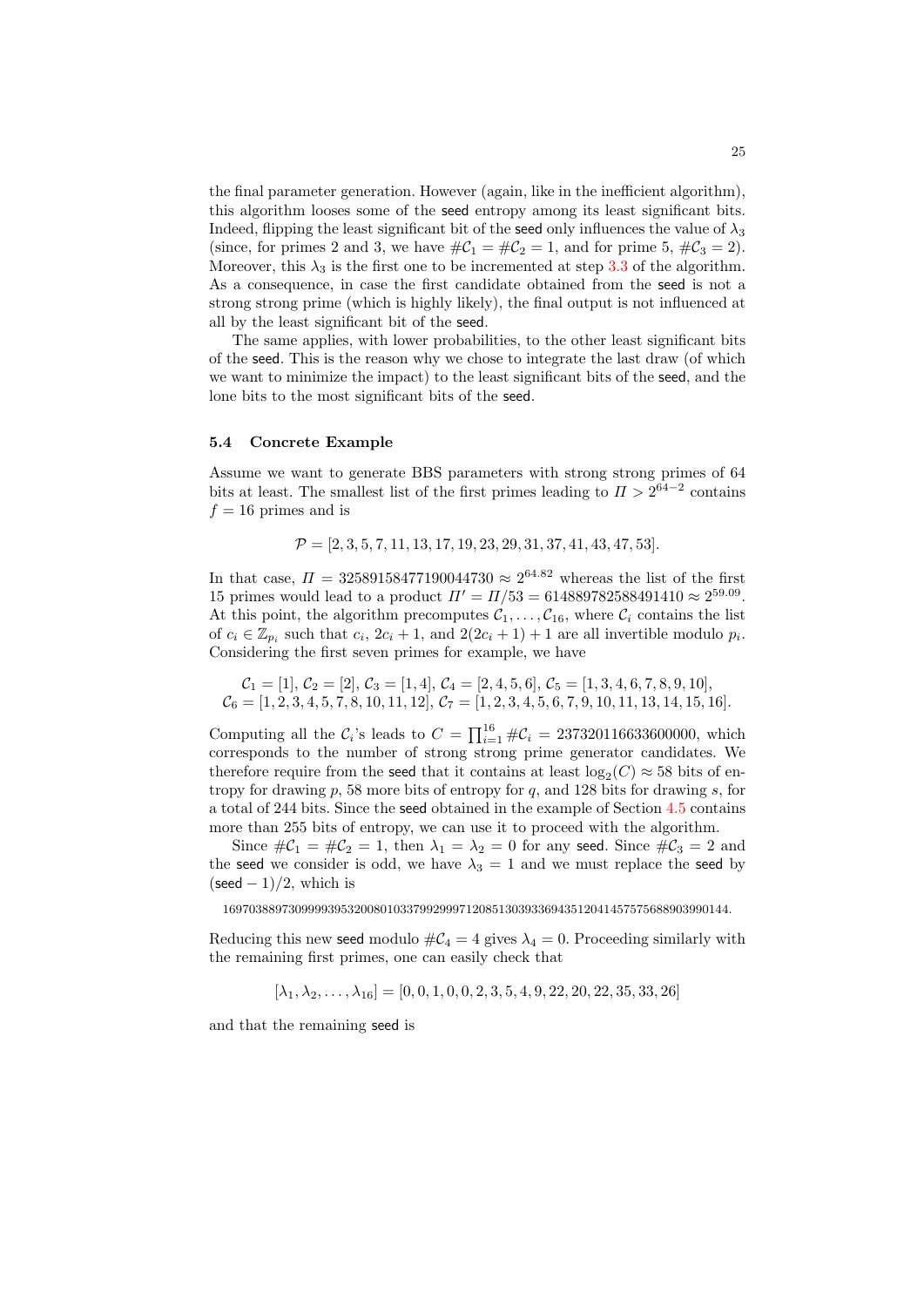143016860212492502219096979800813655175448735072713214424738.

These indexes lead to the first strong strong prime generator candidate:

$$
c = \text{CRT}^{-1}(C_1[0], C_2[0], C_3[1], C_4[0], C_5[0], C_6[2], C_7[3], \dots, C_{14}[35], C_{15}[33], C_{16}[26])
$$
  
= \text{CRT}^{-1}(1, 2, 4, 2, 1, 3, 4, 7, 6, 10, 25, 22, 24, 38, 36, 28)  
= 4200766960142310119.

Since

$$
c = 26573 \times 541097 \times 292154699,
$$
  
\n
$$
2c + 1 = 5791 \times 6818837 \times 212762317
$$
, and  
\n
$$
4c + 3 = 103 \times 1061 \times 3664103 \times 41963171
$$

one can see that, as expected, neither c,  $2c + 1$ , nor  $4c + 3$  is divisible by any of the 16 first primes. Yet, this first candidate obviously is not a strong strong prime generator and the indexes must be updated. Incrementing cyclicly the  $\lambda_i$ 's leads to the second set of indexes

 $[\lambda_1, \lambda_2, \ldots, \lambda_{16}] = [0, 0, 0, 1, 0, 2, 3, 5, 4, 9, 22, 20, 22, 35, 33, 26],$ 

from which we deduce a new strong strong generator candidate

 $c = 21892024419188334401 = 199 \times 683 \times 161069067292453.$ 

Once again, this candidate is not a strong strong generator either, and we are required to iterate again.

After a few more bad candidates, we obtain the following 63rd set of indexes:

$$
[\lambda_1, \lambda_2, \dots, \lambda_{16}] = [0, 0, 1, 3, 7, 2, 3, 5, 4, 9, 22, 20, 22, 35, 33, 26]
$$

leading to the first strong strong generator candidate  $c = 7586653555175042039$ such that c,  $2c + 1$ , and  $4c + 3$  are all primes. The algorithm thus chooses

 $p = 4c + 3 = 30346614220700168159.$ 

Proceeding similarly with the remaining seed, one can obtain

 $q = 96890065747994265119$ 

after 27 bad candidates, and the remaining seed is 602632689723885142589612392807170392133238.

Reducing this seed modulo  $N = pa$  gives

 $s = 2814458521063106164645463882061050365354$ 

and thus

 $s_0 = s^2 \mod N = 2458788480384706978120246496438377798377.$ 

Using the BBS generator with these  $N$  and  $s_0$  yields the bit sequence

010010100010011100000101011101111000100001010001010001011101...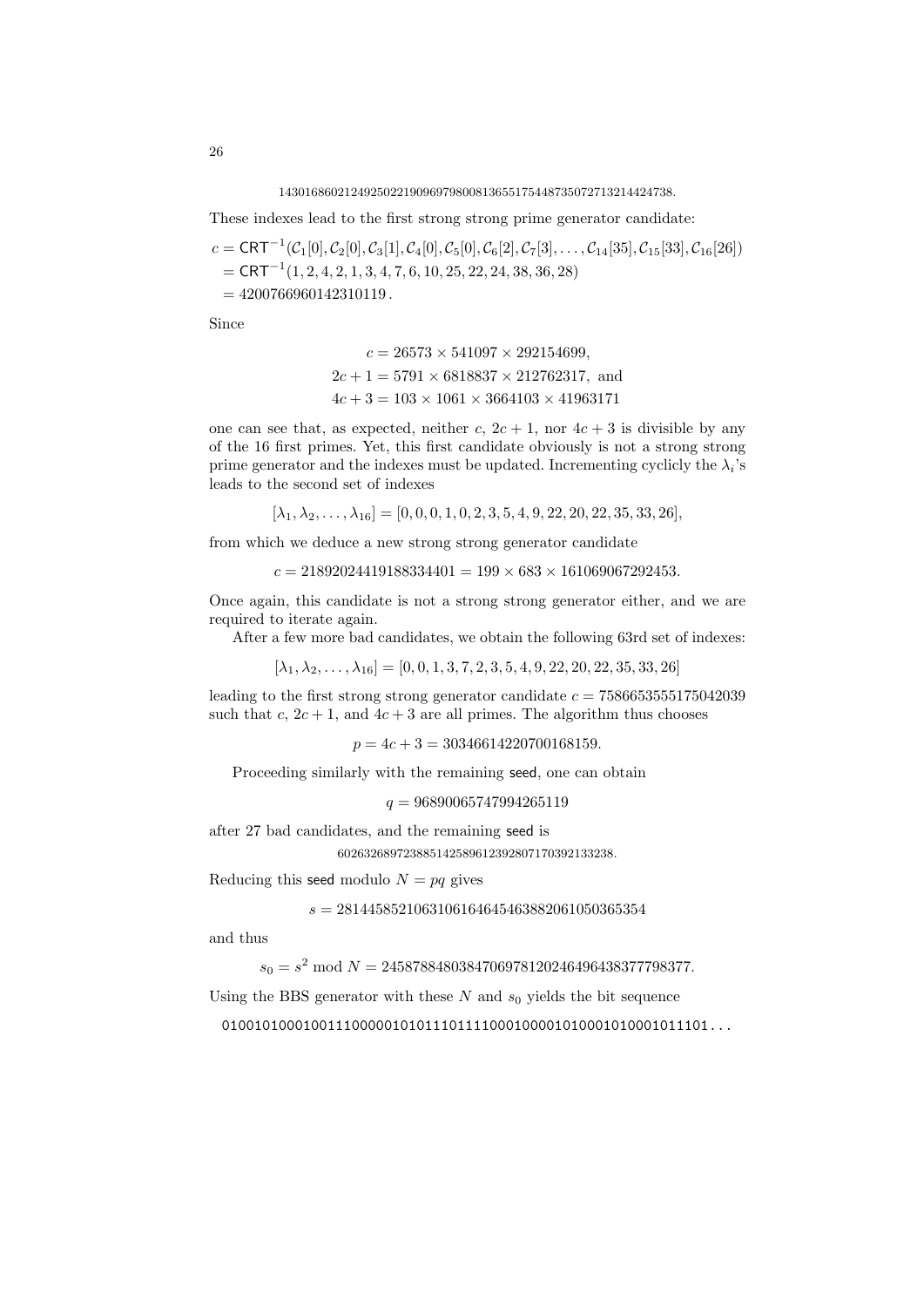# <span id="page-26-0"></span>6 Million Dollar Curve

In this section, we first act as a Designer and give:

- A Cryptosystem: the elliptic curve Diffie–Hellman (ECDH),
- An exhaustive list of Security criteria (which implicitly defines a Parameter space),
- A Filtering function given as an algorithm.

We then continue our concrete example from previous sections (where we acted as a Standardizer, and where we generated a seed) and illustrate how to use the seed previously obtained to instantiate a toy Cryptosystem which, of course, should not be used for cryptographic purposes. Indeed, the Publicly verifiable RNG we used relies on too few lottery draws, which were moreover chosen after their draw date.

# 6.1 The Designer Part

The cryptosystem. The Cryptosystem we consider is elliptic curve Diffie– Hellman (ECDH). Defining parameters for this cryptosystem consists in defining a specific elliptic curve and a base point on this curve.

The security criteria. This section provides an exhaustive list of the Security criteria that we want the Million Dollar Curve to meet. These criteria include all those listed on SafeCurves [\[8\]](#page-32-12).

Underlying field. Recent advances (such as [\[25\]](#page-33-16)) confirmed that elliptic curve over non prime fields might present a risk. We choose to restrict to prime fields. As we aim for a security level of 128 bits, we further restrict to 256-bit primes, i.e., primes in  $[2^{255}, 2^{256})$ . We shall denote by p this 256-bit prime and furthermore require that  $p \equiv 3 \pmod{4}$  (see the the discussion on twist security below).

Curve in Edwards form. Restricting to curves that can be written in Edwards form [\[19\]](#page-33-10) is not a security criterion per se. However, as shown in [\[9\]](#page-32-9), Edwards curves have nice properties that make them particularly well suited for cryptographic purposes, including an efficient complete addition formula. Restricting to these curves is unlikely to cause any security issue since about  $1/4$  of all (isomorphism classes of) elliptic curves over non-binary finite field are birationally equivalent over the original field to an Edwards curve [\[9\]](#page-32-9). Given the finite field  $\mathbb{F}_p$ , an Edwards curve can be defined with a single parameter  $d \in \mathbb{F}_p \setminus \{0, 1\}$ , by the equation  $x^2 + y^2 = 1 + dx^2y^2$ . For the addition formula to be complete, d should furthermore not be a square in  $\mathbb{F}_n$ .

Point compression. Since we restrict to non-square d's, it is also possible to efficiently compress points exchanged during the Diffie–Hellman protocol by sending only the y coordinate of each point. This is shown in Theorem [1](#page-34-8) in Appendix  $\mathbf{A}$ . This is an interesting feature in some contexts where bandwidth or storage is constrained.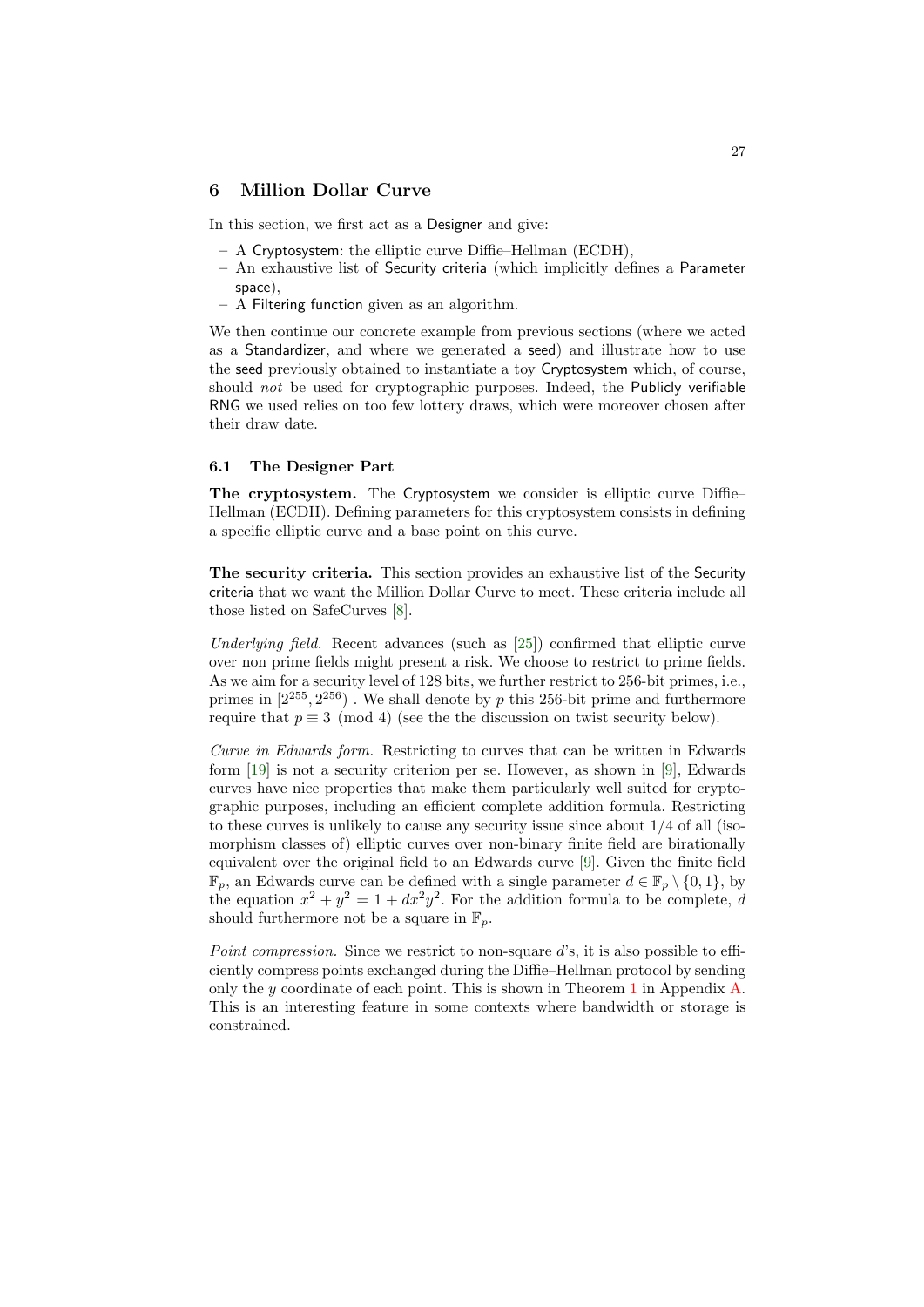Point count. An Edwards curve always has a point of order 4, so the number of points  $\#E(\mathbb{F}_p)$  is always a multiple of 4. The base point on the curve should generate a large subgroup of prime order. We thus impose that the number of points on the curve to be of the form  $4q$ , where q is a prime. The average complexity of the rho method (using negation) for computing discrete logarithms is  $0.886\sqrt{q}$  group operations [\[8,](#page-32-12)[21\]](#page-33-17). We impose the same restriction on q than SafeCurves, namely that  $q > 2^{200}$ . From the Hasse bound  $|\#E(\mathbb{F}_p) - (p+1)| \le$  $2\sqrt{p}$ , one can see that this condition is always verified when p is of 256 bits.

Base point. The base point should generate a large prime order subgroup of the curve. We impose that its order is  $q$ .

Anomalous curve attack. We require  $q \neq p$  to avoid attacks using additive transfer. This criterion is always verified for Edwards curve. $^{22}$  $^{22}$  $^{22}$ 

Embedding degree. The ECDLP problem can be converted into a DLP problem in the finite field  $\mathbb{F}_{n^m}$ , where m is the embedding degree of the curve, i.e., the smallest integer m such that  $p^m \equiv 1 \pmod{q}$ . Thus ensuring that  $m \ge 20$  should be enough. Like SafeCurves [\[8\]](#page-32-12) and Brainpool [\[1\]](#page-32-2), we choose the overkill criteria  $m > (q-1)/100$ .

CM field discriminants. Let  $t = p + 1 - \#E(\mathbb{F}_p) = p + 1 - 4q$  be the trace of the curve and  $s^2$  be the largest square dividing  $t^2 - 4p$  then  $(t^2 - 4p)/s^2$  is a square-free negative integer. Define D as  $(t^2 - 4p)/s^2$  if  $(t^2 - 4p)/s^2$  mod  $4 = 1$ , otherwise as  $4(t^2-4p)/s^2$ . We require  $|D| \ge 2^{100}$ .

Twist security. We impose the same security criteria on the quadratic twist of the curve:

- Point count: the twist should have a number of points of the form  $4q'$ , where q' is prime. Note this cannot happen when  $p \equiv 1 \pmod{4}$ , which is the reason why we restricted to primes such that  $p \equiv 3 \pmod{4}$ .
- Anomalous curve attack: we require  $q' \neq p$  to avoid attacks using additive transfer. Just as the  $q \neq p$  criterion, this criterion is automatically verified.
- Embedding degree: the embedding degree of the twist should be at least  $(q'-1)/100$ .

The Filtering Function. Starting with the BBS parameters selected by means of the algorithm of Section [5.3,](#page-23-1) we use the following algorithm to output the parameters of the Cryptosystem that meets all the Security criteria:

1. Given a seed, use the algorithm from Section [5.3](#page-23-1) to initialize a BBS generator. 2. Prime field selection loop:

28

<span id="page-27-0"></span><sup>&</sup>lt;sup>22</sup> Let  $\#E(\mathbb{F}_p) = c \cdot q$ , where q is the large subgroup order and c is the cofactor  $(c = 4$ in our case). From the Hasse bound, q lives in an interval of length  $4\sqrt{p}/c$  around  $(p+1)/c$ . For  $c \geq 2$ , this implies that  $q \neq p$ .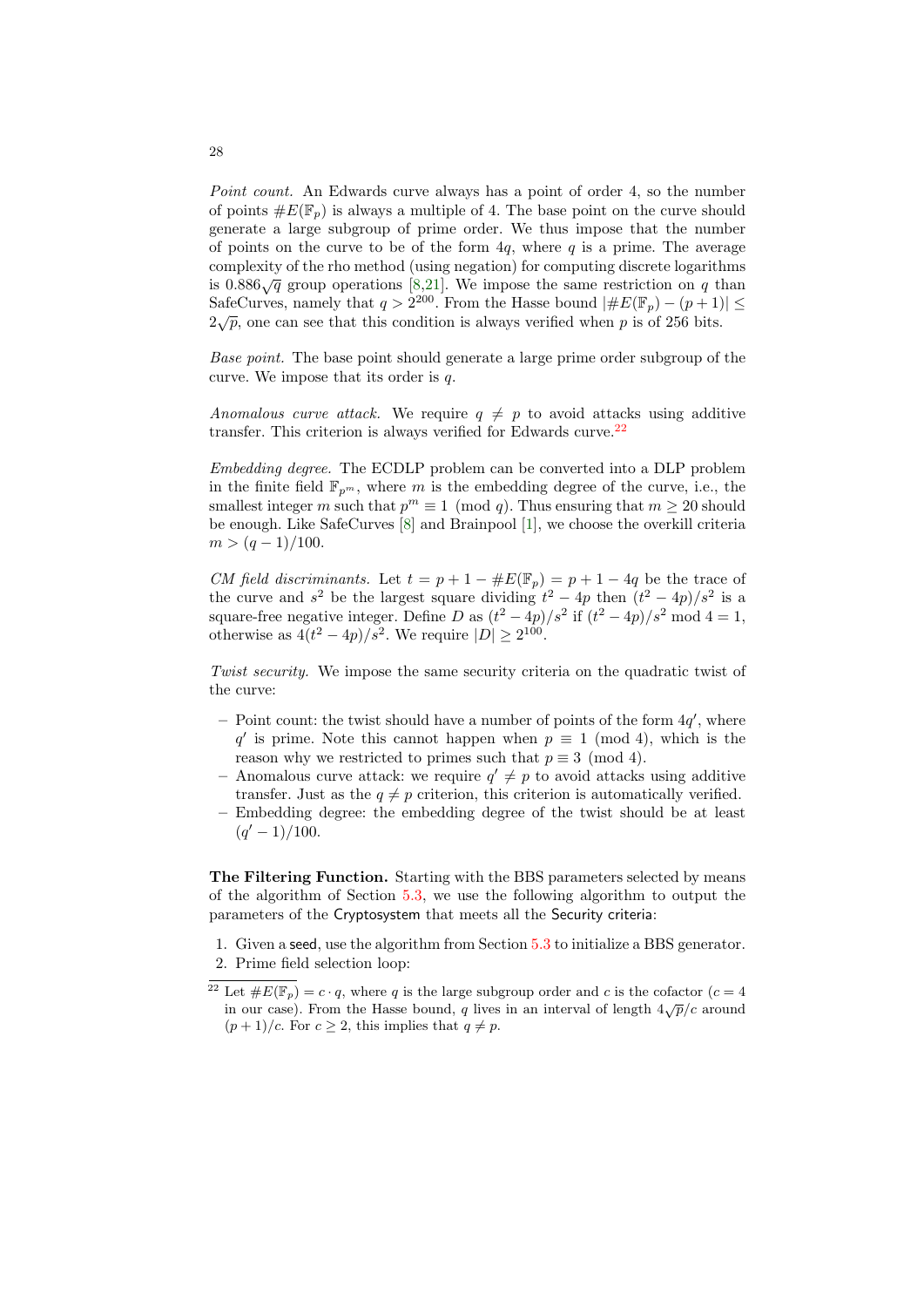2.1. Generate 253 bits  $b_1, b_2 \ldots b_{253}$  using BBS and let

$$
p = 2^{255} + 3 + \sum_{i=1}^{253} b_i \cdot 2^{255 - i}.
$$

2.2. If  $p$  is prime, break free [\[31\]](#page-33-18) of the loop.

- <span id="page-28-1"></span>3. Curve selection loop:
	- 3.1. Generate 256 fresh bits  $b_1, b_2 \ldots b_{256}$  using BBS and let

$$
d = \sum_{i=1}^{256} b_i \cdot 2^{256 - i}.
$$

- <span id="page-28-5"></span>3.2. If  $d = 0$  or  $d \geq p$ , loop (i.e., go back to step [3.1\)](#page-28-1).
- <span id="page-28-4"></span>3.3. If  $d$  is a square modulo  $p$ , loop.
- <span id="page-28-3"></span>3.4. Compute the cardinality  $#E$  of the Edwards curve E over  $\mathbb{F}_p$  defined by d. If  $q = \frac{\#E}{4}$  is not prime, loop.
- <span id="page-28-6"></span>3.5. Compute the cardinality<sup>[23](#page-28-2)</sup>  $#E'$  of the twist E' of E. If  $q' = \frac{#E'}{4}$  $rac{E}{4}$  is not prime, loop.
- 3.6. If  $q = p$  or  $q' = p$ , loop.
- 3.7. Compute the embedding degree m of  $E(\mathbb{F}_p)$ . If  $m \leq \lfloor \frac{q-1}{100} \rfloor$ , loop.
- 3.8. Compute the embedding degree  $m'$  of the twist of  $E(\mathbb{F}_p)$ . If  $m' \leq \lfloor \frac{q-1}{100} \rfloor$ , loop.

3.9. Compute the CM field discriminant D. If  $|D| < 2^{100}$ , loop.

4. Base point selection loop:

4.1. Generate 256 bits  $b_1, b_2 \ldots b_{256}$  using BBS and let

$$
y = \sum_{i=1}^{256} b_i \cdot 2^{256 - i}.
$$

If  $y = 0$  or  $y = 1$ , loop.

4.2. Compute 
$$
u = \frac{1-y^2}{1-dy^2}
$$
 in  $\mathbb{F}_p$ . If  $u^{(p-1)/2} \mod p = -1$ , loop.

4.3. Let  $x = u^{(p+1)/4} \mod p$  and let  $Q = 4(x, y)$ . If  $Q = (0, 1)$ , loop.

5. return the order  $p$  of the underlying field, the parameter  $d$  of the Edwards curve  $E(\mathbb{F}_p)$ , and the base point Q of prime order  $\#E/4$ .

# <span id="page-28-0"></span>6.2 Concrete Toy Example: The Two Cents Curve

We continue the example of Section [5.4](#page-24-0) where we obtained the following BBS parameters:

> $N = 2940285447072657041298857494730928145921$ , and  $s_0 = 2458788480384706978120246496438377798377.$

The 253 first bits generated by BBS are

<span id="page-28-2"></span><sup>23</sup> Note that  $#E' = 2p + 2 - \#E$ .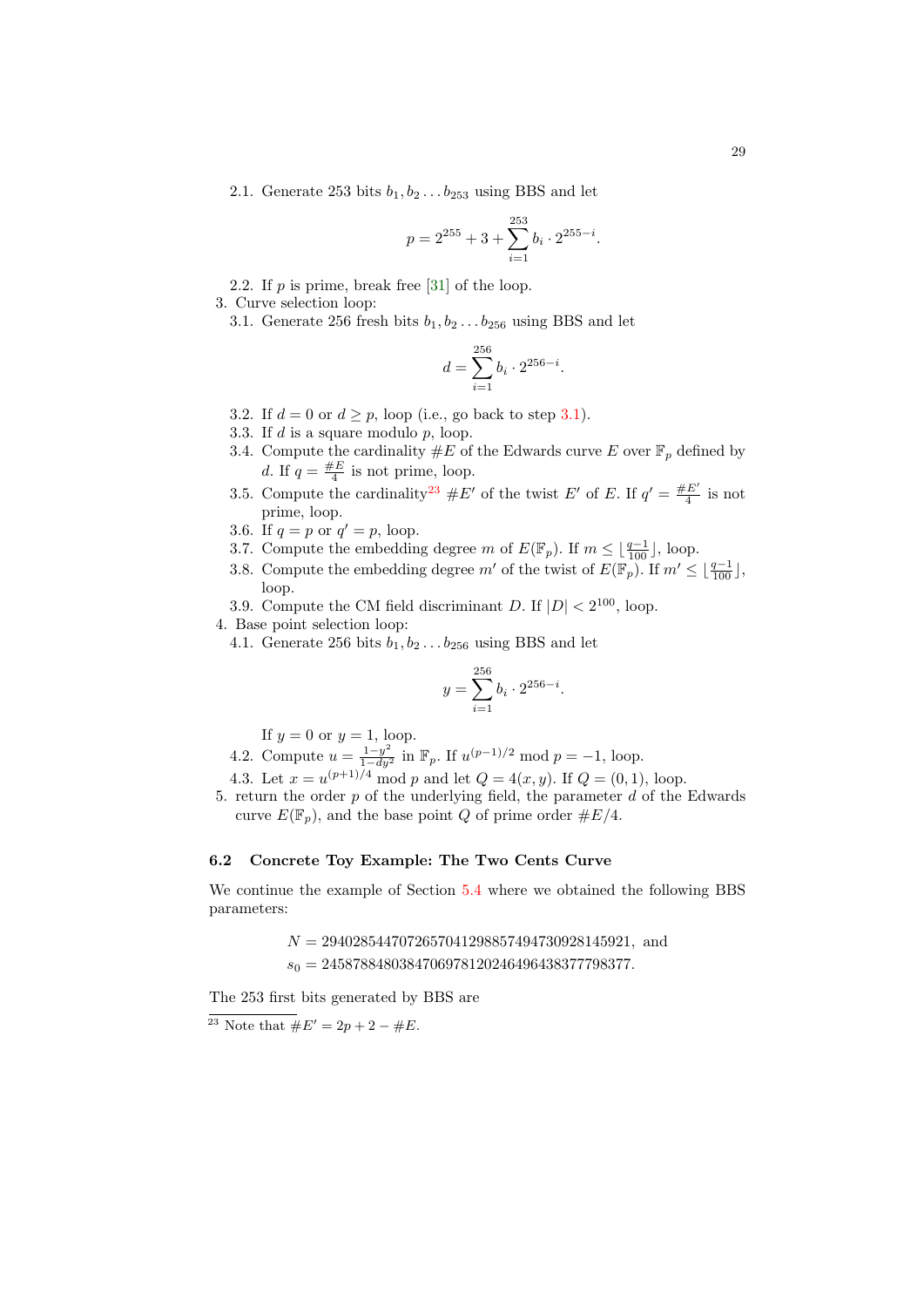01001010001001110000010101110...11011101110010100000111001110111

which yields the following prime candidate 74666092399662778926724306687629517693968155962635902532670126359902744492511.

This candidate being divisible by 3, we need to iterate. After 27 iterations, we obtain:  $p = 86971348540945673904434287476823722535004446162803825536662439725548940844351.$ 

After finding p, the internal state of BBS is

 $s_{27\times253} = 2471429559234299208426766484545624633011.$ 

Proceeding with the algorithm we obtain the following candidates for d:

| Candidate<br>number | d.                          | <b>Step</b><br>failed |
|---------------------|-----------------------------|-----------------------|
| 1                   | 837523112109099781882163619 | 3.4                   |
| 2                   | 602626273489041229394767349 | 3.4                   |
| 3                   | 602381491567364413400031922 | 3.3                   |
| 4                   | 694413336798669121816186410 | 3.4                   |
| 5                   | 9495256742801083073909789   | 3.3                   |
|                     |                             |                       |
| 10                  | 898603662678261512358172684 | 3.2                   |
|                     |                             |                       |
| 413                 | 94741536134009133119639152  | 3.5                   |
|                     |                             |                       |
| 3397                | 652812612185583810956875702 | None                  |

After 3396 bad candidates, the algorithm generates the following candidate:<br> $d = 65281261218558381007530701219655286547670469638420607719467441314230956875702$ .

The cardinality of the curve is 86971348540945673904434287476823722534967224044331019917836218005628499712052

which is of the form  $4q$ , where q is the following prime:<br> $q = 21742837135236418476108571869205930633741806011082754979459054501407124928013$ 

The cardinality of the twist is 86971348540945673904434287476823722535041668281276631155488661445469381976652

which is of the form  $4q'$ , where q' is the following prime:<br> $q' = 21742837135236418476108571869205930633760417070319157788872165361367345494163$ 

The respective embedding degrees of the curve and of the twist are 21742837135236418476108571869205930633741806011082754979459054501407124928012 and

21742837135236418476108571869205930633760417070319157788872165361367345494162,

which are larger than  $(q-1)/100$  and  $(q'-1)/100$ . The CM field discriminant is -86624977015044779581041676001891300699078217650870227091253258368122415021851

which is larger than  $2^{100}$ . Finally, the algorithm finds the base point  $Q = (x, y)$ where  $x$  is

 $x = 46614944771499366088681421757095000480381187754753072990243667161434344372807$ and  $y$  is

 $y = 83602741550454853195630494082194571361191761423877114236145805560031459972063.$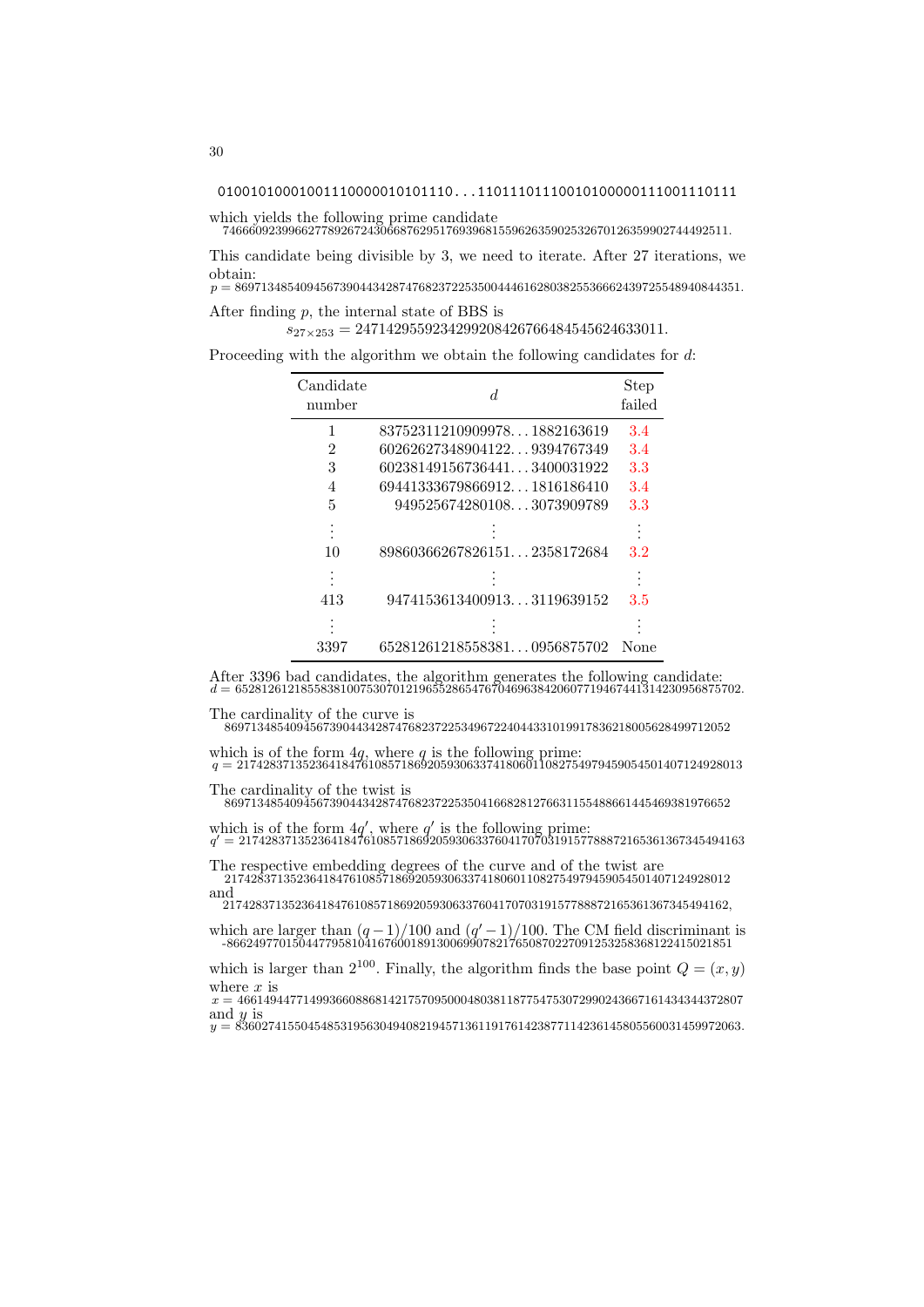#### 6.3 The Million Dollar Curve

We plan to apply the exact same methodology as for the Two Cents Curve to generate the Million Dollar Curve. The only differences are:

- We will use *all* the lotteries listed in Table [1](#page-15-0) to increase resistance to collusions.
- We will use primes of 2048 bits (or more) in BBS.
- We will properly follow the methodology of Section [2.3](#page-8-0) and thus, commit on lottery draws before the drawing date.

Since the seed will need to contain more than 8000 bits of entropy, we expect to require about 2 weeks of lottery draws. We plan to start gathering entropy from a time  $t_3 \approx 1$ st February 2016 in order to have a curve ready by Valentine's Day.

All the elements on which both the Designer and the Standardizer commit will be published on

<https://cryptoexperts.github.io/million-dollar-curve/>

This includes

- the latest version of this article (in case this version is not the final one), containing an up-to-date list of Security criteria,
- Python3 code allowing to turn an ordered list of lottery draws into a seed,
- a Python3 implementation of the Filtering function,
- the exact list of lottery draws that will be considered.

After time  $t_3'$ , we will publish on the same site all the elements required to generate the Cryptosystem, allowing Anybody to verify our own results. This includes the list of all the draw outcomes between  $t_3$  and  $t'_3$ , so that a verifier does not have to download all these results from the lotteries archives, thus making verification much less painful. Of course, we encourage verifiers to actively check the content of this list (we expect a careful verifier to check at least a few draws of his choice).

# 7 Conclusion

In this article we presented a methodology to generate an elliptic curve in a way that can be trusted by the end-users. Each step of the generation is either justified by security or efficiency constraints, or randomized by the use of a nonmanipulable entropy source, which in our case are national lotteries. In the end, introducing a trap in the curve itself requires to manipulate the draws of several independent lotteries around the world, which we assume is hard, even for the most powerful adversaries.

Of course, the same methodology could be used to generate curves with different properties (for example, curves suitable for pairings) by simply changing the Security criteria we use (see e.g.  $[20]$ ), or to generate any sort of cryptographic parameters or constants in which it could otherwise be possible to introduce a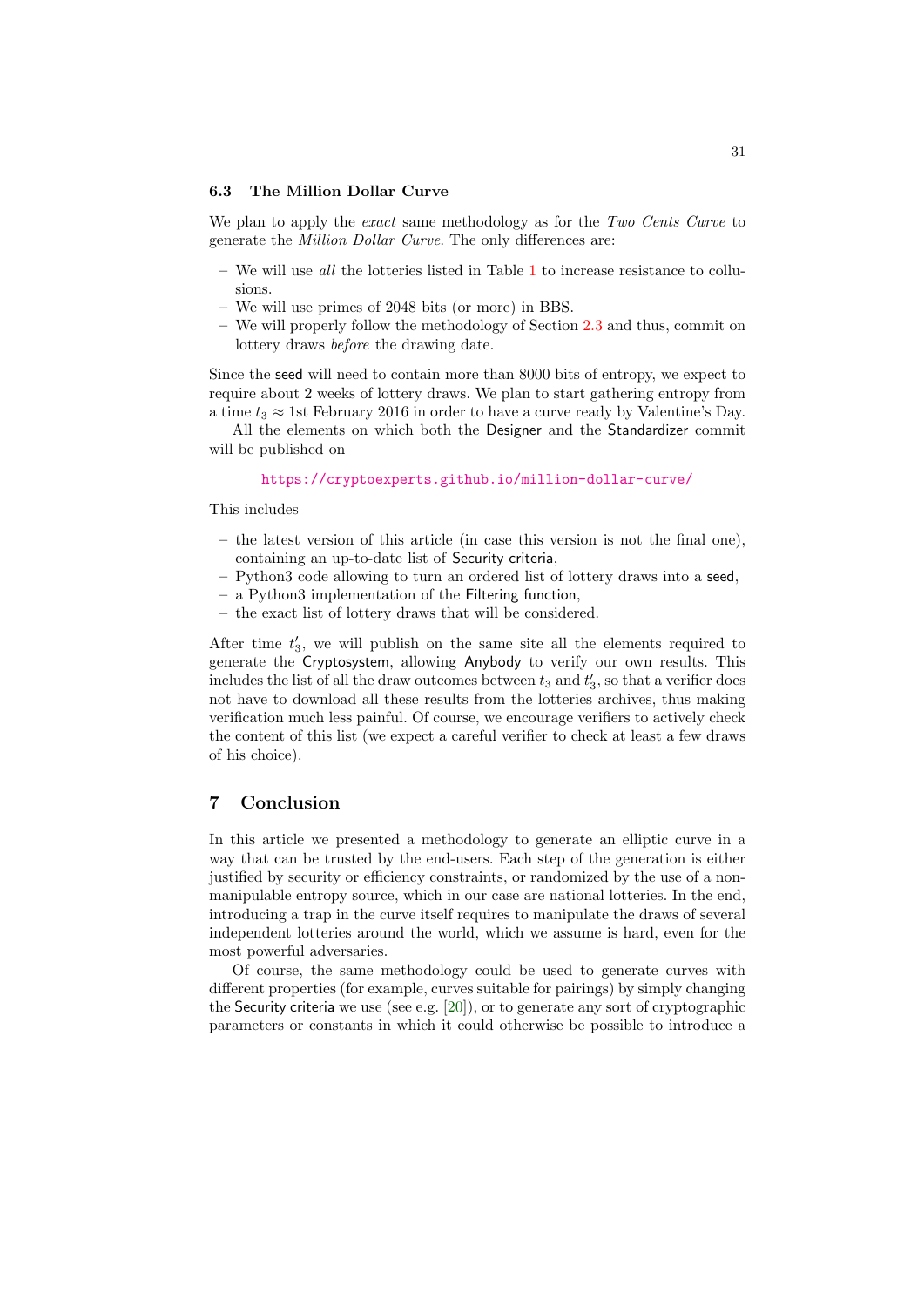trap (e.g., symmetric cryptography round constants). The only requirement is to have a well defined set of Security criteria such that a random instance fulfilling these criteria is secure with respect to the current state of the art attacks.

Even though this paper will serve as a basis to generate the parameters of the Million Dollar Curve, its first purpose is to gather comments from the cryptographic community about the methodology itself. Our objective is for the Million Dollar Curve to inspire confidence to the greatest number. In that sense, we want to integrate comments we receive in the methodology before committing on the methodology and the Publicly verifiable RNG we will use. You can direct any comment you have to [curves@cryptoexperts.com](mailto:curves@cryptoexperts.com) and we will gladly listen.

Once all the comments are integrated and the Security criteria are updated, we will commit on the methodology and the Publicly verifiable RNG (the exact list of lotteries and draw dates) we will use to generate the Million Dollar Curve. All the scripts and source code required to generate or verify the parameters will be made available on the official website:

<https://cryptoexperts.github.io/million-dollar-curve/>

#### Acknowledgments

The authors would like to thank Antoine Joux for his invaluable comments on previous versions of this work. We also thank Joseph Bonneau and Ivan Zuboff for their diligent comments.

#### Commitments for the Million Dollar Curve "MDCurve201601"

- January 27, 2016, commitment on the design of MDCurve201601:
	- the design is described in

[https://cryptoexperts.github.io/million-dollar-curve/](https://cryptoexperts.github.io/million-dollar-curve/specifications/mdcurve_201601/2016_01_27_million_dollar_curve.txt) [specifications/mdcurve\\_201601/2016\\_01\\_27\\_million\\_dollar\\_](https://cryptoexperts.github.io/million-dollar-curve/specifications/mdcurve_201601/2016_01_27_million_dollar_curve.txt) [curve.txt](https://cryptoexperts.github.io/million-dollar-curve/specifications/mdcurve_201601/2016_01_27_million_dollar_curve.txt);

• the SHA-256 sum of the file is

e9dd4baf0d351b5a64c59ed6b1efd3108094b3585e17a0e5350fb200500058d9.

 $-$  January 29, 2016, commitment on the seeding of MDCurve 201601:

• the seeding is described in

```
https://cryptoexperts.github.io/million-dollar-curve/
specifications/mdcurve_201601/2016_01_29_million_dollar_
                   curve_seeding.txt;
```
• the SHA-256 sum of the file is

f8bdb5bd4957a2d65b567378bb32744d0d0573a77e4ef0247311a5a4b98744da.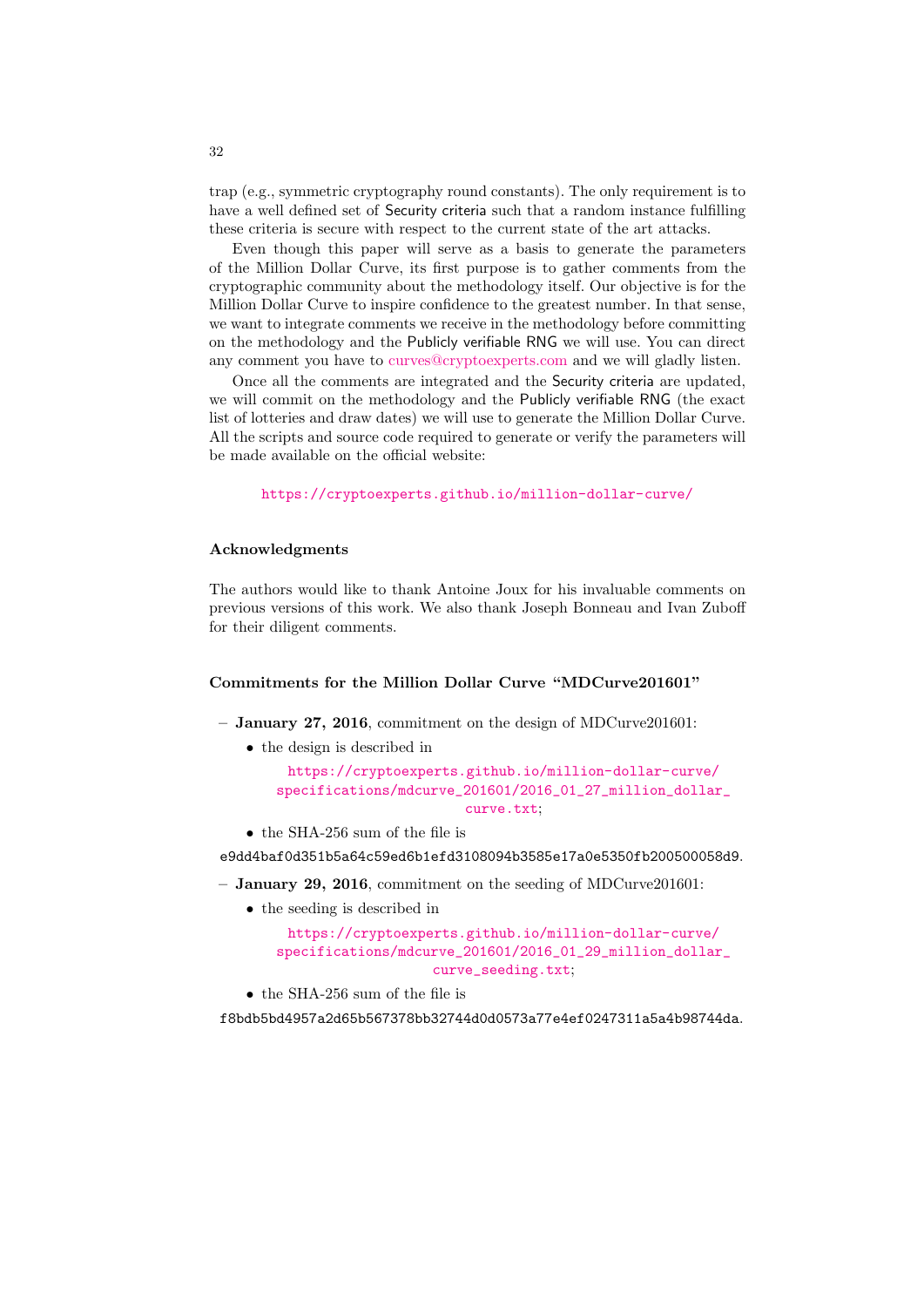#### References

- <span id="page-32-2"></span>1. ECC Brainpool Arbeitsgruppe. ECC Brainpool Standard Curves and Curve Generation, October, 19 2005. [http://www.ecc-brainpool.org/download/](http://www.ecc-brainpool.org/download/Domain-parameters.pdf) [Domain-parameters.pdf](http://www.ecc-brainpool.org/download/Domain-parameters.pdf).
- <span id="page-32-4"></span>2. Jean-Philippe Aumasson. Backdoors up my Sleeve. 8th issue of PoC||GTFO, June 2015. Source code available at <https://github.com/veorq/numsgen>.
- <span id="page-32-0"></span>3. The Beatles. With a Little Help from My Friends, 1967. [https://en.wikipedia.](https://en.wikipedia.org/wiki/With_a_Little_Help_from_My_Friends) [org/wiki/With\\_a\\_Little\\_Help\\_from\\_My\\_Friends](https://en.wikipedia.org/wiki/With_a_Little_Help_from_My_Friends).
- <span id="page-32-10"></span>4. Daniel J. Bernstein. Curve25519: new Diffie-Hellman speed records, February 2006. <http://cr.yp.to/ecdh.html>.
- <span id="page-32-11"></span>5. Daniel J. Bernstein. Curve25519: New Diffie-Hellman Speed Records. In Moti Yung, Yevgeniy Dodis, Aggelos Kiayias, and Tal Malkin, editors, Public Key Cryptography - PKC 2006, volume 3958 of Lecture Notes in Computer Science, pages 207–228. Springer Berlin Heidelberg, 2006.
- <span id="page-32-13"></span>6. Daniel J. Bernstein. Elliptic vs. Hyperelliptic, Part I, September 2006. [http:](http://cr.yp.to/talks.html#2006.09.20) [//cr.yp.to/talks.html#2006.09.20](http://cr.yp.to/talks.html#2006.09.20).
- <span id="page-32-1"></span>7. Daniel J. Bernstein, Tung Chou, Chitchanok Chuengsatiansup, Andreas Hülsing, Eran Lambooij, Tanja Lange, Ruben Niederhagen, and Christine van Vredendaal. How to manipulate curve standards: a white paper for the black hat. IACR - Cryptology ePrint Archive, 2014. <https://eprint.iacr.org/2014/571>.
- <span id="page-32-12"></span>8. Daniel J. Bernstein and Tanja Lange. SafeCurves: choosing safe curves for ellipticcurve cryptography. Retrieved on the 6th of November, 2015. [http://safecurves.](http://safecurves.cr.yp.to/) [cr.yp.to/](http://safecurves.cr.yp.to/).
- <span id="page-32-9"></span>9. Daniel J. Bernstein and Tanja Lange. Faster Addition and Doubling on Elliptic Curves. In Kaoru Kurosawa, editor, Advances in Cryptology – ASIACRYPT 2007, volume 4833 of Lecture Notes in Computer Science, pages 29–50. Springer Berlin Heidelberg, 2007.
- <span id="page-32-3"></span>10. Daniel J. Bernstein, Tanja Lange, and Ruben Niederhagen. Dual EC: A Standardized Back Door. IACR - Cryptology ePrint Archive, July 2015. [https:](https://eprint.iacr.org/2015/767) [//eprint.iacr.org/2015/767](https://eprint.iacr.org/2015/767).
- <span id="page-32-14"></span>11. Lenore Blum, Manuel Blum, and Mike Shub. Comparison of Two Pseudo-Random Number Generators. In David Chaum, Ronald L. Rivest, and Alan T. Sherman, editors, Advances in Cryptology: Proceedings of CRYPTO '82, pages 61–78, New York, 1983. Plenum Press.
- <span id="page-32-15"></span>12. Lenore Blum, Manuel Blum, and Mike Shub. A Simple Unpredictable Pseudo-Random Number Generator. SIAM J. Comput., 15(2):364–383, May 1986.
- <span id="page-32-8"></span>13. Manuel Blum, Paul Feldman, and Silvio Micali. Non-interactive zero-knowledge and its applications (extended abstract). In Janos Simon, editor, Proceedings of the 20th Annual ACM Symposium on Theory of Computing, pages 103–112. ACM, 1988.
- <span id="page-32-5"></span>14. Joseph Bonneau, Jeremy Clark, and Steven Goldfeder. On Bitcoin as a public randomness source. IACR - Cryptology ePrint Archive, December 2015. [https:](https://eprint.iacr.org/2015/1015) [//eprint.iacr.org/2015/1015](https://eprint.iacr.org/2015/1015).
- <span id="page-32-6"></span>15. Jeremy Clark and Urs Hengartner. On the Use of Financial Data as a Random Beacon. In Douglas W. Jones, Jean-Jacques Quisquater, and Eric Rescorla, editors, Electronic Voting Technology Workshop / Workshop on Trustworthy Elections, EVT/WOTE '10, August 2010.
- <span id="page-32-7"></span>16. Arel Cordero, David Wagner, and David Dill. The role of dice in election audits. In IAVoSS Workshop On Trustworthy Elections (WOTE 2006). USENIX Association, June 2006.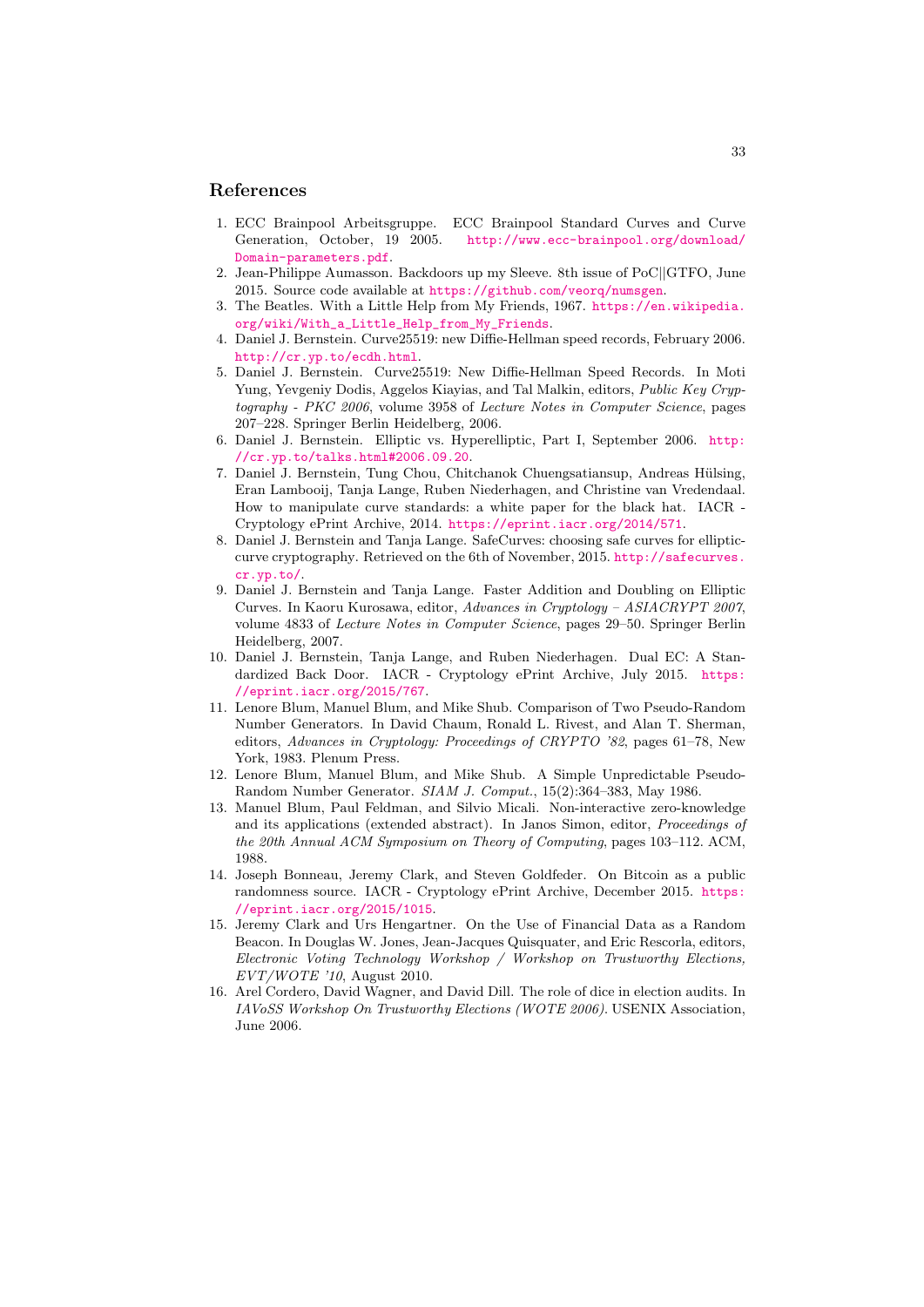- <span id="page-33-11"></span>17. Craig Costello and Patrick Longa. FourQ: Four-Dimensional Decompositions on a Q-curve over the Mersenne Prime. In Tetsu Iwata and Jung Hee Cheon, editors, Advances in Cryptology - ASIACRYPT 2015, Part I, volume 9452 of Lecture Notes in Computer Science, pages 214–235. Springer Berlin Heidelberg, 2015.
- <span id="page-33-3"></span>18. Clint Eastwood. Million Dollar Baby, 2004. [http://www.imdb.com/title/](http://www.imdb.com/title/tt0405159/) [tt0405159/](http://www.imdb.com/title/tt0405159/).
- <span id="page-33-10"></span>19. Harold M. Edwards. A normal form for elliptic curves. Bulletin of the American Mathematical Society, 44:393–422, 2007.
- <span id="page-33-2"></span>20. Jean-Pierre Flori, Jérôme Plût, Jean-René Reinhard, and Martin Ekerå. Diversity and Transparency for ECC. NIST ECC Workshop 2015, July 2015. [https://](https://eprint.iacr.org/2015/659) [eprint.iacr.org/2015/659](https://eprint.iacr.org/2015/659).
- <span id="page-33-17"></span>21. Steven D. Galbraith, Ping Wang, and Fangguo Zhang. Computing Elliptic Curve Discrete Logarithms with Improved Baby-step Giant-step Algorithm. IACR - Cryptology ePrint Archive, June 2015. <https://eprint.iacr.org/2015/605>.
- <span id="page-33-1"></span>22. Kristian Gjøsteen. Comments on Dual-EC-DRBG/NIST SP 800-90, Draft December 2005, March 16 2006. [http://www.math.ntnu.no/~kristiag/drafts/](http://www.math.ntnu.no/~kristiag/drafts/dual-ec-drbg-comments.pdf) [dual-ec-drbg-comments.pdf](http://www.math.ntnu.no/~kristiag/drafts/dual-ec-drbg-comments.pdf).
- <span id="page-33-6"></span>23. Mike Hamburg. Any interest in random curves? Curves Mailing List, June 2014. <https://moderncrypto.org/mail-archive/curves/2014/000216.html>.
- <span id="page-33-7"></span>24. IETF. Publicly Verifiable Nomcom Random Selection, February 2000. RFC 2777.
- <span id="page-33-16"></span>25. Antoine Joux and Vanessa Vitse. Cover and Decomposition Index Calculus on Elliptic Curves Made Practical - Application to a Previously Unreachable Curve over  $\mathbb{F}_{p^6}$ . In David Pointcheval and Thomas Johansson, editors, Advances in Cryptology - EUROCRYPT 2012, volume 7237 of Lecture Notes in Computer Science, pages 9–26. Springer Berlin Heidelberg, 2012.
- <span id="page-33-15"></span>26. Marc Joye, Pascal Paillier, and Serge Vaudenay. Efficient Generation of Prime Numbers. In Çetin Kaya Koç and Christof Paar, editors, Cryptographic Hardware and Embedded Systems - CHES 2000, volume 1965 of Lecture Notes in Computer Science, pages 340–354. Springer Berlin Heidelberg, 2000.
- <span id="page-33-14"></span>27. Donald E. Knuth. The Art of Computer Programming, volume 4A - Combinatorial Algorithms - Part 1. Addison Wesley, 2011. Fourth printing, August 2013.
- <span id="page-33-8"></span>28. Arjen K. Lenstra and Benjamin Wesolowski. A random zoo: sloth, unicorn, and trx. IACR - Cryptology ePrint Archive, April 2015. [https://eprint.iacr.org/](https://eprint.iacr.org/2015/366) [2015/366](https://eprint.iacr.org/2015/366).
- <span id="page-33-0"></span>29. National Institute of Standards and Technology. Special Publication 800-90: Recommendation for random number generation using deterministic random bit generators, January 2012. First version June 2006, second version March 2007, <http://csrc.nist.gov/publications/PubsSPs.html#800-90A>.
- <span id="page-33-13"></span>30. Monty Python. Monty Python's Flying Circus, 1969 to 1974.
- <span id="page-33-18"></span>31. Queen. I Want to Break Free, 1984. [https://en.wikipedia.org/wiki/I\\_Want\\_](https://en.wikipedia.org/wiki/I_Want_to_Break_Free) [to\\_Break\\_Free](https://en.wikipedia.org/wiki/I_Want_to_Break_Free).
- <span id="page-33-4"></span>32. Michael O. Rabin. Transaction Protection by Beacons. Journal of Computer and System Sciences, 27(2):256–267, 1983.
- <span id="page-33-12"></span>33. Lou Reed. Walk on the Wild Side, 1972.
- <span id="page-33-9"></span>34. Phillip Rogaway. The Moral Character of Cryptographic Work. IACR - Cryptology ePrint Archive, December 2015. <https://eprint.iacr.org/2015/1162>.
- <span id="page-33-5"></span>35. Alfredo De Santis, Silvio Micali, and Giuseppe Persiano. Non-interactive zeroknowledge proof systems. In Carl Pomerance, editor, Advances in Cryptology - CRYPTO '87, volume 293 of Lecture Notes in Computer Science, pages 52–72. Springer, 1987.

34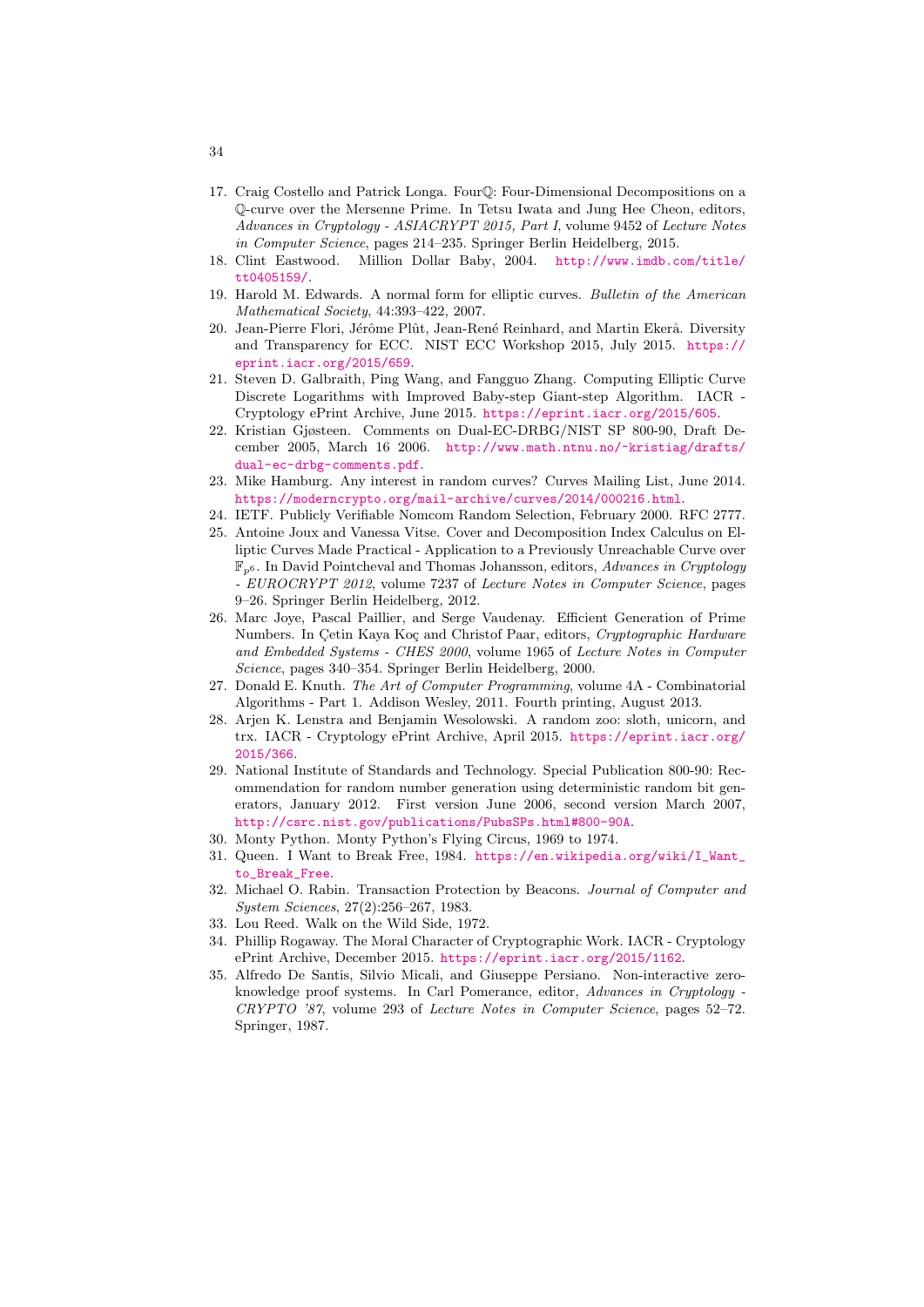- <span id="page-34-4"></span>36. Bruce Schneier. The NSA Is Breaking Most Encryption on the Internet, September 5 2013. See the comment posted on September 5, 2013 4:07 PM, [https://www.](https://www.schneier.com/blog/archives/2013/09/the_nsa_is_brea.html#c1675929) [schneier.com/blog/archives/2013/09/the\\_nsa\\_is\\_brea.html#c1675929](https://www.schneier.com/blog/archives/2013/09/the_nsa_is_brea.html#c1675929).
- <span id="page-34-2"></span>37. Berry Schoenmakers and Andrey Sidorenko. Cryptanalysis of the Dual Elliptic Curve Pseudorandom Generator. IACR - Cryptology ePrint Archive, May 2006. <https://eprint.iacr.org/2006/190>.
- <span id="page-34-3"></span>38. Dan Shumow and Niels Ferguson. On the Possibility of a Back Door in the NIST SP800-90 Dual Ec Prng. CRYPTO 2007 Rump Session, August 2007. [http:](http://rump2007.cr.yp.to/15-shumow.pdf) [//rump2007.cr.yp.to/15-shumow.pdf](http://rump2007.cr.yp.to/15-shumow.pdf).
- <span id="page-34-6"></span>39. Cat Stevens. Wild World, 1970.
- <span id="page-34-5"></span>40. BADA55 Research Team. Brainpool curves. 2015.09.27 version of [http://bada55.](http://bada55.cr.yp.to/brainpool.html) [cr.yp.to/brainpool.html](http://bada55.cr.yp.to/brainpool.html).
- <span id="page-34-7"></span>41. Wikipedia. Mixed-radix, December 2015. [https://en.wikipedia.org/wiki/](https://en.wikipedia.org/wiki/Mixed_radix) [Mixed\\_radix](https://en.wikipedia.org/wiki/Mixed_radix).
- <span id="page-34-0"></span>42. Wikipedia. Nothing up my sleeve number, December 2015. [https://en.](https://en.wikipedia.org/wiki/Nothing_up_my_sleeve_number) [wikipedia.org/wiki/Nothing\\_up\\_my\\_sleeve\\_number](https://en.wikipedia.org/wiki/Nothing_up_my_sleeve_number).
- <span id="page-34-1"></span>43. Accredited Standards Committee X9. American National Standard X9.62-1998, Public Key Cryptography For The Financial Services Industry: The Elliptic Curve Digital Signature Algorithm (ECDSA), 1998. Working Draft.

# <span id="page-34-9"></span>A Compressing Points on Edwards Curves

<span id="page-34-8"></span>**Theorem 1 (Adapted from Theorem 2.1 of [\[5\]](#page-32-11)).** Let p be a prime number such that  $p \geq 5$ . Let  $d \in \mathbb{F}_p$  such that d is not a square in  $\mathbb{F}_p$ . Let  $E(K)$  be the elliptic curve defined by

$$
x^2 + y^2 = 1 + dx^2 y^2
$$

over a field  $K \in {\mathbb{F}_p}, {\mathbb{F}_p}$ . Define the projection

$$
Y_0: E(\mathbb{F}_{p^2}) \longrightarrow \mathbb{F}_{p^2}
$$

$$
(x, y) \longmapsto y.
$$

For any  $q \in \mathbb{F}_p$  there are at most two distinct points  $Q_1$  and  $Q_2$  on  $E(\mathbb{F}_{p^2})$  such that  $Y_0(Q_1) = Y_0(Q_2) = q$ . Moreover, for any integer n we have  $Y_0(nQ_1) =$  $Y_0(nQ_2)$ , and this value lies in  $\mathbb{F}_n$ .

*Proof.* Let  $d, q \in \mathbb{F}_p$  where d is not a square in  $\mathbb{F}_p$ . Note that necessarily  $dq^2-1 \neq$ 0: it trivially holds for  $q = 0$ , and when  $q \neq 0$ , an equality would imply that  $d = (1/q)^2$  is a square.

Next, consider the equation  $\alpha + q^2 = 1 + d\alpha q^2$  in  $\mathbb{F}_p$ . Since  $dq^2 - 1 \neq 0$ , the latter equation admits only one solution in  $\mathbb{F}_p$ , that is

$$
\alpha = \frac{q^2 - 1}{dq^2 - 1}.
$$

– Case 1:  $\alpha$  is a square in  $\mathbb{F}_p$ . Let  $r, -r \in \mathbb{F}_p$  be the two square roots of  $\alpha$ . Since  $\alpha$  is the only solution of  $\alpha + q^2 = 1 + d\alpha q^2$  and since  $\pm r$  are the only square roots of  $\alpha$ , then  $\pm r$  are the only solutions of  $x^2 + q^2 = 1 + dx^2 q^2$ , and

$$
\{Q \in E(\mathbb{F}_{p^2}) : Y_0(Q) = q\} = \{(r, q), (-r, q)\}.
$$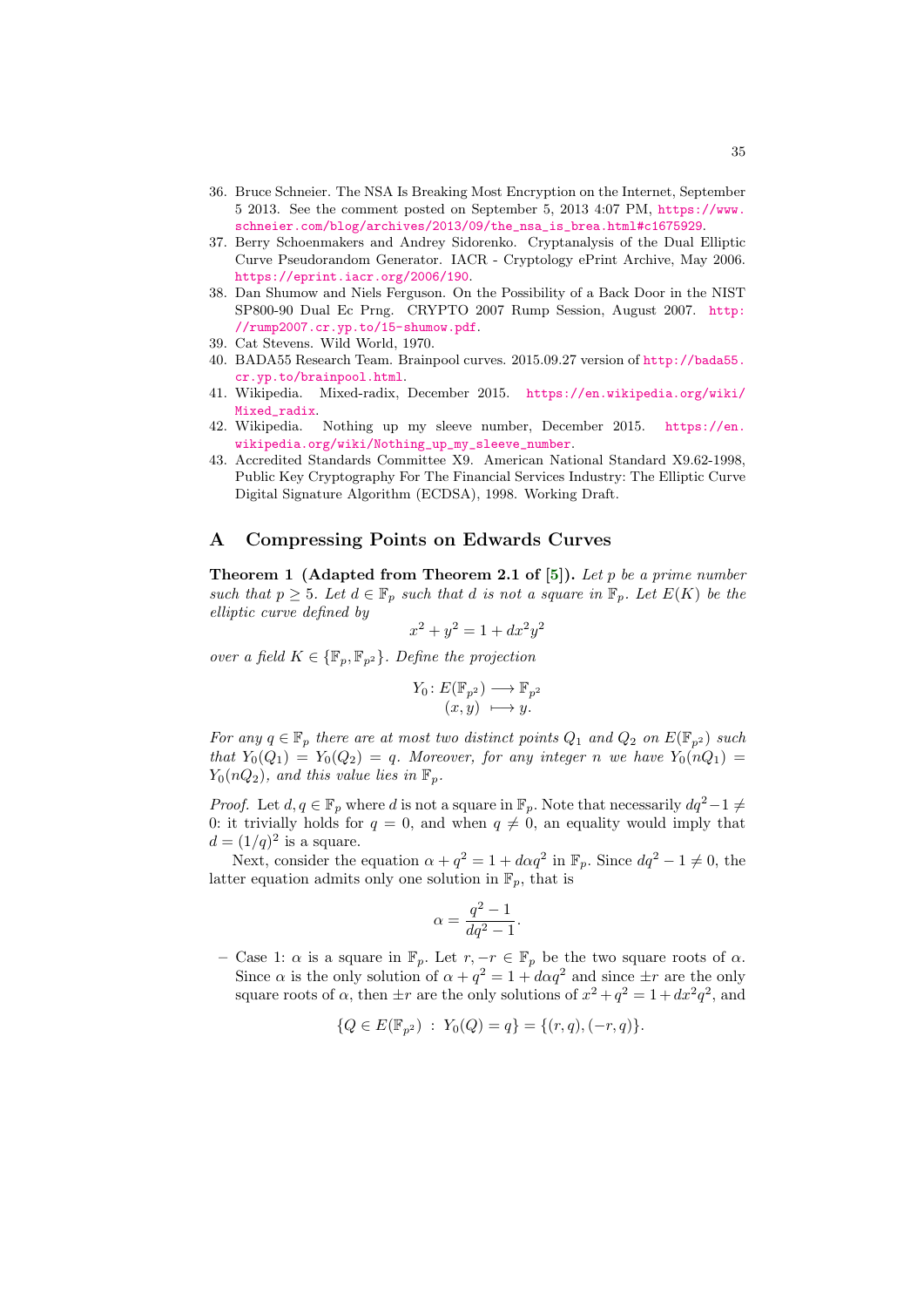Moreover, for any integer  $n$ ,

$$
Y_0(n(-r,q)) = Y_0(n(-(r,q))) = Y_0(-(n(r,q))) = Y_0(n(r,q)).
$$

Finally, since  $(r, q) \in E(\mathbb{F}_p)$ , then  $n(r, q) \in E(\mathbb{F}_p)$  and  $Y_0(n(r, q)) \in \mathbb{F}_p$ .

– Case 2:  $\alpha$  is not a square in  $\mathbb{F}_p$ . Let  $\delta \in \mathbb{F}_p$  be any non-square element and consider  $\mathbb{F}_{p^2}$  as  $\mathbb{F}_p[\sqrt{\delta}]$ . Since  $\alpha/\delta$  is a square in  $\mathbb{F}_p$ , the two roots of  $\alpha$  can be denoted  $r\sqrt{\delta}$  and  $-r\sqrt{\delta}$ . Since  $\alpha$  is the only solution of  $\alpha + q^2 = 1 + d\alpha q^2$ and since  $\pm r\sqrt{\delta} \in \mathbb{F}_{p^2}$  are the only square roots of  $\alpha$ , then  $\pm r\sqrt{\delta} \in \mathbb{F}_{p^2}$  are the only solutions of  $x^2 + q^2 = 1 + dx^2 q^2$ , and

$$
\{Q \in E(\mathbb{F}_{p^2}) \; : \; Y_0(Q) = q\} = \{(r\sqrt{\delta}, q), (-r\sqrt{\delta}, q)\}.
$$

Moreover, for any integer  $n$ ,

$$
Y_0(n(-r\sqrt{\delta}, q)) = Y_0(n(-(r\sqrt{\delta}, q))) = Y_0(-(n(r\sqrt{\delta}, q))) = Y_0(n(r\sqrt{\delta}, q)).
$$

Finally, it is easy to see that  $\sqrt{\delta} \mathbb{F}_p \times \mathbb{F}_p$  with the Edwards addition law is a subgroup of  $E(\mathbb{F}_{p^2})$ . Therefore,  $(r\sqrt{\delta}, q) \in \sqrt{\delta}\mathbb{F}_p \times \mathbb{F}_p$  implies that  $n(r\sqrt{\delta}, q) \in \sqrt{\delta} \mathbb{F}_p \times \mathbb{F}_p$ , an thus that  $Y_0(n(r\sqrt{\delta}, q)) \in \mathbb{F}_p$ .

# B Frequently Asked Questions

# Q1. Is Million Dollar Curve nothing more than "yet another safe curve"?

Yes and no.

The Million Dollar Curve in itself is just another safe curve, but it is generated using the methodology proposed in this paper. Note that this methodology allows to generate parameters everyone can trust for new cryptosystem standards, but also in any other situation requiring verifiable randomness.

### Q2. Is there anything wrong with Curve25519?

No.

We, at CryptoExperts, actually use Curve25519 and recommend it to our partners. Yet, we think that people should not rely on the same few safe curves that are currently out. Our methodology allows to easily produce safe alternatives.

# Q3. Curve25519 vs. Million Dollar Curve

Curve25519 was designed to be as fast as possible, with no security compromise. This is both a strength and a potential weakness:

- a strength because it gives a valid argument that no trapdoor was introduced in the design,
- a potential weakness because Curve25519 uses a very specific prime field. As of now, no attack exploiting this specificity is known.

36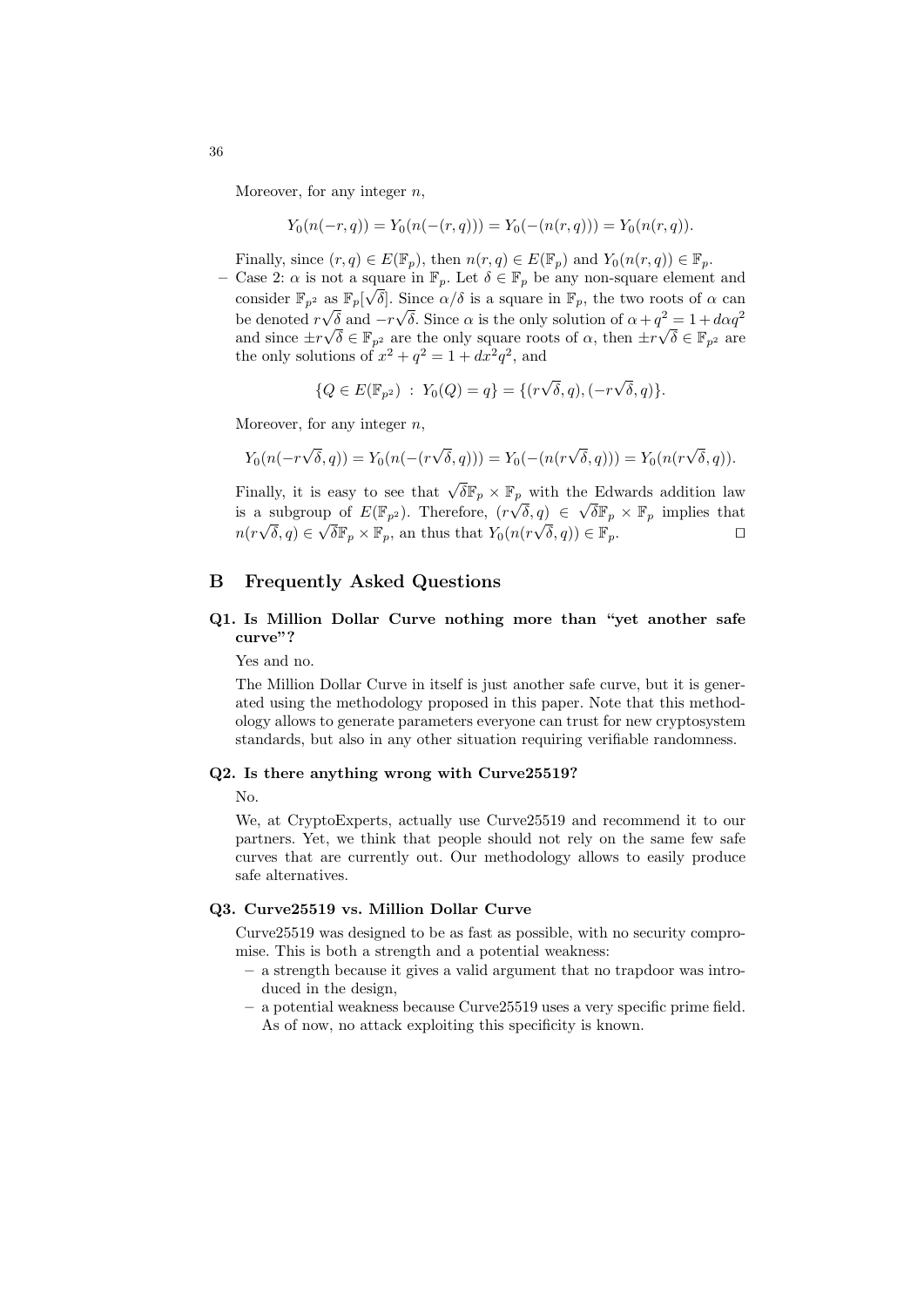For applications where speed is paramount, Curve25519 is probably the best option. But for most applications, where losing a little on the efficiency side is "not a big deal", Million Dollar Curve is probably the safest choice.

See also the [answer by Ruggero](http://crypto.stackexchange.com/questions/31629/curve25519-vs-million-dollar-curve/31654#31654) on Stack Exchange.

#### Q4. What if a government agency rigs a few lotteries?

This is not an issue.

Our parameter generation process was specifically designed to avoid this kind of problem. As explained in Section [4.4,](#page-17-0) in order to manipulate the parameter generation, an adversary has to rig all the last lottery draws. We mitigate this risk by relying on independent lotteries from various countries around the world.

#### Q5. Do you really think that national lotteries are unimpeachable?

Yes and no.

Most national lotteries follow a strict protocol which is specifically designed to avoid manipulations (certified drawing machines, supervision of a bailiff, legal process, etc.). It is pretty obvious that in the past some lotteries have been manipulated, but manipulations with financial motive are not a concern for us (at most, a few bits of entropy are lost). Besides, as explained in the previous answer, an adversary would have to manipulate all the last lottery draws.

# Q6. How can I verify the parameters if a lottery archive is no longer available?

These archives are usually duplicated in several places over the Internet or sometimes printed in newspapers. If at a given time in the future the result of a drawing becomes completely unavailable, verification will become impossible.

However, the lotteries that have been selected are well established and will most certainly continue to exist for some time. During this period, everyone will be able to fully verify/re-generate the Million Dollar Curve, which in itself is a convincing argument for later use.

# Q7. I have never heard about half of these lotteries, how do I even know they are real?

You can probably verify that lotteries from your own country actually exist: you might even have played them before hearing about Million Dollar Curve. Your friends in Mauritius, Canada, and New Zealand can certainly confirm the same thing.

Besides, lotteries are such popular games that "faking" one in a convincing way is probably impossible without being noticed at some point.